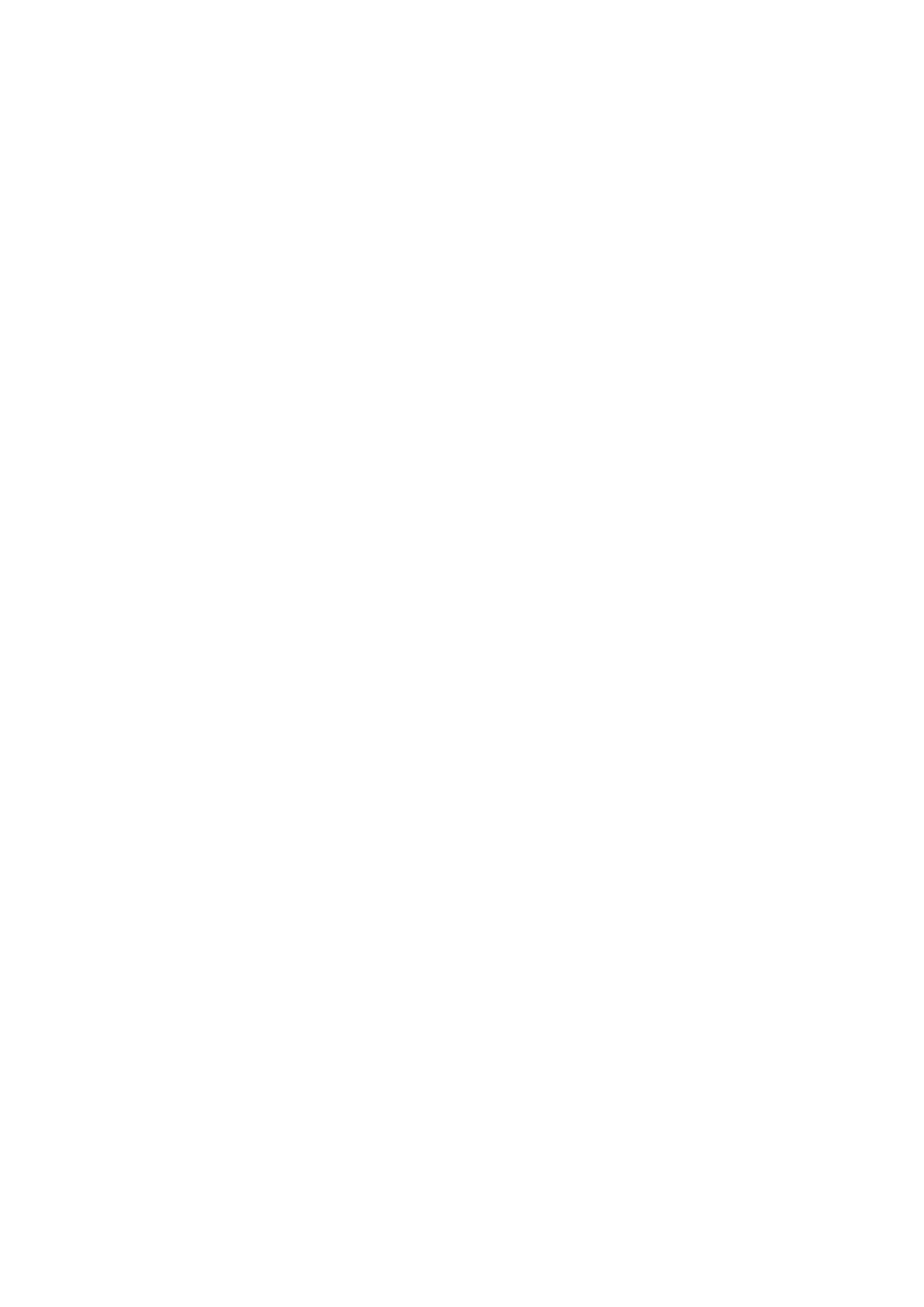# **Table of Contents**

| Section 1:         |                                                      |  |
|--------------------|------------------------------------------------------|--|
| Section 2:         |                                                      |  |
| Section 3 :        |                                                      |  |
| Section 4:         |                                                      |  |
| Section 5:         |                                                      |  |
| Section 6 :        |                                                      |  |
| Section 7:         |                                                      |  |
| Section 8:         |                                                      |  |
| Section 9:         |                                                      |  |
| Section 10:        |                                                      |  |
| Section 11:        |                                                      |  |
| Section 12 :       |                                                      |  |
| <b>Appendix A:</b> |                                                      |  |
| <b>Appendix B:</b> |                                                      |  |
| <b>Appendix C:</b> |                                                      |  |
| <b>Appendix D:</b> | Details required under Prudential Standard SPS160 38 |  |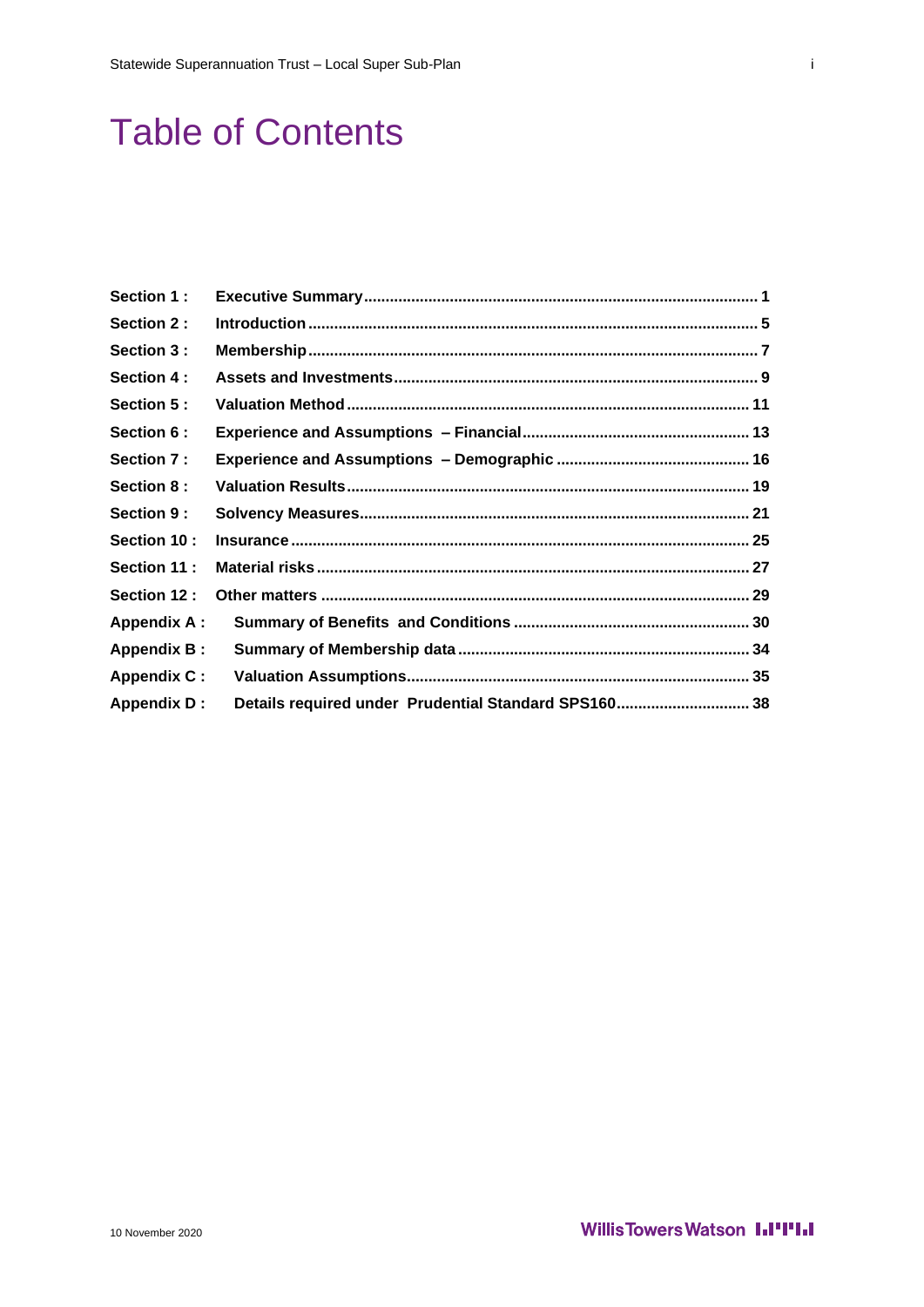## **Reliance Statement and Data**

This report is provided subject to our Actuarial and Consulting Services Agreement dated 4 October 2018. This report is provided solely for the Trustee's use and for the specific purposes indicated in the report. It may not be suitable for use in any other context or for any other purpose.

Except where we expressly agree in writing, this report should not be relied on by any third party. In the absence of such consent and an express assumption of responsibility, no responsibility whatsoever is accepted by us for any consequences arising from any third party relying on this report or any advice relating to its contents.

The Trustee may make a copy of this report available to its auditors, Authorities and to any person to whom the Trustee may be required to provide a copy under relevant legislation, but we make no representation as to the suitability of this report for any purpose other than that for which it was originally provided and accept no responsibility or liability to the Trustee's auditors, Authorities or any third party in this regard. The Trustee should draw the provisions of this paragraph to the attention of its third parties when passing this report to them.

In conducting this review, we have relied upon information and data provided to us orally and in writing by the Trustee and other persons or organisations designated by the Trustee. We have relied on all the data and information provided, including plan provisions, membership data and asset information, as being complete and accurate. We have not independently verified the accuracy or completeness of the data or information provided, but we have performed limited checks for consistency.

The results presented in this report are directly dependent upon the accuracy and completeness of the underlying data and information. Any material inaccuracy in the data, assets, plan provisions or other information provided to us may have produced results that are not suitable for the purposes of this letter and such inaccuracies may produce materially different results that could require that a revised letter be issued.

In our opinion, all calculations are in accordance with requirements of applicable legislative requirements, and the procedures followed and the results presented conform with applicable actuarial standards of practice.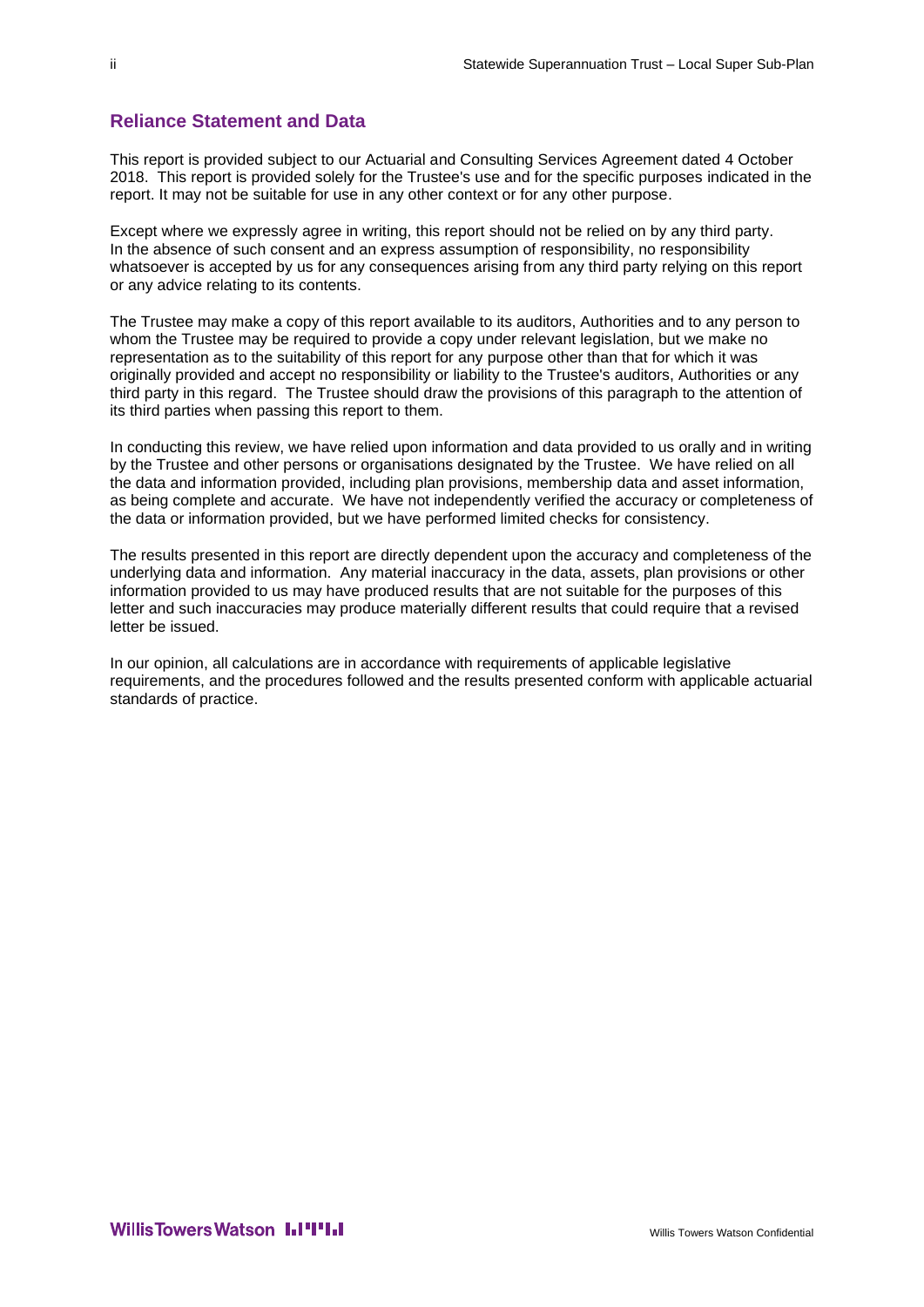# <span id="page-4-0"></span>Section 1: Executive Summary

10 November 2020

Our ref: 3221112.04.01.05

The Trustee Statewide Super 211 Victoria Square ADELAIDE SA 5000

Dear Directors

I am pleased to present my report to the Trustee on the actuarial investigation of the Local Super Sub-Plan ("the LS Scheme" or "the Scheme") of the Statewide Superannuation Trust ('the Plan') as at 30 June 2020.

#### **Membership**

As at 30 June 2020, the Scheme membership comprised the following:

- 2,275 active members (known as Salarylink members)
- 600 CPI linked deferred members
- 11 current lifetime pensioners;
- 17 current term pensioners; and
- 4 Old Benefit members.

This report excludes the two members of the CCASP Sub-Plan, as that sub-plan is covered in a separate report.

## **Value of Assets**

As at the 30 June 2020 the fair value of the assets supporting the Scheme liabilities was \$622.7 million.

### **Financial Assumptions**

The financial assumptions adopted for the long-term valuation of the Scheme defined benefit liabilities were:

| $\sim$                   | Rate of Investment Return:                    | 4.3% p.a.    |
|--------------------------|-----------------------------------------------|--------------|
|                          | Rate of Salary Increases:                     | 2.0% p.a.    |
|                          | ■ Rate of CPI increases:                      | 2.0% p.a.    |
| $\mathcal{L}_{\rm{eff}}$ | Average rate of Promotional salary increases: | $0.3\%$ p.a. |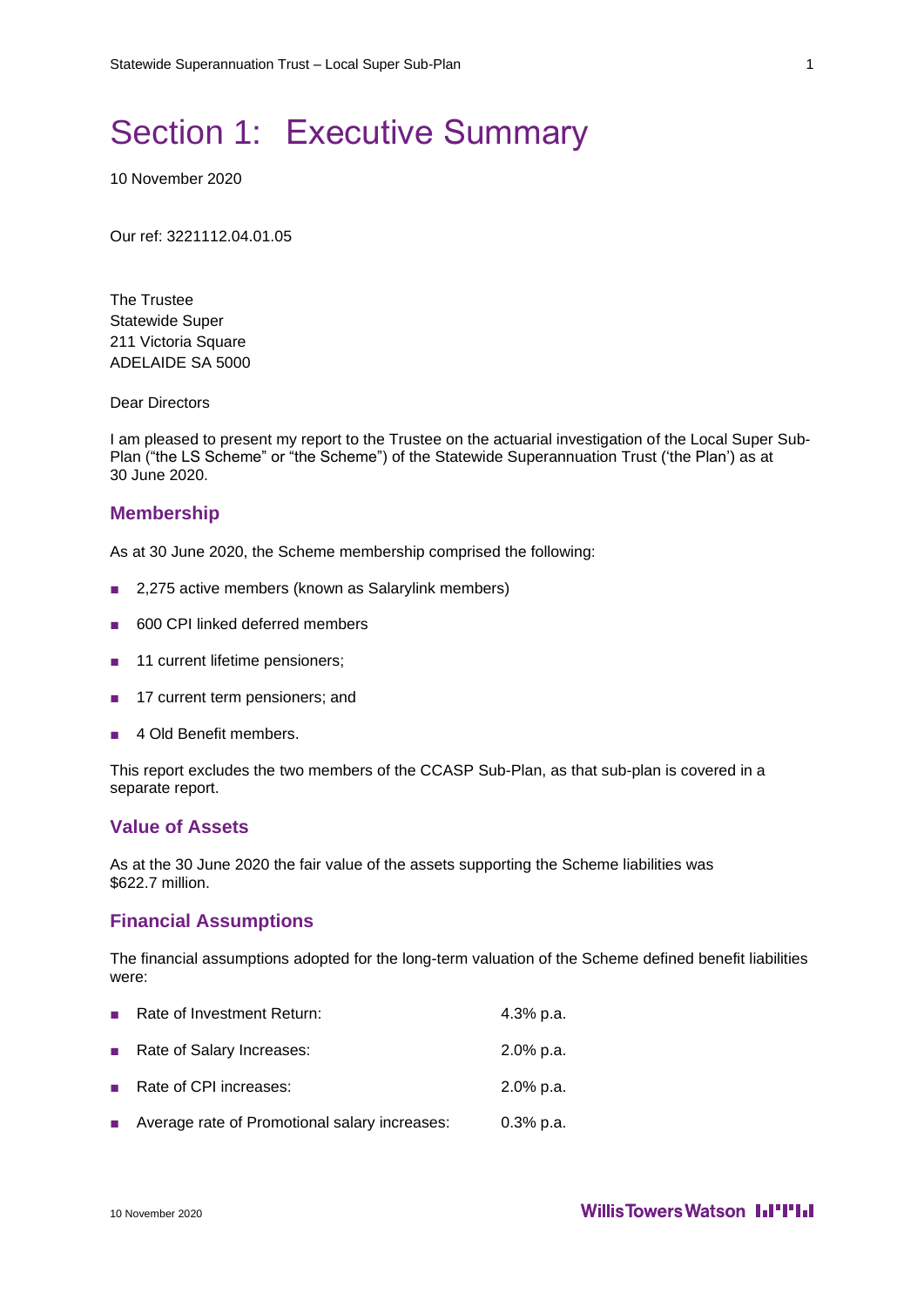It is the difference between the assumed levels of investment return and salary increases (i.e. 2.0%), rather than their absolute values, which has a greater impact on the valuation of the liabilities. This gap is slightly higher than the assumed gap of 1.95% used for the last actuarial valuation which, in isolation, has had the effect of decreasing the estimated Scheme liabilities.

# **Funding Position**

The solvency position of the Scheme was assessed by measuring three different funding standards at 30 June 2020: vested benefits, actuarial value of accrued benefits and Minimum Requisite Benefits. On these funding measurements, the assets are sufficient to meet the relevant standards as at 30 June 2020.

| <b>Date</b> | <b>Assets</b><br>(\$M) | <b>Vested</b><br><b>benefits</b><br>(\$M) | <b>Vested</b><br><b>Benefits</b><br><b>Index</b> | <b>Actuarial</b><br><b>Value of</b><br><b>Accrued</b><br><b>benefits</b><br>(SM) | <b>Actuarial</b><br><b>Value of</b><br><b>Accrued</b><br><b>Benefits</b><br><b>Index</b> | <b>Minimum</b><br><b>Requisite</b><br><b>Benefits</b><br>(SM) | <b>Minimum</b><br><b>Requisite</b><br><b>Benefits</b><br><b>Index</b> |
|-------------|------------------------|-------------------------------------------|--------------------------------------------------|----------------------------------------------------------------------------------|------------------------------------------------------------------------------------------|---------------------------------------------------------------|-----------------------------------------------------------------------|
| 2020        | 622.7                  | 556.7                                     | 111.9%                                           | 525.9                                                                            | 118.4%                                                                                   | 437.9                                                         | 142.2%                                                                |
| 2017        | 655.6                  | 597.1                                     | 109.8%                                           | 563.2                                                                            | 116.4%                                                                                   | 464.8                                                         | 141.1%                                                                |

Key measures are shown in the table below.

The value of the Vested Benefits Index (VBI) compares the market value of Scheme assets to the value of Vested Benefits and is an indicator of the short term solvency of the Scheme, i.e. the ability of the Scheme to meet the benefits payable assuming the members ceased employment immediately. A ratio of 100% or above indicates the Scheme is in a "satisfactory financial position" as defined in Prudential Standard SPS 160.

The value of the Actuarial Value of Accrued Benefits Index (AVABI) compares the market value of Scheme assets to the actuarial value of accrued benefits and is a measure of a plan's strength on a continuing or "going concern" basis. The AVABI shown for 2020 indicates that the Scheme is in a sound financial position to meet the future benefits in respect of benefits accrued to the valuation date.

The market value of assets covered the Minimum Requisite Benefits for the Scheme at 30 June 2020 by a ratio of 142.2%. This measure compares the market value of assets to the minimum benefits required to satisfy the requirements of the employers under the Superannuation Guarantee (Administration) Act. It is clear from this result that the minimum benefits of members of the Scheme are comfortably covered by the Scheme assets.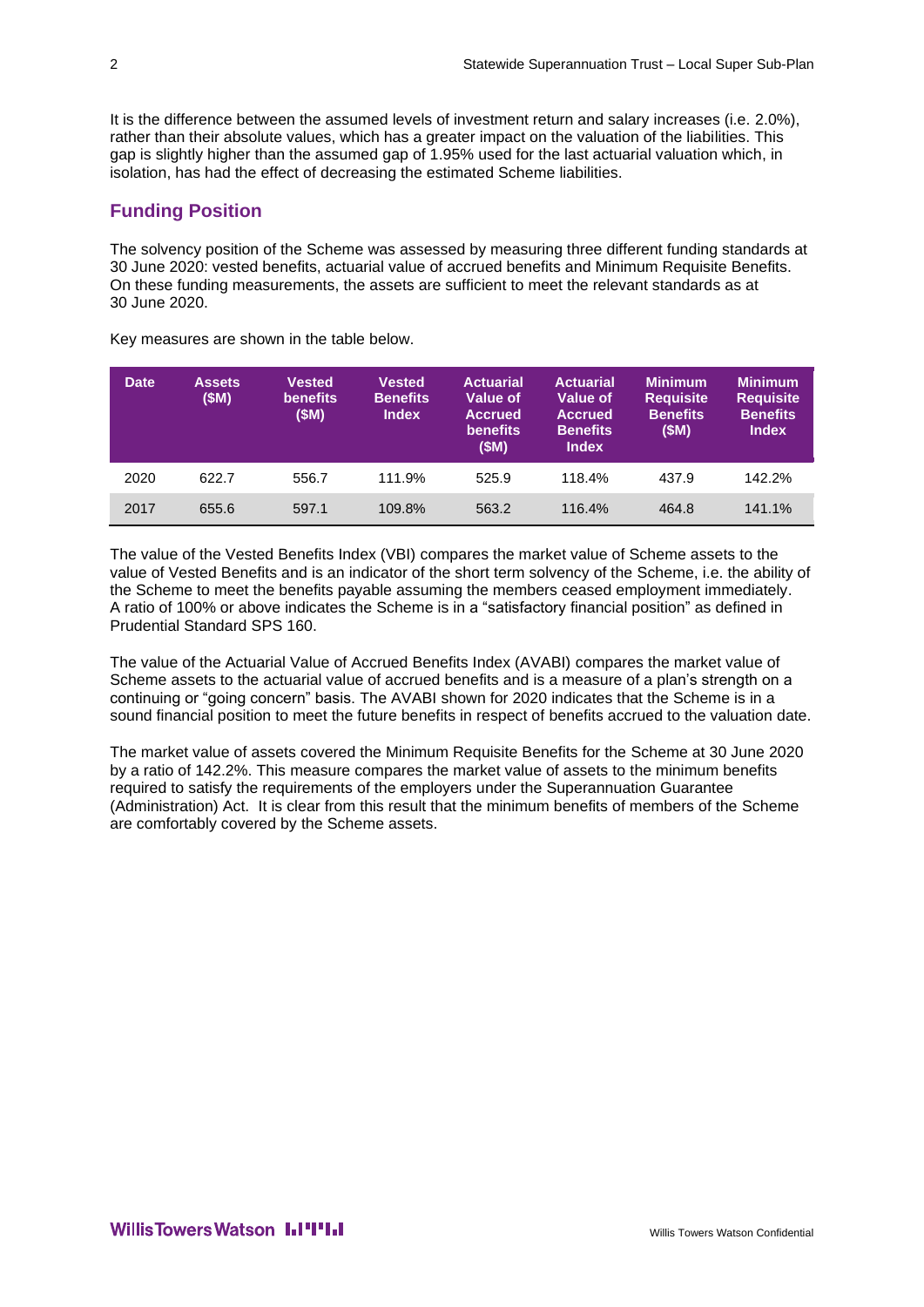## **Conclusions and recommendations**

Under Rule 4 of Sub-Division A of the Scheme Rules, the Actuary must investigate the state and sufficiency of the LS Scheme and the Actuary's report is required to state any variation necessary on contributions, given no change in benefits, and any variation necessary in benefits, given no change in contributions.

On the basis of the chosen actuarial assumptions, we have determined that the current employer contribution rate of 6.3% of salaries remains suitable for the benefits payable until the completion of the next actuarial investigation, due with an effective date not later than 30 June 2023.

I therefore recommend that the Employers contribute to the Scheme at least at the following levels from 1 July 2020:

- 6.3% of contributing Salarylink members' salaries;
- Any salary sacrifice contributions payable on behalf of Members that have elected to pay their contributions to the Scheme via pre-tax contributions; and
- Employer contributions of 3% of salary to the Statewide Super account of contributing Salarylink members.

This investigation has highlighted the sensitivity of the financial position and the employer contribution rate to investment returns and to changes in the value of the assets. While an employer contribution rate of 6.3% of salaries is shown to be more than sufficient on the chosen actuarial basis over the coming three years, there remains a risk that substantially higher contribution rates may be required in the future should the experience of the Scheme be worse than that assumed.

I also make the following recommendations:

- that the financial position of the Scheme continues to be monitored at least on a quarterly basis by reviewing the Vested Benefit Index;
- that the level of fees charged to the Local Super Sub-Plan should be reviewed regularly, to ensure that the fee basis remains appropriate as the membership profile changes;
- that the Shortfall Limit for the Scheme remain unaltered at 97%;
- that the discount rate used for the determination of the Present Day Super Benefit should remain at 3.0% p.a..

I do not recommend that any changes be made to benefits, given the above contribution recommendations and the long term nature of the benefits provided by the Scheme.

The next actuarial investigation should be carried out with an effective date not later than 30 June 2023 and the report provided by 31 December 2023.

Appendix D contains the details required under Prudential Standard SPS 160, Defined Benefit **Matters**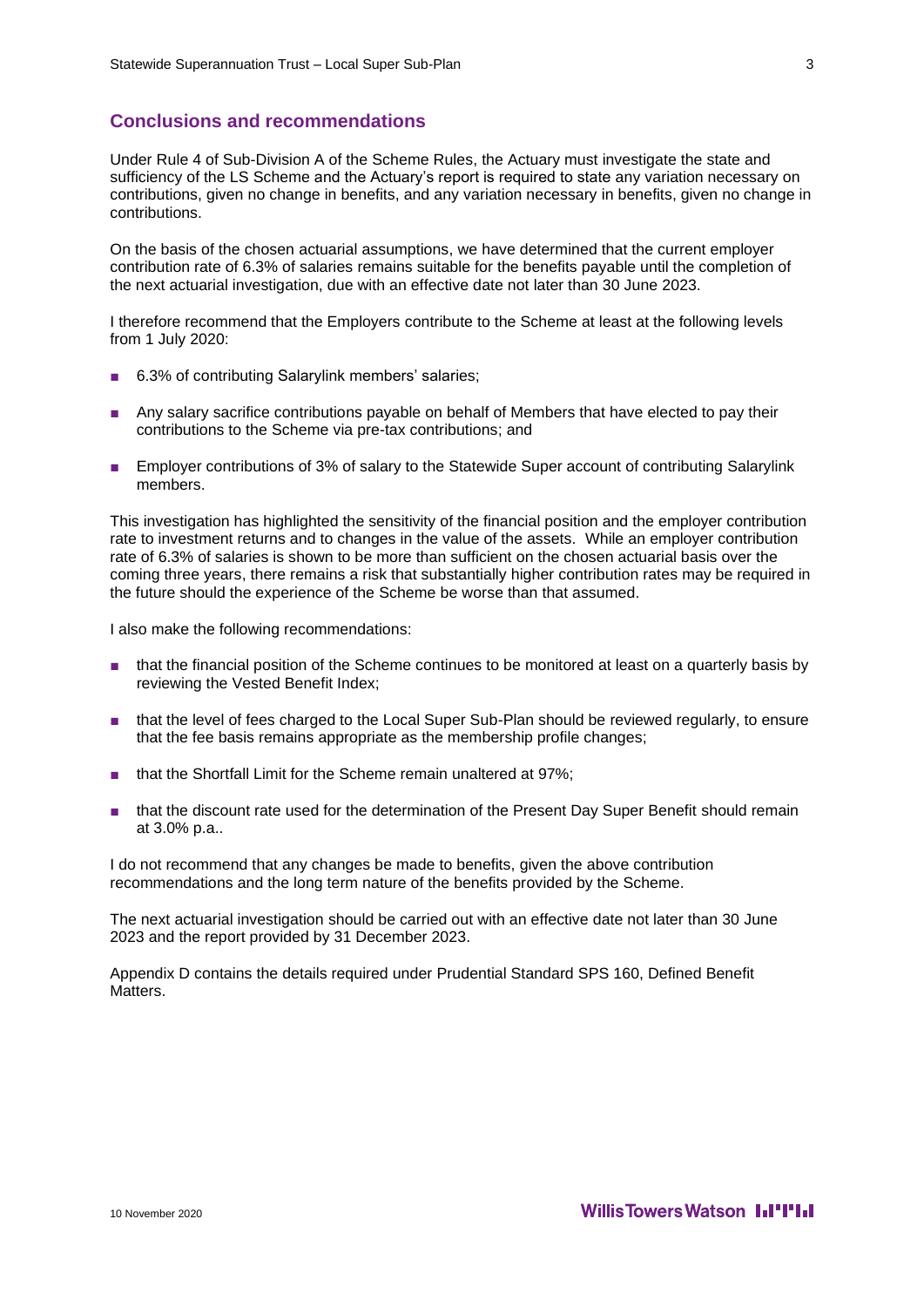This report has been prepared in accordance with Professional Standards 400, 402, 404 and 410 issued by the Institute of Actuaries of Australia.

Yours sincerely

LCampbell

Louise Campbell Fellow of the Institute of Actuaries of Australia

10 November 2020

Towers Watson Australia Pty Ltd ABN 45 002 415 349 AFSL 229921 Towers Watson Australia Pty Ltd Level 16, Angel Place 123 Pitt Street Sydney NSW 2000

Phone: +61 2 9285 4000

I confirm that this actuarial valuation and report satisfy Willis Towers Watson's Excellence standards and meet the requirements of the relevant Professional Standards of The Institute of Actuaries of Australia.

Andraw Sach

Andrew Sach Fellow of the Institute of Actuaries of Australia

D: RX | TR: AB | CR/ER: LC, AS | SPR: TD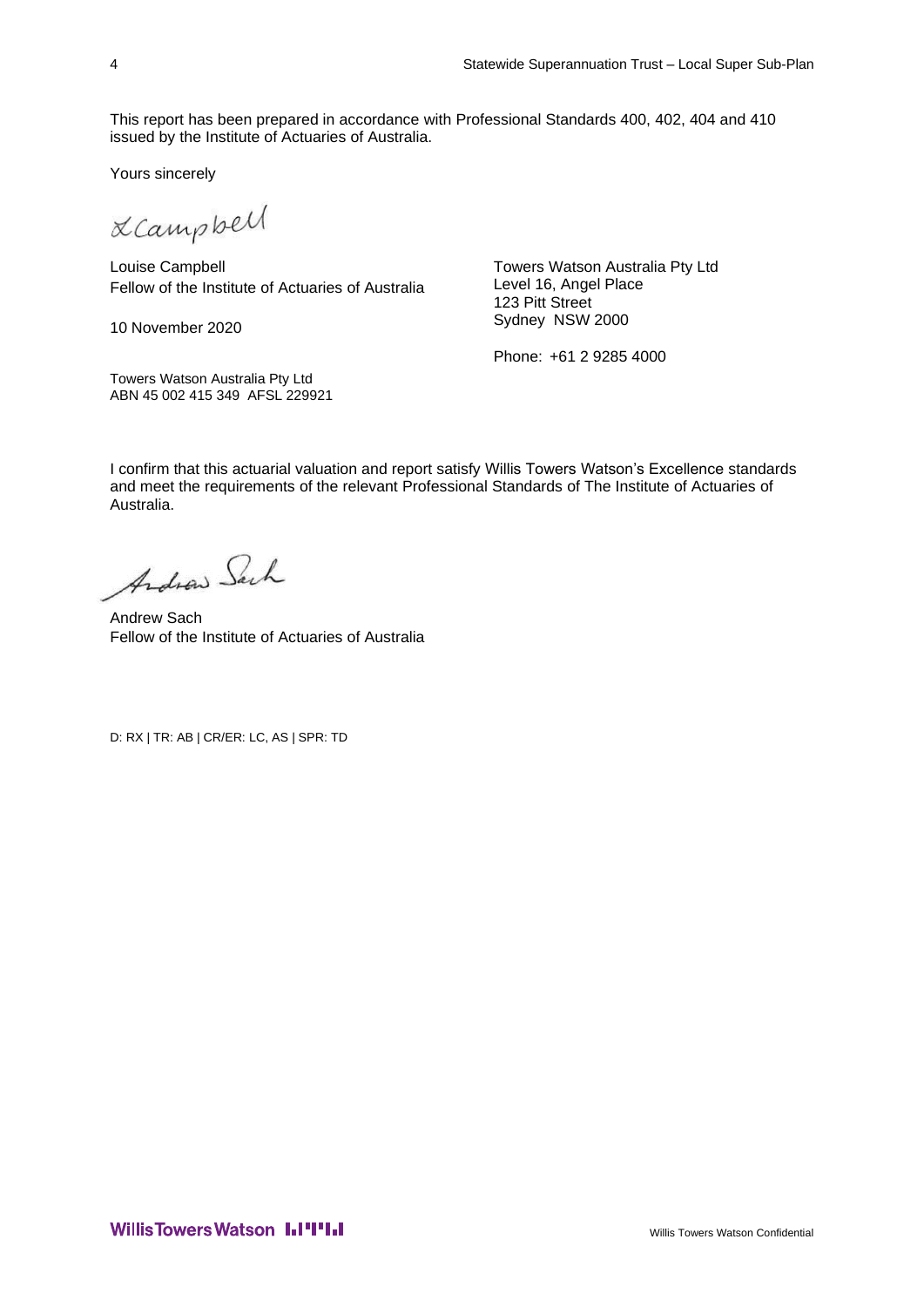# <span id="page-8-0"></span>Section 2: Introduction

## **Background**

The Local Government Superannuation Scheme commenced on 15 May 1984 via the provisions of Section 157a of the Local Government Act 1934, as amended from time to time. With effect from 1 July 2012 the Local Government Superannuation Scheme merged with Statewide Superannuation Trust ('the Plan') and the Local Government Superannuation Scheme continues in existence as the Local Super Sub-Plan of the Statewide Superannuation Trust. It is governed by the terms and conditions set out in the Scheme Rules.

I have been provided with a consolidated version of the Deed incorporating amendments which were effective up to and including October 2020. There have been no amendments since that date. The Local Super Sub-Plan is also referred to in the Sub-Plan Rules as the LS Scheme ("the Scheme").

Main features of the Scheme are:

- The Scheme is a closed scheme, for employed Members and inactive Members with deferred benefits;
- Lump sum defined benefits on all causes of exit;
- Death, TPD and salary continuance benefits as part of the benefit design; and
- There is a small, closed group of pensioners receiving indexed life or term pensions.

All Employer contributions in respect of accumulation style benefits are made to the Statewide Super Benefit Division of the Plan.

The Statewide Superannuation Trust is an open fund with a closed defined benefit section (the LS Scheme). It is a "regulated fund" under the provisions of the Superannuation Industry (Supervision) Act 1993 ("SIS"). The Statewide Superannuation Trust is treated as a "complying superannuation fund" for taxation purposes.

Within the Plan there is another separate, closed sub-plan ("the CCASP") which provides defined benefits for a small number of employees of the Corporation of the City of Adelaide. The CCASP has been excluded from this investigation and is the subject of a separate actuarial investigation.

A summary of the benefits valued for this investigation is included in Appendix A.

### **Purpose of the Investigation**

This investigation has been prepared for Statewide Superannuation Pty Ltd, the Trustee of the Plan in accordance with Rule 4 of Sub-Division A of the Local Super Sub-Plan Rules. Under Rule 4 the Actuary must investigate the state and sufficiency of the Scheme and the Actuary's report is required to state:

- any variation necessary on contributions, given no change in benefits, and any variation necessary in benefits, given no change in contributions, and
- any other matter required to be included in the Actuary's report under APRA's superannuation law.

Under Rule 23, the Employers are to contribute at the rate determined by the Trustee on the advice of the Actuary (subject to a number of other provisions, as set out in the Rules).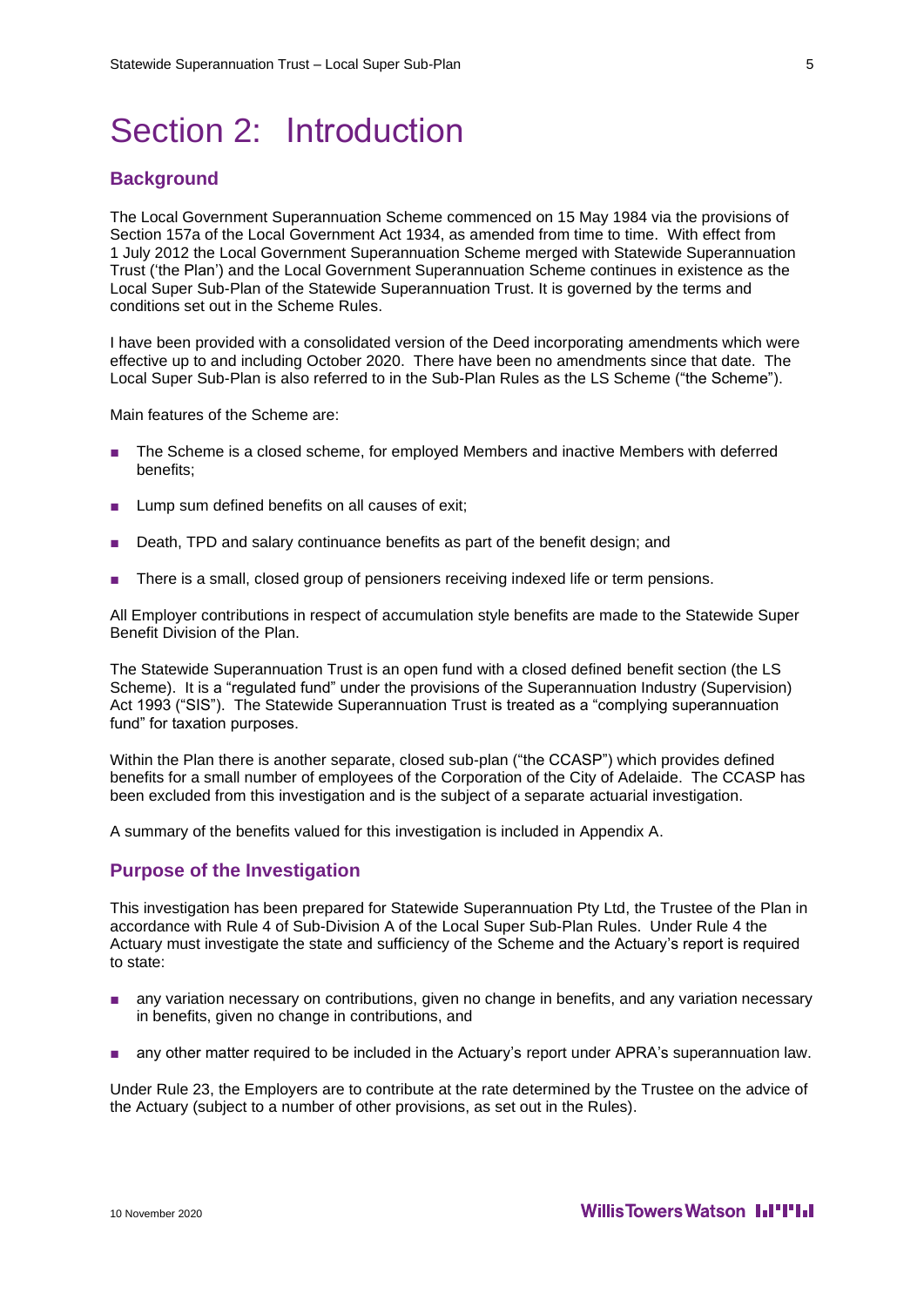This actuarial investigation meets the requirements of SPS 160 that an actuarial investigation be undertaken at least every three years. The Trustee has received exemption from APRA (letter dated 23 May 2013) from the requirement that a fund paying a defined benefit pension must undertake annual actuarial investigations.

# **Previous Investigation**

The previous actuarial investigation of the Scheme was carried out by Louise Campbell, FIAA, and was effective 30 June 2017. The results were set out in a report dated 27 November 2017.

The investigation found that the Scheme was in a satisfactory financial position at 30 June 2017. The report recommended that Employers contributed 6.3% of members' salaries to the Scheme. In addition, Employers make contributions of 3% of salaries to the Member's Statewide Super Account in Division 1 of the Plan in order to satisfy Superannuation Guarantee requirements for all members.

We understand the Employers have been contributing in line with the recommended contribution strategy.

The Trustee has complied with other recommendations made in the previous actuarial report.

## **Events subsequent to the Investigation**

At the date of signing this report, I am not aware of any events subsequent to the Investigation which would have a material impact on the conclusions or recommendations in this report.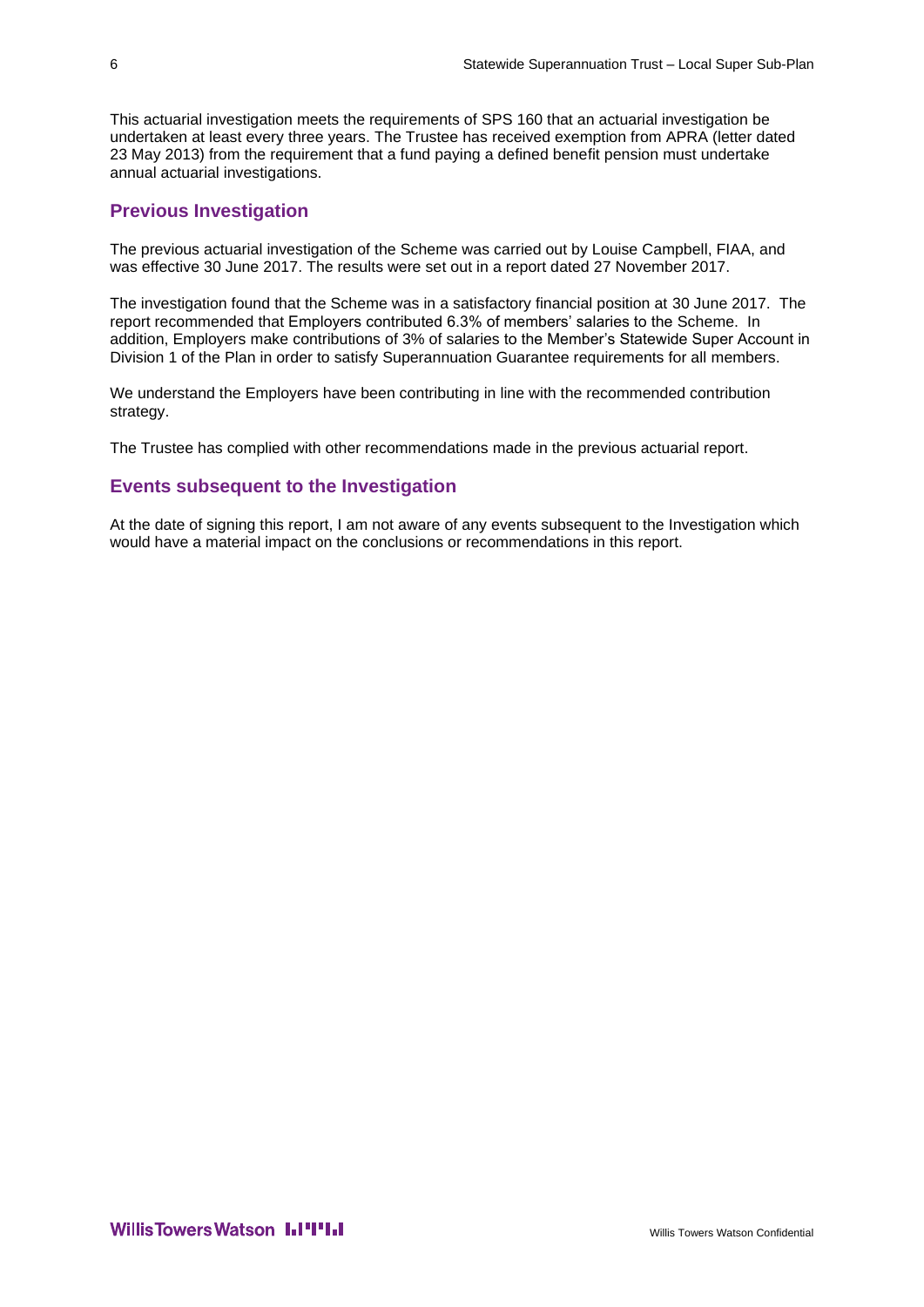# <span id="page-10-0"></span>Section 3: Membership

# **Membership Data**

For the purposes of this actuarial investigation data has been supplied by Statewide, who assumed responsibility for administering the LS Scheme from 30 June 2013. We were provided with details of all members who were in force at 30 June 2020 or who ceased membership during the preceding three years.

Details of the current lifetime and term pensions being paid at 30 June 2020 and pensions ceasing during the three years ended 30 June 2020 were also provided by Statewide.

Various checks have been applied to the data provided. I am satisfied that the data provided is reasonable and that there are no errors in the data which would have a material effect on the results of this actuarial investigation.

### **Membership Summary**

| <b>Age at 30 June 2020</b> | <b>Number of members</b> | <b>Total Full Time Salary (\$)</b> | <b>Average Salary (\$)</b> |
|----------------------------|--------------------------|------------------------------------|----------------------------|
| 25-29                      | 3                        | 209,900                            | 69,967                     |
| $30 - 34$                  | 56                       | 4,320,886                          | 77,159                     |
| 35-39                      | 144                      | 12,962,671                         | 90,019                     |
| $40 - 44$                  | 193                      | 17,480,966                         | 90,575                     |
| 45-49                      | 331                      | 29,365,131                         | 88,716                     |
| 50-54                      | 445                      | 39,848,873                         | 89,548                     |
| 55-59                      | 611                      | 52,393,673                         | 85,751                     |
| 60 and over                | 492                      | 41,114,240                         | 83,566                     |
| Total                      | 2,275                    | 197,696,340                        | 86,899                     |

The following table shows the distribution of active Scheme members at 30 June 2020:

In addition there were 4 Old Benefit Members and 600 CPI deferred members.

A reconciliation of membership movements over the three years to 30 June 2020 is included in Appendix B.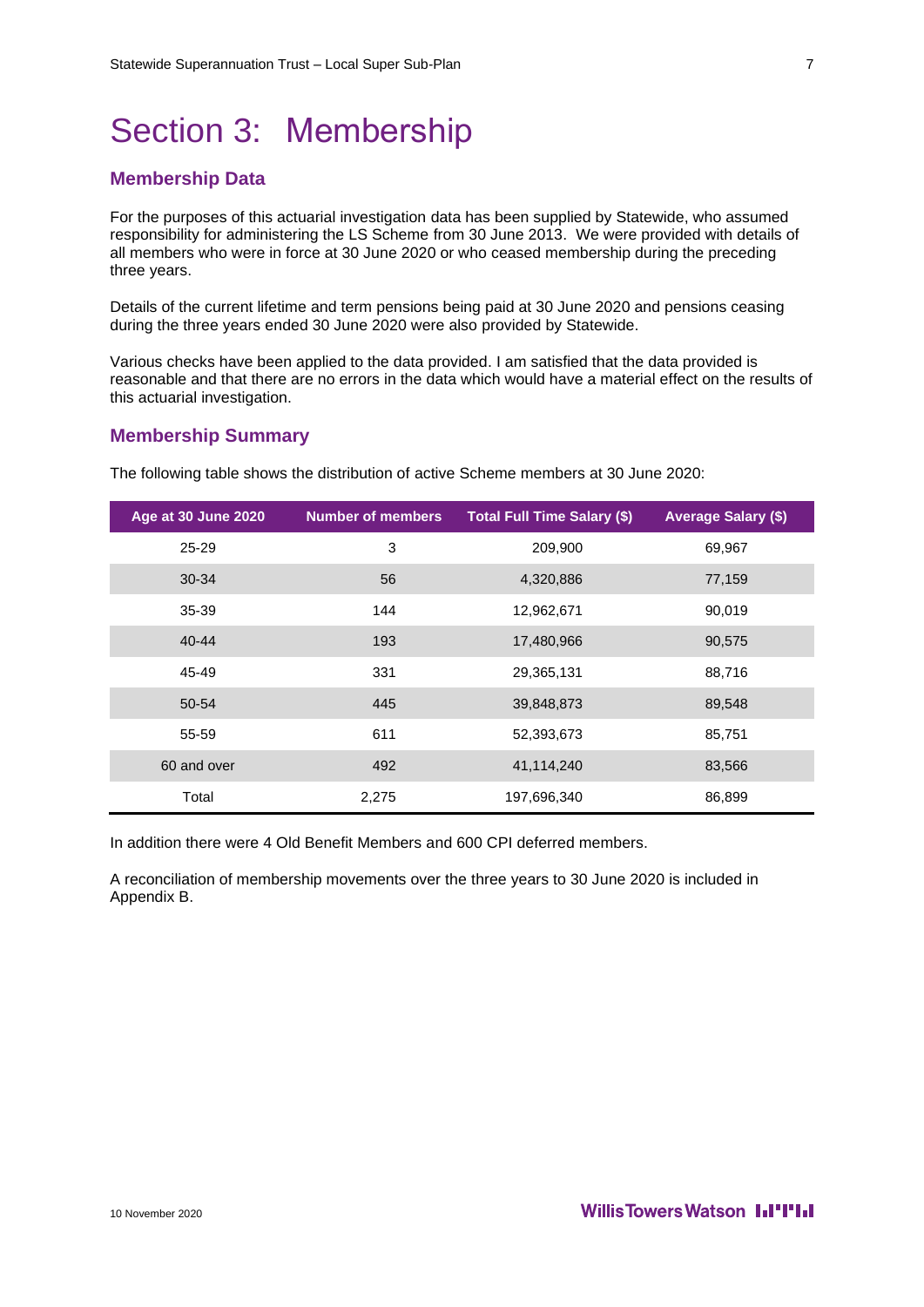# **Pensions in Payment**

The number of current lifetime pensioners fell from 12 to 11 at 30 June 2020. The number of current term pensioners fell from 44 to 17.

The annual pensions in payment at 30 June 2020 totalled \$211,740 for the term pensioners and \$46,852 for the life pensioners.

During the period under investigation the lifetime and term pensions in payment were increased annually by the lesser of 5% and the increase in the All Groups CPI Adelaide.

The following increases have been granted to lifetime and term pensioners in respect of the period under investigation:

| <b>Effective From</b> | <b>Increase</b> |
|-----------------------|-----------------|
| 1 July 2017           | 2.29%           |
| 1 July 2018           | 1.34%           |
| 1 July 2019           | 2.39%           |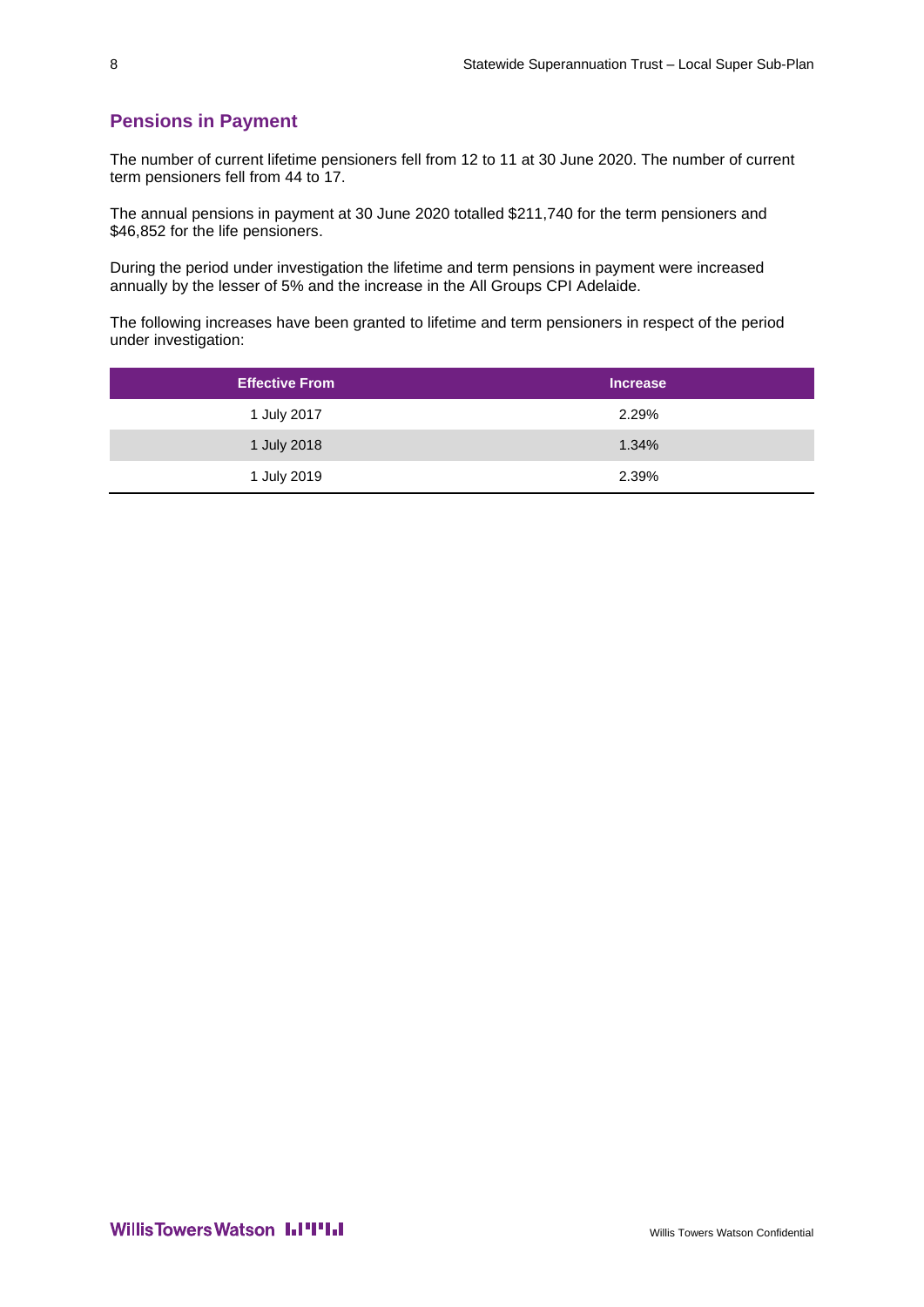# <span id="page-12-0"></span>Section 4: Assets and Investments

## **Investments at 30 June 2020**

Audited financial statements are available for the whole Statewide fund covering the period from 30 June 2017 to 30 June 2020. Abridged financial statements were provided for the Local Super subplan for the purposes of this actuarial investigation and were the basis of all recommendations. We have relied on the financial information provided by Statewide.

### **Assets**

For this actuarial investigation, the assets have been valued at their fair market value, taken from the abridged financial statements of the Scheme provided by Statewide.

The Net Asset value at 30 June 2020 was \$622,690,000.

Under APRA's Prudential Standard 114, the Plan is required to hold a separate reserve to satisfy the Operational Risk Financial Requirement (ORFR). The amount held in this reserve must be excluded from the net value of assets when determining the Vested Benefit Index. We have been advised that the reserves held to meet the ORFR are held outside the Scheme. Therefore, no further adjustment to the Scheme asset value is required for the ORFR.

### **Investment Objectives and Strategy**

The Plan has an Investment Policy Statement in place, with the current version dated March 2020. The investment objectives for the assets supporting the defined benefits, as stated in the Investment Policy Statement, are to earn a rate of return after tax and fees that is considered by the Trustee, in consultation with an Actuary, to be appropriate to finance the benefits of defined benefit members and to achieve a return of at least 3.0% p.a. above the change in CPI, over rolling ten year periods.

The Investment Policy Statement sets out the long-term strategic asset allocation for the defined benefit assets. The strategic asset allocation and strategic ranges at 30 June 2020 for the Scheme assets are detailed below.

| <b>Asset class</b>         | <b>Strategic Asset</b><br><b>Allocation</b><br>30 June 2020<br>% | <b>Strategic</b><br>Range<br>% |
|----------------------------|------------------------------------------------------------------|--------------------------------|
| <b>Australian Equities</b> | 27                                                               | 10-50                          |
| International Equities     | 28                                                               | $10 - 50$                      |
| Property                   | 9                                                                | $0 - 20$                       |
| <b>Growth Alternatives</b> | $\overline{7}$                                                   | $0 - 20$                       |
| Infrastructure             | 9                                                                | $0 - 20$                       |
| <b>Alternative Debt</b>    | 6                                                                | $0 - 20$                       |
| <b>Diversified Bonds</b>   | 8                                                                | $0 - 30$                       |
| Cash                       | 6                                                                | $0 - 15$                       |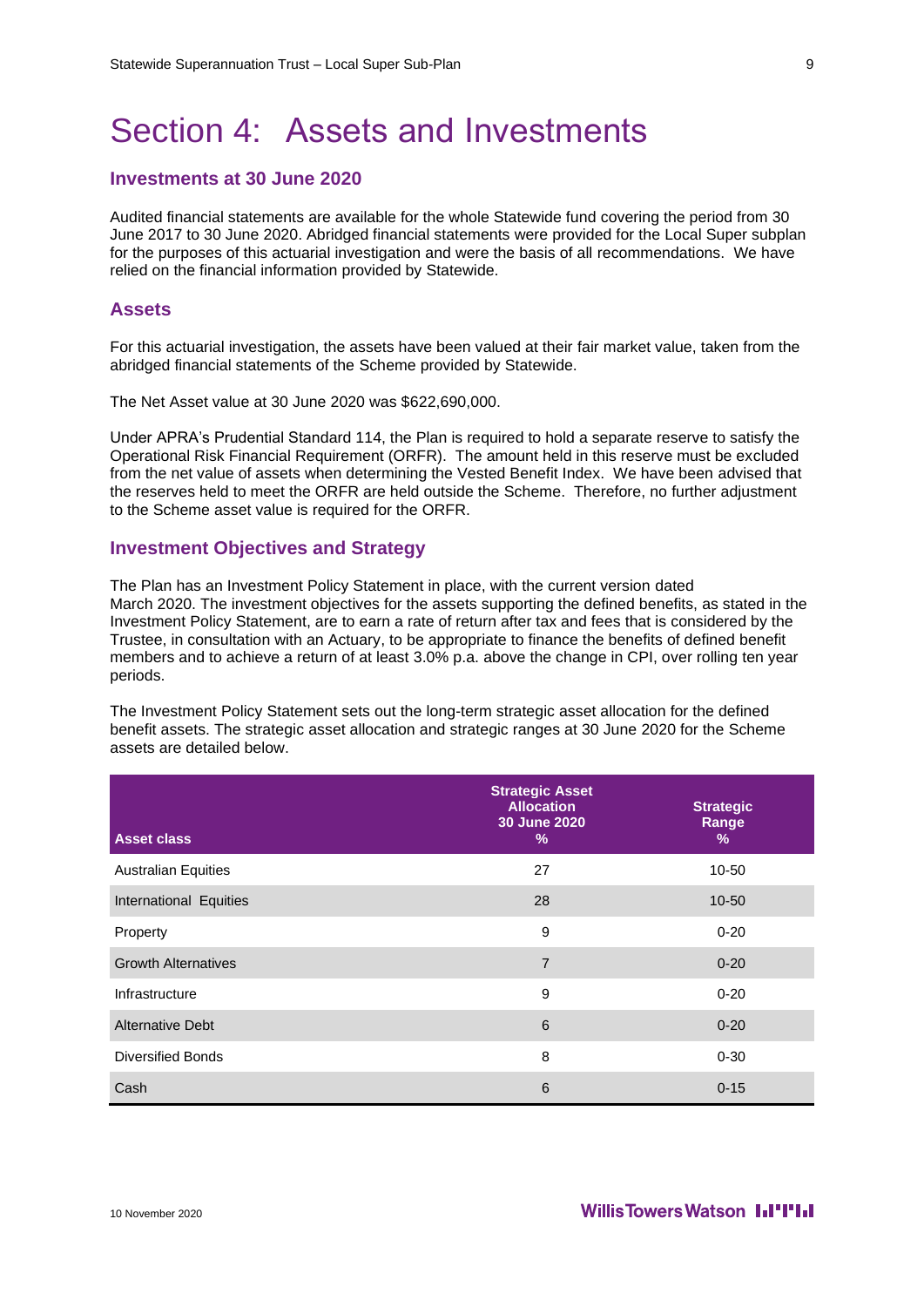The investment objectives and strategy adopted for the Scheme assets are within the range of reasonable objectives and strategies which are typically used by funds with a profile of salary related liabilities similar to this Scheme.

# **Crediting Rate Policy**

Statewide uses daily unit prices to credit investment earnings to members' accounts. I consider this crediting rate policy adopted by the Trustee to be appropriate for a variety of reasons, including that it helps to limit cross subsidies between members invested in different options and between different sections of the Plan.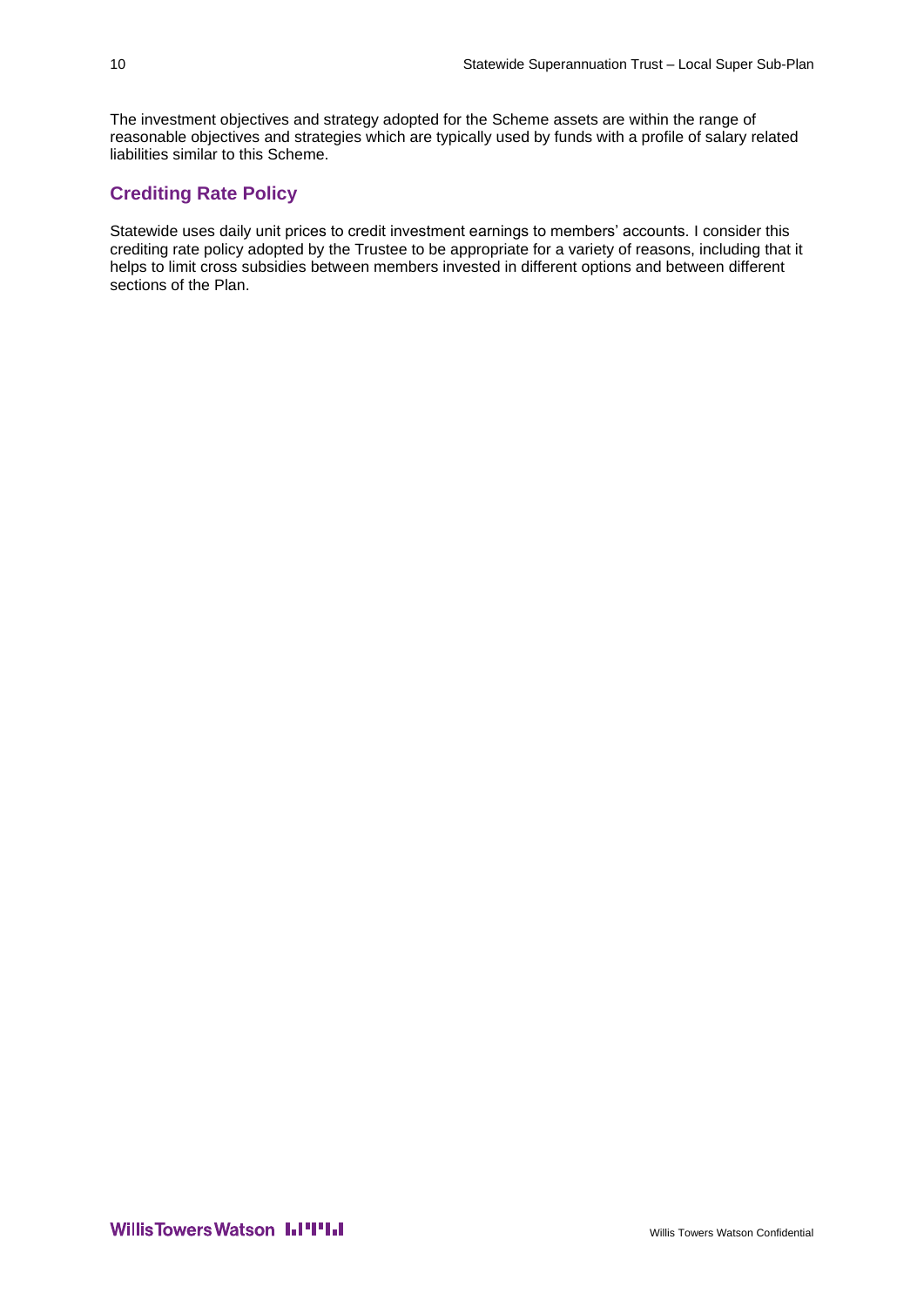# <span id="page-14-0"></span>Section 5: Valuation Method

## **General**

For the Scheme, a pool of assets is built up over time that is available to meet benefit and expense payments as they arise. The pool of assets is built up by member and employer contributions and investment income on assets already accumulated. The pool is reduced by benefit payments, tax and expenses. The funding method is the method by which the actuary considers the long-term financial position of the Scheme with a view to ensuring the assets will be sufficient over the long term to meet its liabilities as they arise.

The amount of benefits which the Scheme will be liable to pay from the pool in future cannot be known in advance since benefits depend on members' salaries near their date of leaving, their completed membership at that date and their reason for leaving. The amount of future tax and expenses also cannot be known in advance. It is therefore necessary to estimate these future liabilities and hence the amount that will be required in the pool of assets. The estimate is made based on a set of assumptions about future experience. More details on the individual assumptions used are included in [Section 6](#page-16-0) and [Section 7](#page-19-0) of this report.

The level of Employer contributions and the investment income are key influences on the size of the pool of assets held for the Scheme. The rate at which Employers contribute to the Scheme is generally the only variable inflow over which Employers can exercise control and is the main determinant of the pace of funding of benefits. The actuarial funding method is the method of determining this contribution rate.

## **Funding Method – Aggregate Method**

In determining the long-term contribution rate required by the Employers to provide the benefits to the existing members in the future, I have used the Aggregate Method. This method involves:

- calculating the amount of all benefits expected to be paid in the future in respect of the current and deferred members, based on both accrued and future service, and allowing for all the contingencies under which benefits can be paid (retirement, death, disablement, resignation or illhealth) and for future salary increases
- calculating the amount of all pension payments expected to be paid in the future in respect of the current lifetime and term pensioners, including expected future pension indexation; and
- discounting the stream of expected future benefit and pension payments to determine the present value of future liabilities.

The difference between:

- the present value of future benefit liabilities (including the pension liabilities); and
- the total value of the assets available to meet future liabilities

represents the amount that must be funded by future member and Employer contributions and can thus be used to determine the required employer contribution rate. Adjustments are made for tax on employer contributions and a suitable allowance for expenses is included.

The effect of this valuation method is to spread the expected future cost of the Scheme's benefits over the average future working lifetime of the current members to produce a level of contribution as a percentage of these members' salaries. This method is particularly appropriate to funds, such as the Scheme, which are closed to new defined benefit members.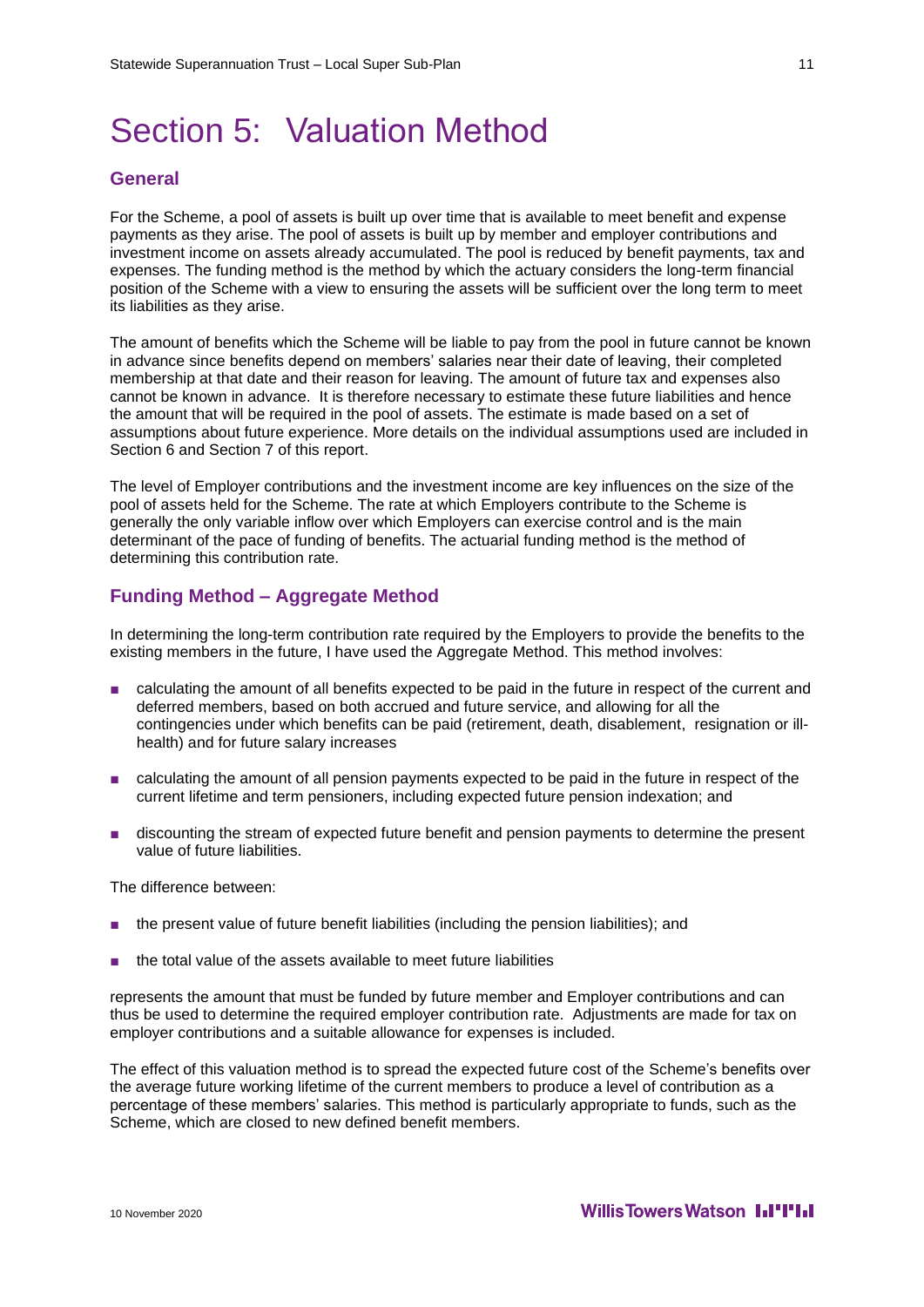In the event that there is a significant surplus or deficit in the Scheme, it may be appropriate to spread the cost over a different period. In particular if the coverage of vested benefits was less than 100% then the contribution rate must be set at a level which returns coverage to at least 100% within three years in accordance with the requirements of Prudential Standard SPS 160.

The funding method does not affect the overall cost of the benefits – this will be determined by the experience of the Scheme. The funding method is simply a systematic approach to meeting the ultimate cost of benefits.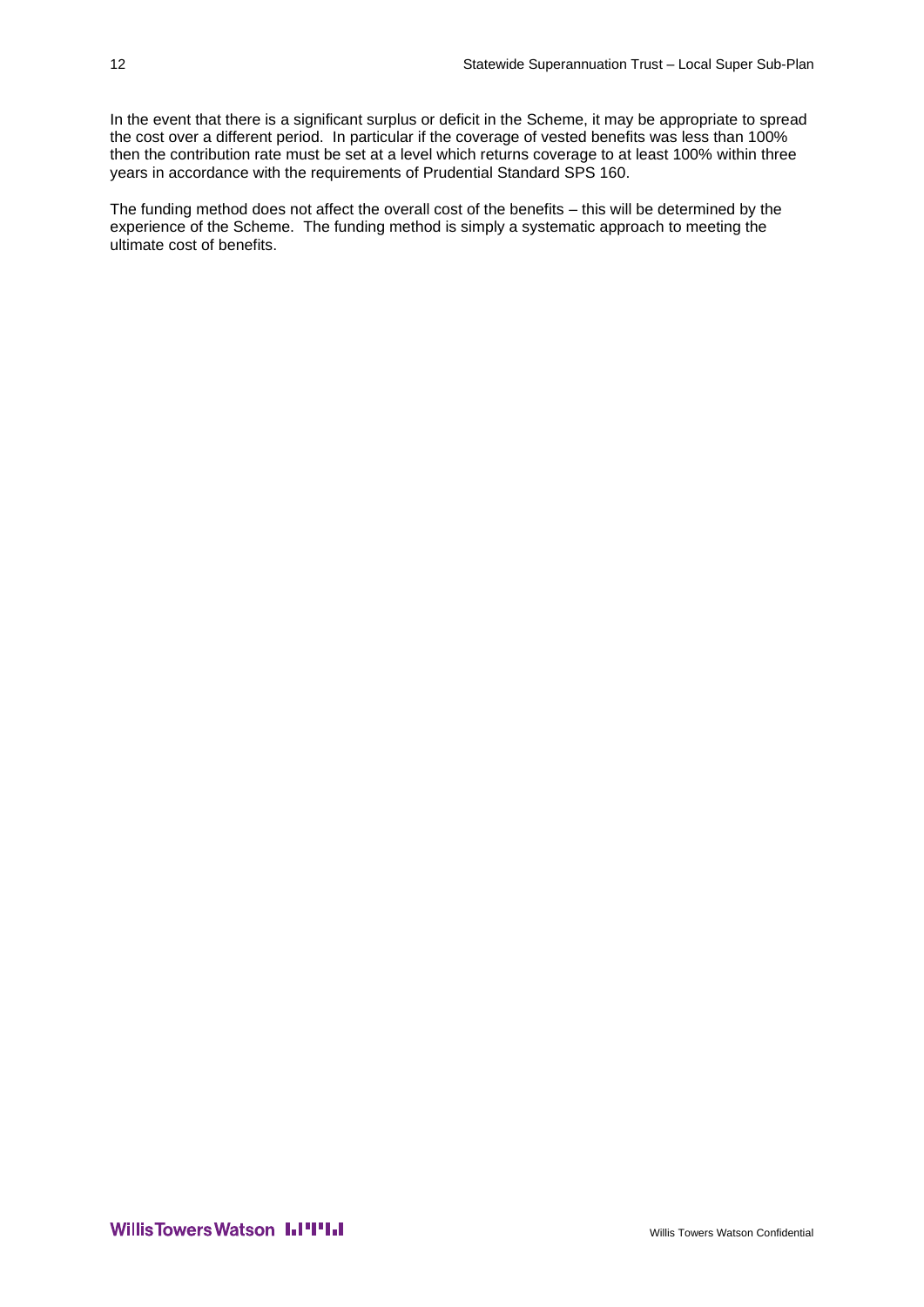# <span id="page-16-0"></span>Section 6: Experience and Assumptions – Financial

Each of the assumptions used for the valuation is the actuary's best estimate of future experience, based on the experience of other similar funds and where appropriate allowing for actual Scheme experience. It is nonetheless likely that the Scheme's actual experience in any period will differ from the assumptions to some extent. However, it is intended that over longer periods, and when all of the assumptions are combined, they will provide a reasonable estimate of the likely future experience and financial position of the Scheme.

### **Investment Performance**

The net investment returns (after allowing for expenses, tax and investment managers' fees) for the three years to 30 June 2020 are presented in the table below, along with the assumptions made for the previous investigation.

| Year    | <b>Actual return</b> | <b>Assumed at previous</b><br>investigation* |
|---------|----------------------|----------------------------------------------|
| 2017/18 | 11.51%               | 4.75%                                        |
| 2018/19 | 6.95%                | 4.75%                                        |
| 2019/20 | $-0.57\%$            | 4.75%                                        |
| 3-Year  | 5.85% p.a.           | 4.75% p.a.                                   |

The assets in relation to Scheme benefits achieved a return of 5.85% p.a. over the three year period from 1 July 2017 to 30 June 2020 (net of investment fees and taxes). This was greater than the return assumed at the prior investigation, meaning that the assets have grown more than expected in the three-year period to 30 June 2020.

## **Assumed Future Investment Returns**

For the purposes of valuing the liabilities in relation to Scheme benefits which would become payable in the future, it is necessary to make assumptions regarding the net investment returns which could be earned on the assets backing the Scheme liabilities over the long term and the rate of inflation of salary levels.

To determine the expected rate of return on assets, I have considered the expected future investment returns for each major asset class net of investment tax, based on internal research carried out by Willis Towers Watson's investment research team, and advice from Statewide. The estimated returns for each asset class have been used as the basis for calculating the expected net rate of return on the assets supporting the defined benefits based on the Scheme's asset allocation.

In view of the current long-term expectations for net investment returns and the investment strategy adopted for the Scheme assets, the assumed rate of investment return of 4.30% p.a. has been adopted for funding purposes for this actuarial investigation. This rate of return is lower than the assumed long-term rate of 4.75% p.a. which was used to value the liabilities in the previous actuarial investigation. The reduction in the assumed rate of return reflects an expectation, based on a reduction in interest rates, that future investment returns are likely to be lower than past returns in the long-term.

No investment tax is payable on the assets supporting pensions so to calculate the liabilities of the Pension Section a gross of tax investment return of 4.9% p.a. has been used. This is lower than the rate which was used in the previous actuarial investigation (5.0% p.a.).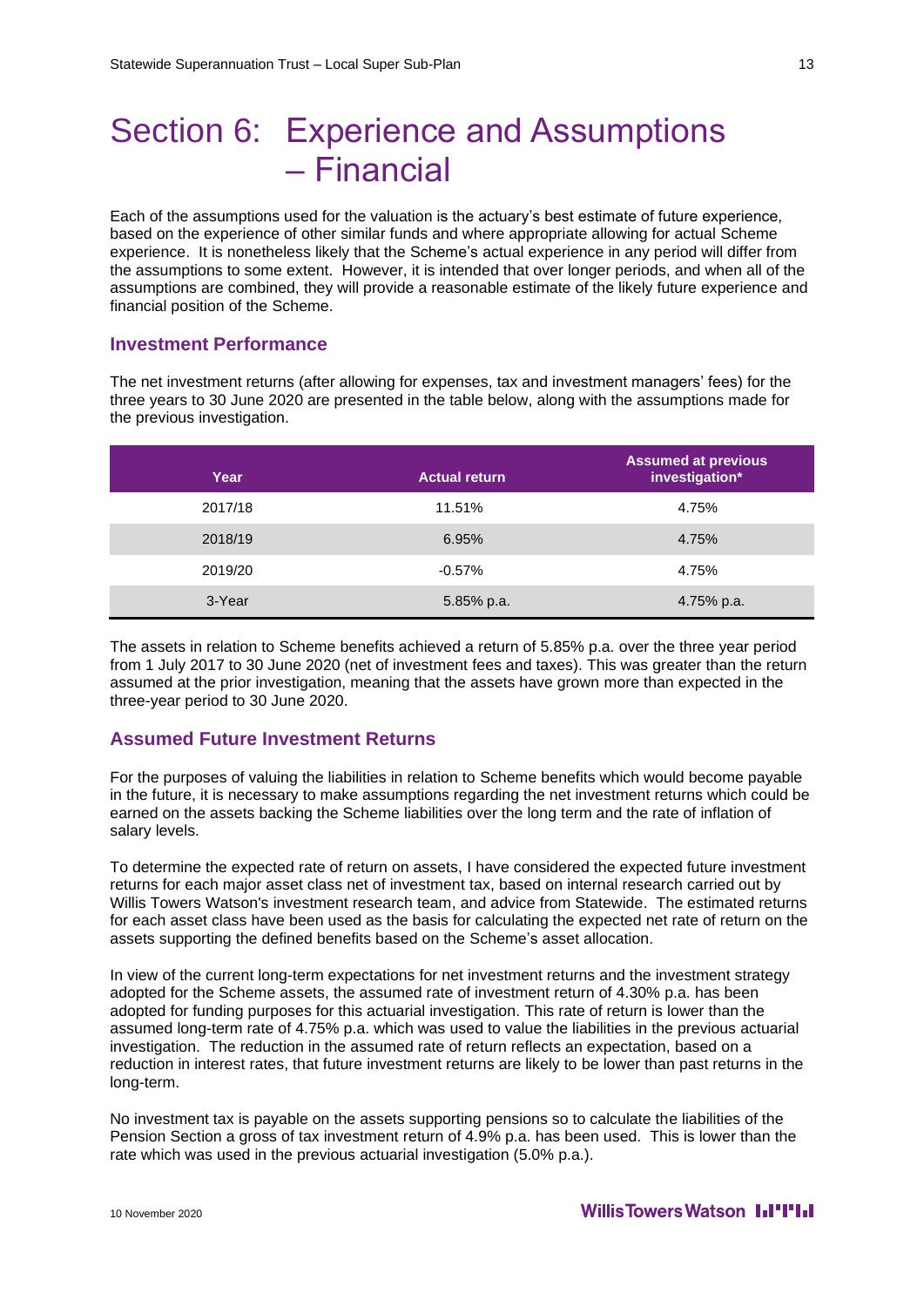# **Salaries**

The member contribution requirements and the benefits payable for Scheme members are specified in terms of Members' salaries. Salary is defined as the member's regular wages or salary including any regular allowances but excluding commission, overtime, bonuses and non-regular allowances. However, for the purposes of determining Employers' obligations under the Superannuation Guarantee (Administration) Act, the salary is the superannuation salary capped at a maximum contribution base prescribed under the Superannuation Guarantee legislation.

With effect from 1 July 2008 Superannuation Guarantee legislation has required contributions to be based on Ordinary Time Earnings ('OTE'), however Salarylink benefits continue to be based on the Salary definition in the Trust Deed.

Members' superannuation salaries averaged \$86,899 as at 30 June 2020, compared to the average salary as at 30 June 2017 of \$80,299. Our expected salary increase assumption last valuation was 2.5% p.a. with promotional increases in addition. The promotional scale is age-related and for example adds 0.9% p.a. at age 30, reducing to nil at age 60. The average age of members in the Scheme is 53 and the average promotional scale from ages 50 to 53 is around 0.3% p.a., giving a total expected increase of around 2.8% in salaries over the period.

Taking into account current long-term expectations for wage inflation and expectations for the Scheme members based on their type of employment, I consider an inflationary salary increase assumption of 2.0% p.a. to be appropriate for this actuarial investigation. This is lower than the assumption of 2.5% p.a. adopted for the previous actuarial investigation.

# **Valuation Gap**

The difference between the assumed levels of net investment return and salary inflation has a greater impact on the financing of the Scheme than their absolute values. For the period under review the average gap has been 3.05% p.a. (5.85% less 2.8%), compared to an assumed gap of 1.95% p.a.. This has had a positive effect on the financial position of the Scheme.

As noted above, an expected net investment return of 4.30% p.a. has been adopted for this actuarial investigation, resulting in a differential between investment returns and salary increases of 2.00% p.a. which I consider to be a reasonable long-term assumption. This is however slightly higher than the gap of 1.95% p.a. which was assumed previously. In isolation, this has the effect of decreasing the value of the Scheme liabilities.

For the valuation of pensioner liabilities, the valuation gap has decreased from 3.0% p.a. to 2.9% p.a. which, in isolation, will increase the value of pension liabilities, noting these are relatively small compared with the overall Scheme.

# **Promotional Salary Scale**

The actuarial assumptions include an age-based promotional salary scale index. As the average age of the membership is now quite high, the promotional scale does not have a material effect. Our analysis showed that the actual experience in respect of promotional salary increases was close to the expected experience and we retained the current assumptions as shown in Appendix C.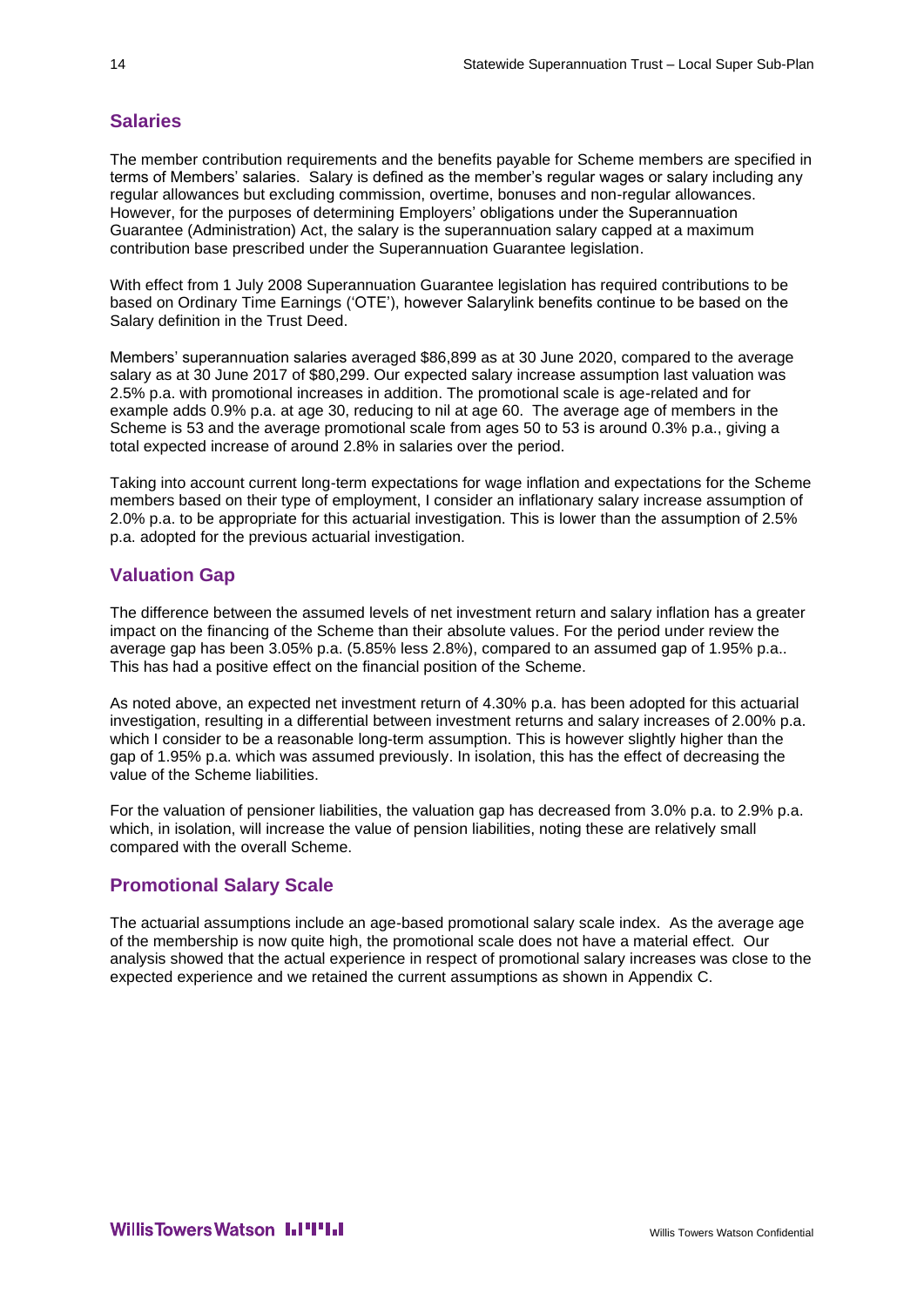## **Deferred Benefits and Pension Increases**

On resignation prior to age 55, members have the option to defer part of their benefit until attaining age 55. The Rules provide that the benefit is indexed during deferral with movements in the Consumer Price Index (all Groups) for Adelaide plus 2%.

Lifetime and term pension payments are also indexed to movements in the Consumer Price All Groups CPI Adelaide (CPI), but limited to a maximum of 5% p.a.

For the actuarial investigation as at 30 June 2017, the CPI was assumed to increase by 2.0% p.a.. Over the three years to 30 June 2020, the average increase was also 2.0% p.a.

For this actuarial investigation, I have assumed a rate of CPI indexation of 2.0% p.a. This is in line with Willis Towers Watson's expected medium term increases in the CPI, and within the Reserve Bank's target range of 2% to 3% and is considered reasonable given the average weighted term of the liabilities of 6.2 years. In conjunction with the assumed investment return of 4.30% p.a., this assumption implies an average differential of 2.30% p.a. between the rates of investment return and pension increases.

# **Expenses**

The assumed rate of administration expenses in the actuarial review as at 30 June 2017 was a salary based expense of 0.8% of salaries.

For this valuation I have been advised that the administration expense is now a salary based expense of 1.0% of salaries.

We suggest that the Trustee monitors the level of fees charged on an ongoing basis, given the continuing reduction in the salary roll.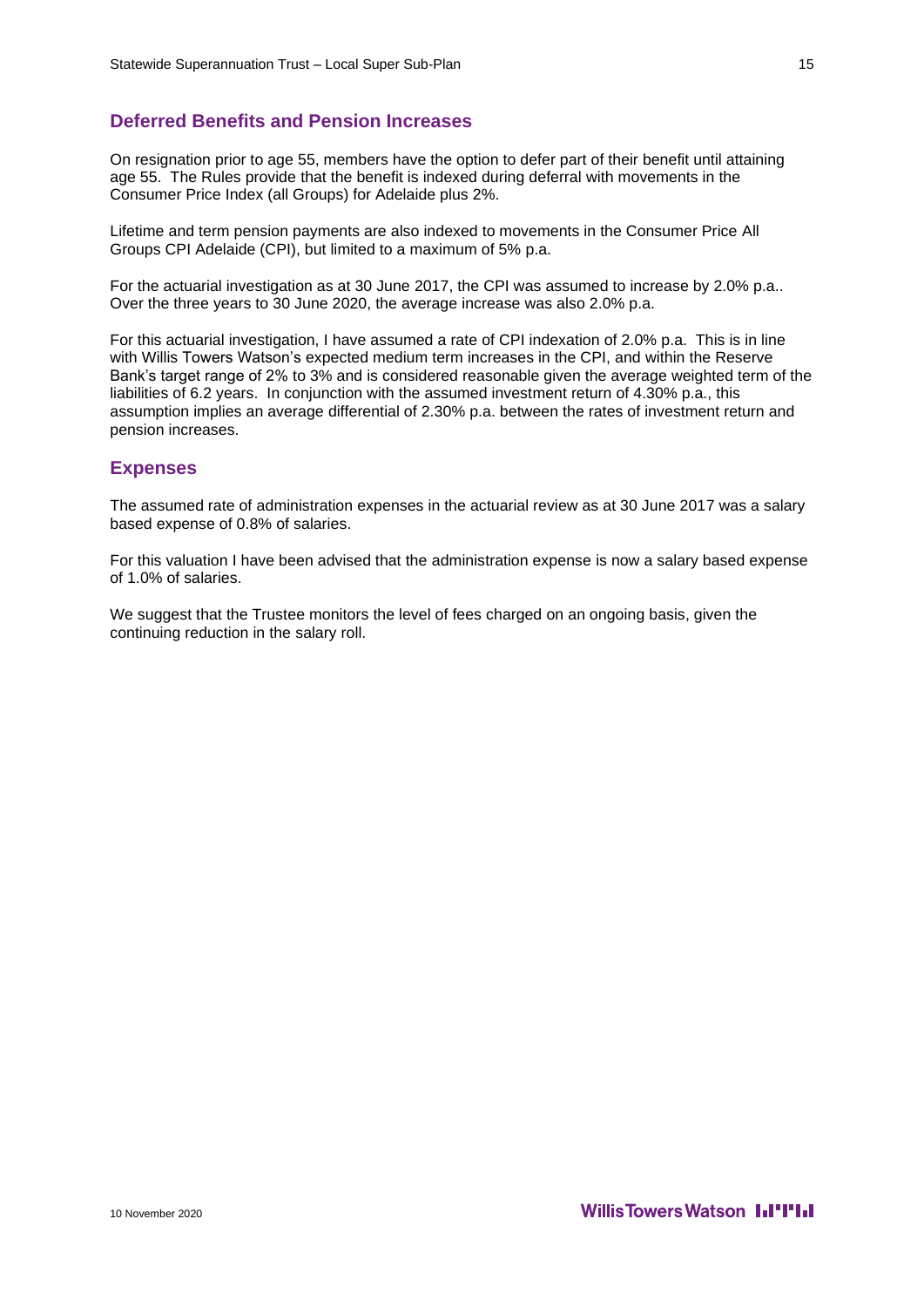# <span id="page-19-0"></span>Section 7: Experience and Assumptions – Demographic

As part of the actuarial valuation, an examination is undertaken of the demographic experience of the membership over the three years since the last actuarial investigation (i.e. resignations, deaths, disablements and retirements) compared to the assumptions adopted for the actuarial investigation. A summary of the results of our review is set out below:

A summary of the results of our review is set out below:

- Retirement, Resignation, Deaths and Disablements rates no change.
- Ill-health rates  $-$  lower the rates by 75%.
- Deferred resignation take-up assumption lower the take-up assumption from 35% to 30%.
- Member contribution rate  $-$  no change.
- Lifetime Pensioner rates adopt the new Australian Life Tables (2015-17).

Further detail is provided below.

# **Retirements**

During the three years to 30 June 2020 there were 472 retirements of Salarylink members, which was more than the expected number of 437 retirements, as shown below.

| <b>Salarylink Retirement Experience</b> |                     |                 |                        |  |
|-----------------------------------------|---------------------|-----------------|------------------------|--|
| Age                                     | Actual <sup>1</sup> | <b>Expected</b> | <b>Actual/Expected</b> |  |
| 55-60                                   | 156                 | 153             | 102%                   |  |
| 61-65                                   | 316                 | 284             | 111%                   |  |
| Total                                   | 472                 | 437             | 108%                   |  |

1 There were 14 additional members that retired prior to 30 June 2017 but were paid after 30 June 2017, we have not included these exits in our experience analysis.

The experience over the last three years has been slightly higher than expected. This is different to the retirement experience in the previous valuation where actual experience was lighter than expected. Based on experience over the past six years, there does not seem to be a clear trend in retirement behaviour being significantly different from our assumptions. We have decided to retain the current retirement decrements for this valuation. The retirement decrement rates are detailed in Appendix C.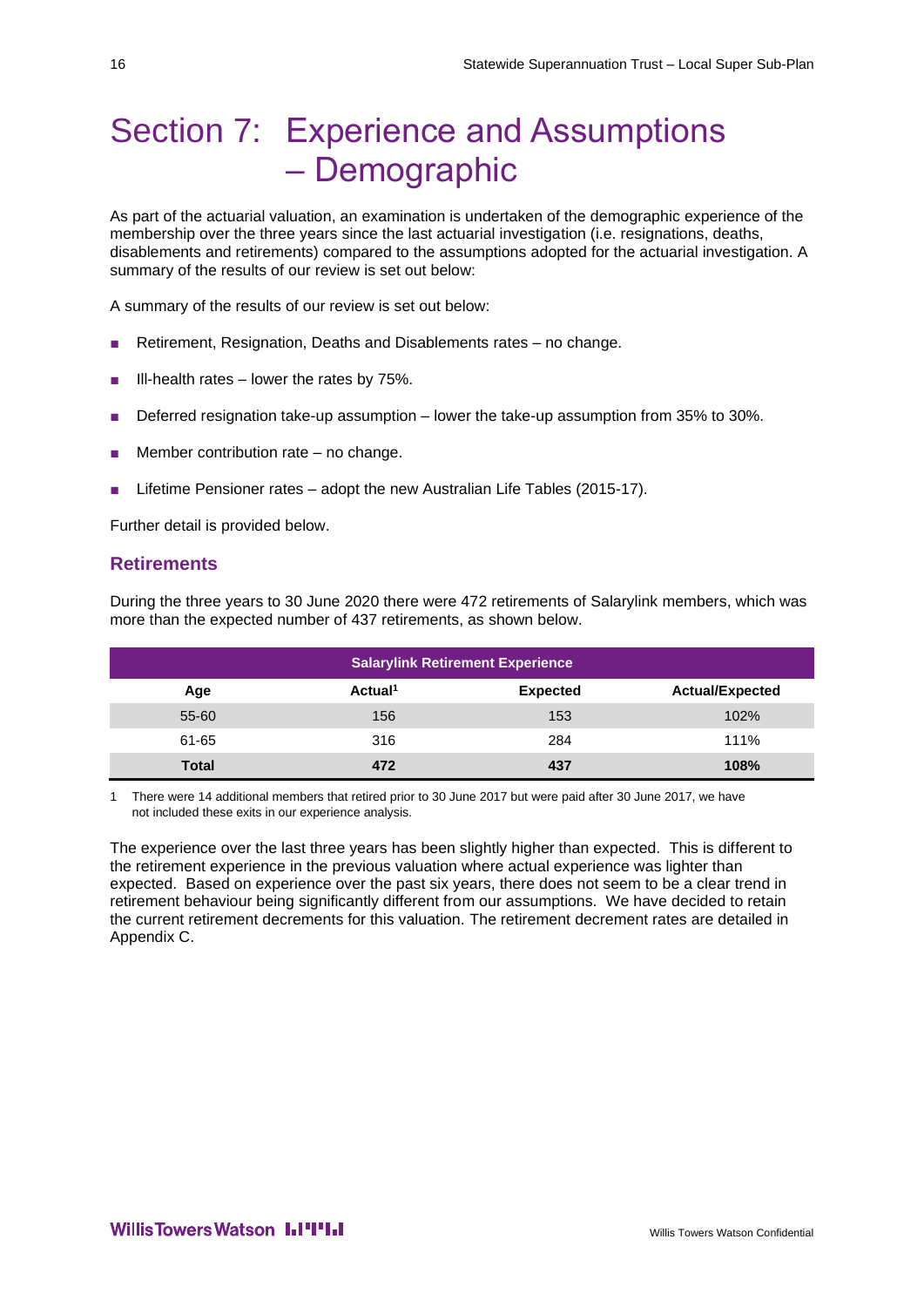# **Resignations**

During the three years to 30 June 2020 the number of resignations of members was less than previously assumed as shown in the following table:

|              |                     | <b>Salarylink Resignation Experience</b> |                        |
|--------------|---------------------|------------------------------------------|------------------------|
| Age          | Actual <sup>1</sup> | <b>Expected</b>                          | <b>Actual/Expected</b> |
| Under 30     | 3                   | 5                                        | 60%                    |
| $31 - 35$    | 15                  | 20                                       | 74%                    |
| $36 - 40$    | 16                  | 23                                       | 69%                    |
| $41 - 45$    | 27                  | 29                                       | 94%                    |
| 46-50        | 33                  | 41                                       | 80%                    |
| $51 - 55$    | 49                  | 38                                       | 130%                   |
| <b>Total</b> | 143                 | 156                                      | 92%                    |

1 There were 35 additional members that resigned prior to 30 June 2017 but were paid after 30 June 2017, we have not included these exits in our experience analysis.

The experience in the three years to 30 June 2020 continues the downwards trend evident in prior years at the younger ages, although the withdrawals for the age group 40 to 55 is consistent to expectations. As there are only a relatively small number of members under age 40, we have decided to retain the resignation rates at all ages.

## **Deaths and Disablements**

During the three years to 30 June 2020 the number of Deaths and Disablements of members were less than previously assumed as shown in the following table:

|          | Actual <sup>1</sup> | <b>Expected</b> | <b>Actual/Expected</b> |
|----------|---------------------|-----------------|------------------------|
| All ages |                     |                 | 60%                    |

1 There were 6 members who exited on or before 30 June 2017 but were paid after 30 June 2017.

Based on this analysis, and given the very small number of deaths and disablements involved, we have therefore retained the existing assumptions.

# **Ill Health Retirement**

During the three years to 30 June 2020, no Salarylink members received an ill health retirement benefit. This is much lower than the expected number of 13. Therefore, we have decided to reduce the ill health decrement rates by 75%.

## **Member contribution rates**

Salarylink members have the option to change their rate of contributions at any time. For the previous actuarial valuation, we made assumptions about the average rate at which members contribute at different ages. I have compared the assumptions against the actual member contribution rates at 30 June 2020 and found that the assumed rates of contribution were close to the actual rates. We have therefore retained these assumptions.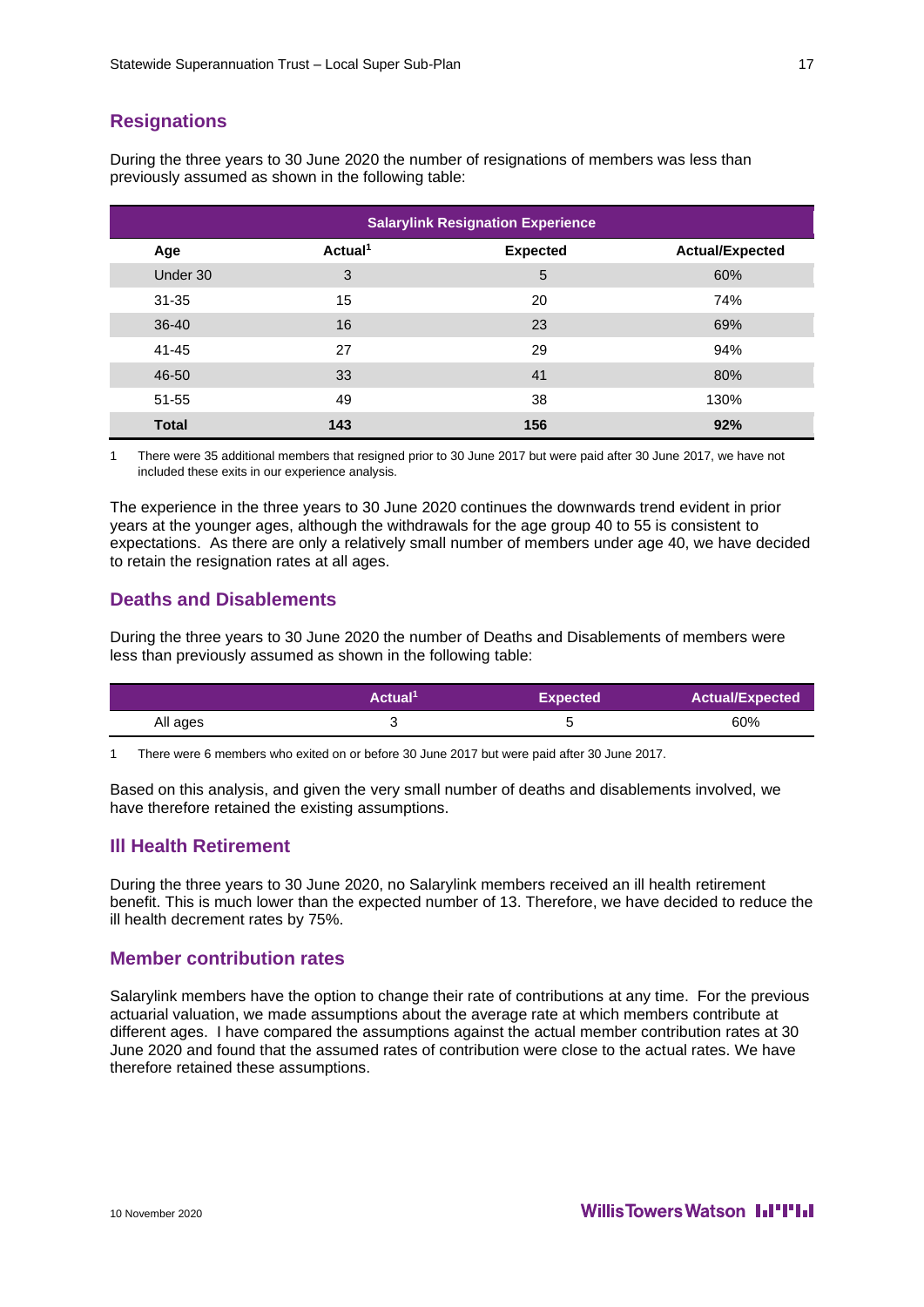# **Deferred resignation benefit option**

Members who resign prior to age 55 have the option to defer part of their resignation benefit to age 55. The deferred benefit is indexed at a rate two percentage points higher than the increase in the All Groups CPI Adelaide. For the previous actuarial review in 2017, it was assumed that 35% of resigning members would elect this benefit, where it has a higher present value than the cash resignation benefit.

The experience over the valuation period shows that 34 out of the 174 (i.e. 20% of) members who were paid a resignation benefit during the period elected to take a partial deferred benefit. The actual election rate for the three years to 30 June 2017 (as seen in the previous valuation) was 32%.

There has been a downwards trend in members opting to take the deferred option. Based on this information, we have decided to lower the assumption of the proportion of resigning members electing the deferred benefit option from 35% to 30%.

# **Pensioner mortality**

We have updated the mortality decrements used to value the lifetime pension and they are now based on the latest Australian Life Table (ALT 2015-17).

A summary of assumptions is set out in Appendix C to this report.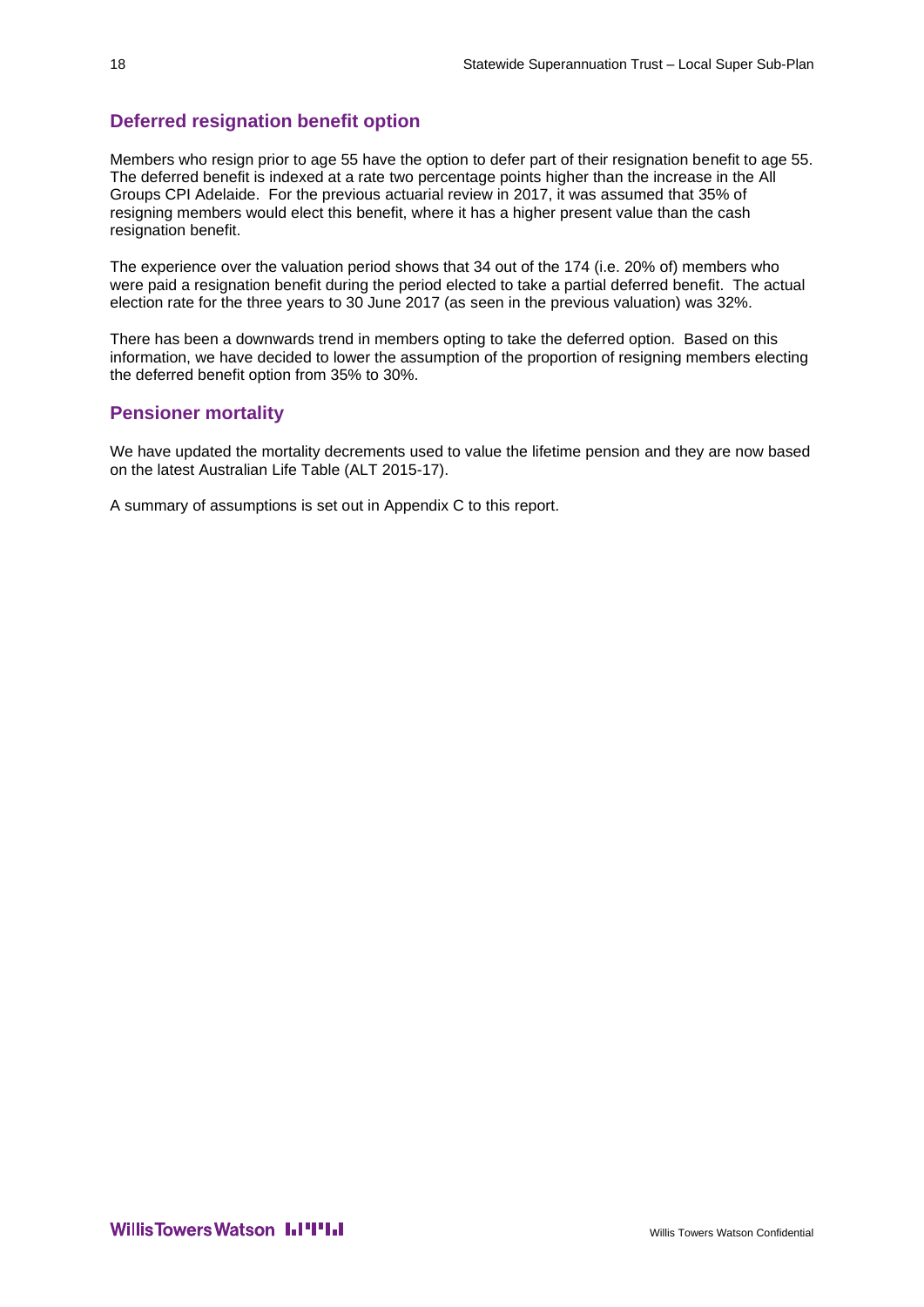# <span id="page-22-0"></span>Section 8: Valuation Results

The following table summarises the results of the Scheme valuation and shows the derivation of the required employer contribution rate using the current valuation basis. The results at 30 June 2017 are shown for comparison.

| <b>Valuation Results for the Scheme</b>                                                               | 30 June 2020 | 30 June 2017 |
|-------------------------------------------------------------------------------------------------------|--------------|--------------|
| Salarylink - active members                                                                           | \$633.3m     | \$711.8m     |
| Old benefit members                                                                                   | \$1.4m       | \$1.0m       |
| <b>CPI-linked deferred members</b>                                                                    | \$41.8m      | \$41.5m      |
| Current lifetime and term pensioners                                                                  | \$1.5m       | \$2.2m       |
| less Family law offset accounts                                                                       | (\$1.0m)     | (\$1.7m)     |
|                                                                                                       |              |              |
| Total Actuarial Value of Liability for Benefit Payments                                               | \$676.8m     | \$754.8m     |
| Less                                                                                                  |              |              |
| Market Value of Assets attributable to members                                                        | \$622.7m     | \$655.6m     |
| Less                                                                                                  |              |              |
| <b>Less</b> Present value of future member contributions                                              | \$62.3m      | \$82.2m      |
| Net liability to be funded by future employer contributions                                           | (\$8.2m)     | \$17.0m      |
| Present value of 1% of future salaries                                                                | \$12.2m      | \$16.4m      |
| Employer contribution rate required (gross of tax, before insurance<br>and administration costs)      | (0.79%)      | 1.22%        |
| <b>plus</b> Death and TPD premiums and loading (% of salary)                                          | 1.56%        | 1.58%        |
| <b>plus</b> TTD premiums and loading (% of salary)                                                    | 0.31%        | 0.36%        |
| plus administration expense (% of salary)                                                             | 1.00%        | 0.80%        |
| Gross employer contribution rate required - including<br>insurance and administration costs allowance | 2.08%        | 3.97%        |

The table shows that an aggregate contribution rate of 2.08% of salaries, allowing for tax, insurance and administration expenses, is required to finance the future Scheme benefits, assuming the actuarial assumptions are borne out in future. The required employer contribution rate has reduced, mainly because of strong investment returns earned on the Plan assets relative to underlying salary increases over the three years to 30 June 2020.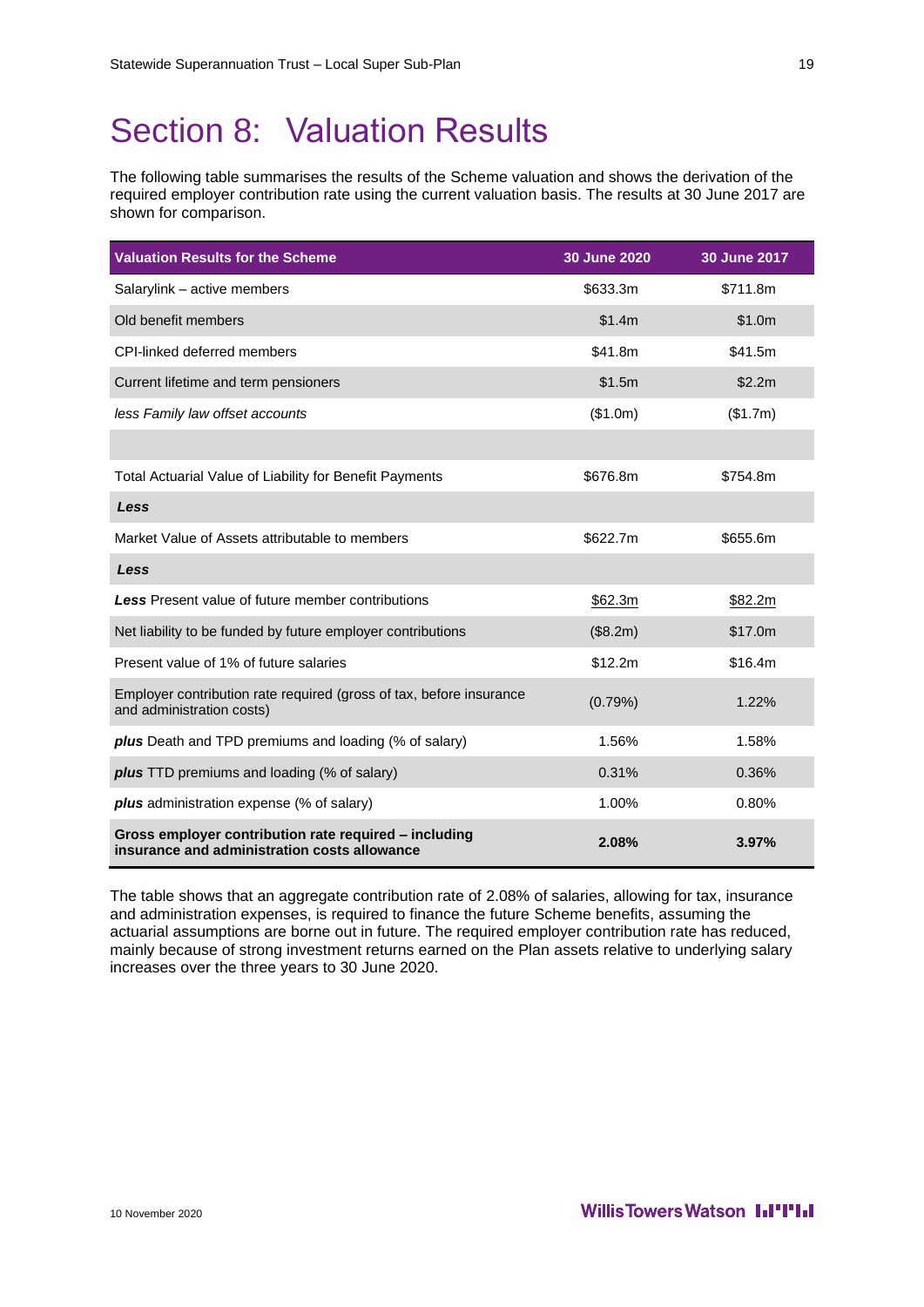The movement in the required employer contribution rate between 30 June 2017 and 30 June 2020 can be shown in the table below:

| Impact of various items on the Employer contribution rate                   | % of Salary |
|-----------------------------------------------------------------------------|-------------|
| Employer contribution rate required at 30 June 2017                         | 3.97        |
| Effect of investment return for three years to 30 June 2020                 | (2.63)      |
| Effect of other experience over three years to 30 June 2020                 | 0.47        |
| Employer contribution rate at 30 June 2020 (using 30 June 2017 assumptions) | 1.81        |
| Effect of changing the financial assumptions                                | 0.23        |
| Effect of changing the decrement assumptions                                | (0.08)      |
| Effect of changing the insurance cost assumptions                           | (0.08)      |
| Effect of changing the expense assumptions                                  | 0.20        |
| Final Employer contribution rate at 30 June 2020                            | 2.08        |

The Employers are currently contributing at a rate of 6.3% of salaries.

The Employer contribution rate of 2.08% of salaries for 2020 determined by the above analysis is lower than the current rate of 6.3% of salaries, however the required rate is highly sensitive to movements in investment returns. While the contribution rate determined as above is a suitable long term funding rate, it is also important that the employer contribution rate be sufficient to meet short term funding obligations and this is examined in the next section of this report.

# **Sensitivity**

As explained earlier the assumption of major significance in the valuation of the Scheme's future benefit liabilities and contributions is the difference (or 'gap') between the assumed future rate of investment earnings and the assumed rate of future growth in salaries or pension payments.

To illustrate the impact of a change to the gap, I have determined the required employer contribution rate under an alternative scenario, assuming that the investment return is 3.3% p.a. in all future years. The resultant contribution rate is 5.7% of salaries.

Note that the variations selected in the sensitivity analysis do not indicate upper or lower bounds of all possible outcomes. If requested, we can carry out further analysis however this is outside the scope of this investigation.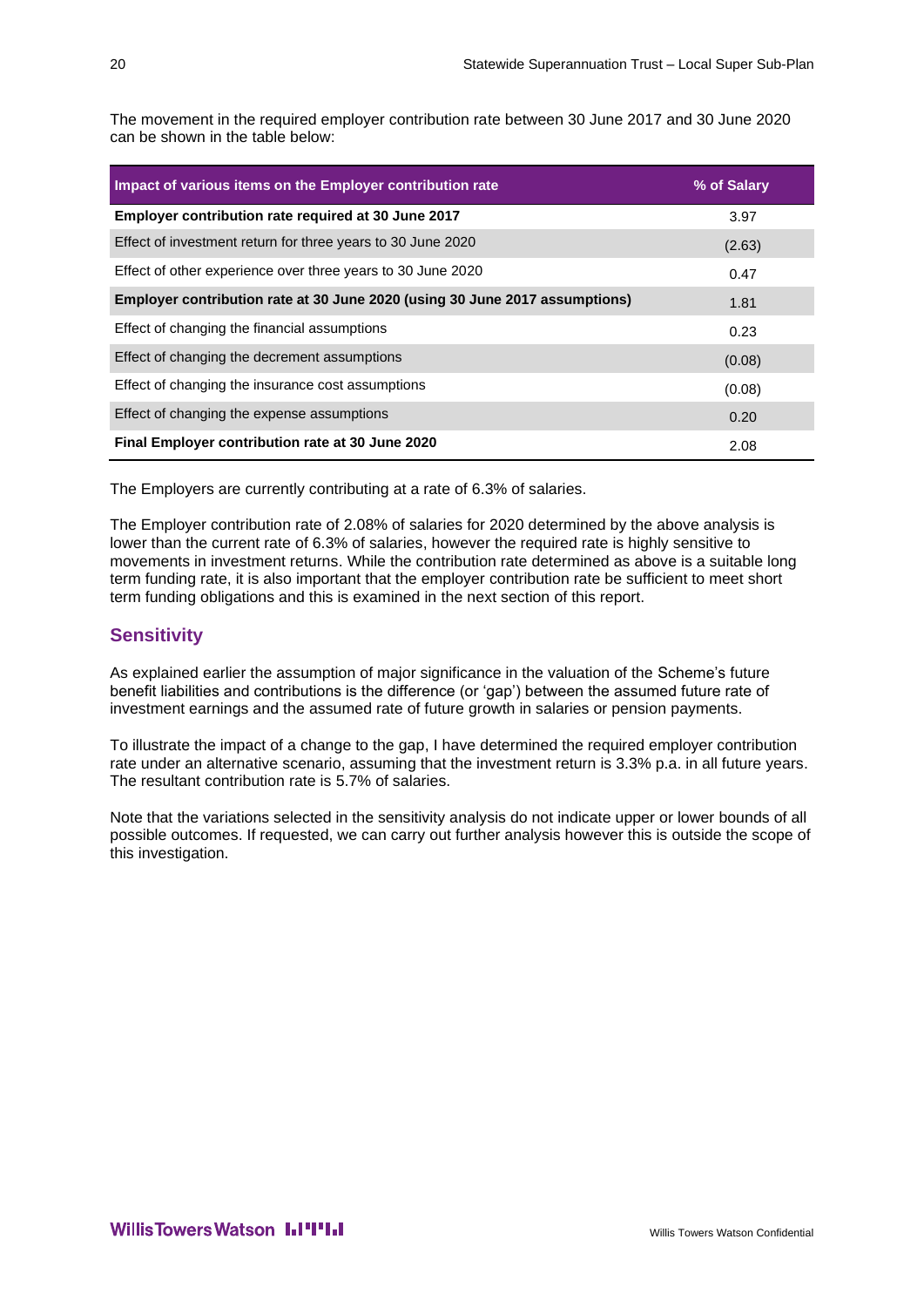# <span id="page-24-0"></span>Section 9: Solvency Measures

When assessing the adequacy of the assets and future contribution rates, both the long-term funding and short-term solvency positions should be considered. I have calculated three measures of the Scheme's financial position at the investigation date: the Vested Benefits Index, the Actuarial Value of Accrued Benefits Index and the Minimum Requisite Benefits Index.

### **Vested Benefits Index**

This index represents the ratio of the assets at market value to the "vested benefits". The value of vested benefits represents the total amount which the Scheme would be required to pay if all members were to voluntarily leave service on the valuation date.

The Vested Benefits Index (VBI) for the Scheme is therefore defined as:

(Net Market Value of Scheme Assets) (Vested Benefits of Scheme Members, including lifetime and term pensioners)

"Vested Benefits" in this context means the total amount of Scheme benefits that would be due and payable if all the members voluntarily left the employment of the Employers on the valuation date. I have taken the vested benefits as being the member's resignation benefit or their early retirement benefit (if eligible). It has been assumed that 30% of members would elect to take the deferred resignation option, where this has a greater value than the cash resignation benefit. For pensioners, the vested benefit is taken to be the actuarially determined value of future pension payments. The vested benefits for CPI-deferred members have been taken as the actuarial value of the benefit.

The VBI is an indicator of the short term solvency of the Scheme, i.e. the ability of the Scheme to meet immediate benefit entitlements. A ratio of 100% or above indicates the Scheme is in a "satisfactory financial, position" (as described in SPS 160), although most funds would aim for an index in excess of 100%, to provide a margin against fluctuations in asset values.

| <b>Date</b>  | <b>Assets</b><br>(SM) | <b>Vested benefits</b><br>(SM) | <b>Vested Benefits</b> ،<br><b>Index</b> |
|--------------|-----------------------|--------------------------------|------------------------------------------|
| 30 June 2020 | 622.7                 | 556.7                          | 111.9%                                   |
| 30 June 2017 | 655.6                 | 597.1                          | 109.8%                                   |

The VBI for the Scheme is shown in the table below.

The current VBI of 111.9% is higher than the VBI reported at 30 June 2017 due primarily to the strong investment returns over the three years to 30 June 2020.

### **Actuarial Value of Accrued Benefits Index**

The Actuarial Value of Accrued Benefits Index (AVABI) is defined as follows:

(Net Market Value of Assets) (Actuarial Value of Accrued Benefits)

The Actuarial Value of Accrued Benefits Index is a simple measure of a fund's strength on a continuing or "going concern" basis. The method of calculating the accrued benefits is the same as that used to determine the present value of accrued benefits for the purposes of AASB1056 disclosure. Accrued benefits represent the present value of expected future benefit payments arising in respect of membership of the Scheme up to 30 June 2020. As required by AASB 1056, a minimum of the vested benefit has not been applied either on an individual member or overall basis.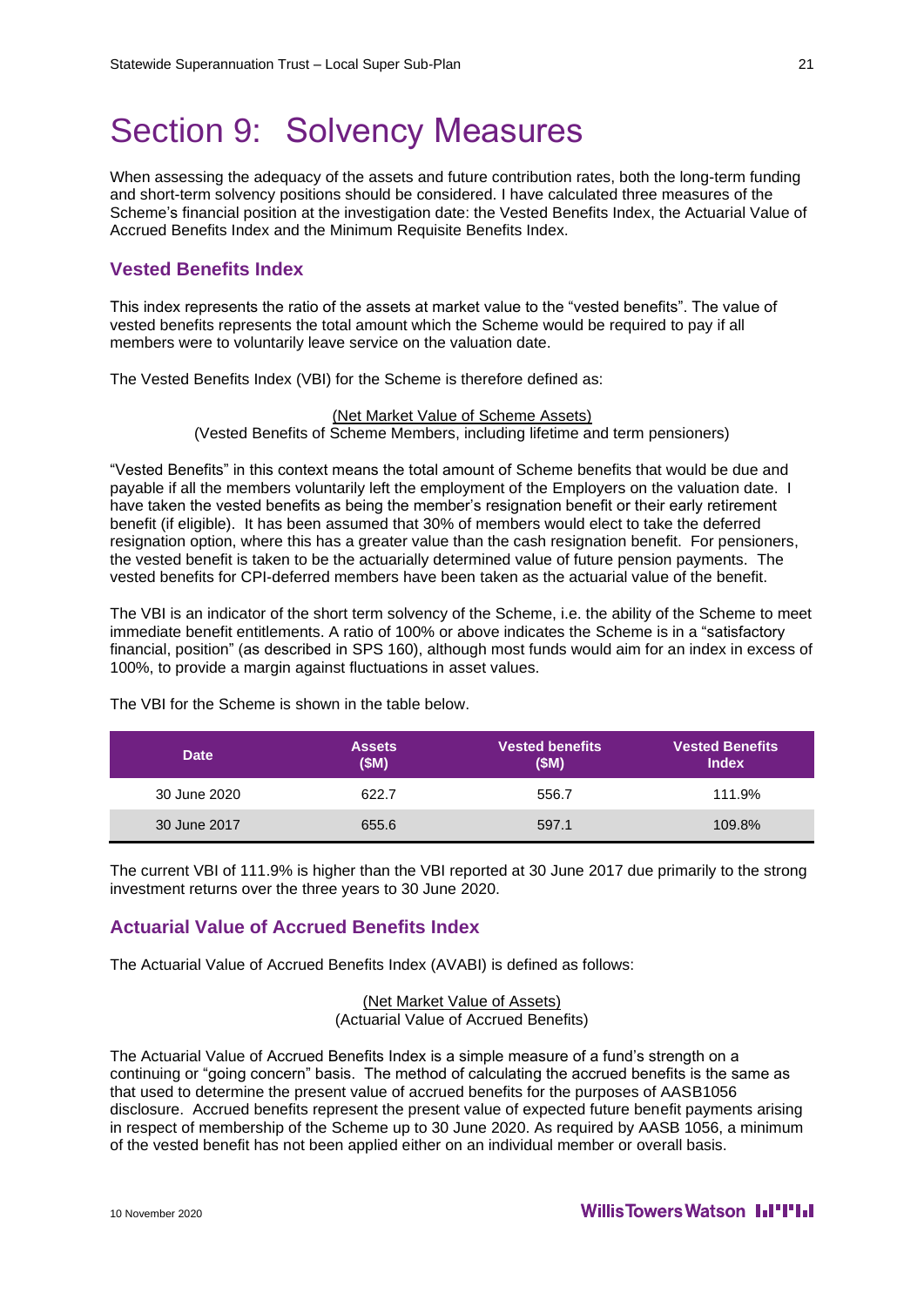The AVABI for the Scheme is shown in the table below.

| <b>Date</b>  | <b>Assets</b><br>(SM) | <b>Actuarial Value of</b><br><b>Accrued benefits</b><br>(SM) | <b>Actuarial Value of</b><br><b>Accrued Benefits</b><br><b>Index</b> |
|--------------|-----------------------|--------------------------------------------------------------|----------------------------------------------------------------------|
| 30 June 2020 | 622.7                 | 525.9                                                        | 118.4%                                                               |
| 30 June 2017 | 655.6                 | 563.2                                                        | 116.4%                                                               |

The value of the index has increased over the three years since the last actuarial investigation mainly due to better than expected investment returns over the last three years.

# **Minimum Requisite Benefits**

Another test on the adequacy of the Scheme assets relates to the benefits which the Scheme provides to satisfy the Superannuation Guarantee requirements. These benefits are termed Minimum Requisite Benefits and are defined in the Scheme Benefit Certificate. A Minimum Requisite Benefit Index of at least 100% indicates the Scheme is technically solvent.

The total Minimum Requisite Benefits for the Scheme at 30 June 2020 including CPI-deferred members, Old Benefit members and pensioners, was \$437.9 million. The Scheme assets, which have a value at 30 June 2020 of \$622.7 million, therefore comfortably cover the Minimum Requisite Benefits, with an index of 142.2%. For comparison, the Minimum Requisite Benefits Index at 30 June 2017 was 141%.

# **Funding projections**

The impact on the Scheme's solvency of the recommended contributions can be tested by projecting the cash flows and assets of the Scheme and comparing the assets to the projected levels of the vested benefits and accrued benefits. The projections exclude the pensioners and Old Benefit members.

I have carried out projections under the following scenarios:

- Base: using the future investment return of 4.3% per annum, and the current contribution rate of 6.3% of salaries;
- Scenario 1: the future investment return is 3.3% per annum, which is the expected return on a Conservative Balanced portfolio (note the starting VBI is revalued to reflect the lower returns from the Conservative Balanced portfolio). Contributions remain at 6.3% of salaries;
- Scenario 2: the investment return is -12% during the first year ending 30 June 2021 and the investment return is assumed to remain at 4.3% per annum thereafter. The rate of -12% is the 5<sup>th</sup> percentile return (1 in 20 year) adverse return in the first year using the Willis Towers Watson's investment model and the current asset allocation. Contributions remain at 6.3% of salaries.
- Scenario 3: the investment return is -12% during the first year ending 30 June 2021 and the investment return is assumed to remain at 4.3% per annum thereafter as for Scenario 2. Contributions start at 6.3% of salaries in the first year and increase thereafter to restore the financial position to a VBI of over 100% over three years.

All other assumptions remain unchanged from the Base scenario. The results are shown in the table below.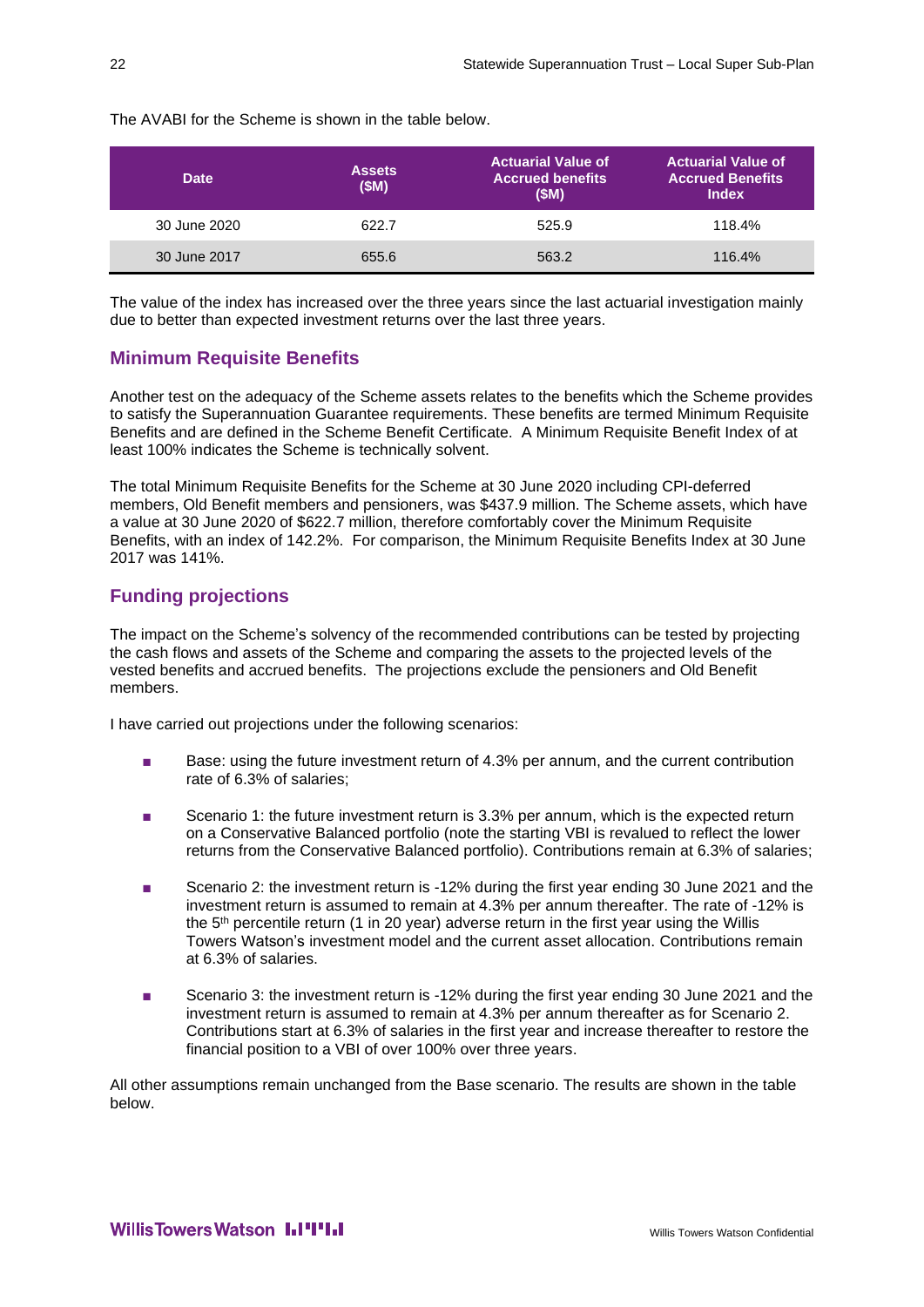| 30 June | <b>VBI</b><br><b>Base</b><br>Return: 4.3%p.a.<br><b>Conts: 6.3%</b> | <b>VBI</b><br><b>Scenario 1</b><br>(De-risking)<br>Return: 3.3%p.a.<br><b>Conts: 6.3%</b> | <b>VBI</b><br><b>Scenario 2</b><br>Return: -12% in year 1,<br>4.3% later years<br><b>Conts: 6.3%</b> | <b>VBI</b><br><b>Scenario 3</b><br>Return: -12% in year<br>1,<br>4.3% later years<br>Conts: 6.3% first year,<br>13% later years |
|---------|---------------------------------------------------------------------|-------------------------------------------------------------------------------------------|------------------------------------------------------------------------------------------------------|---------------------------------------------------------------------------------------------------------------------------------|
| 2020    | 111.9%                                                              | 110.9%                                                                                    | 111.9%                                                                                               | 111.9%                                                                                                                          |
| 2021    | 112.1%                                                              | 110.4%                                                                                    | 97.3%                                                                                                | 97.3%                                                                                                                           |
| 2022    | 112.8%                                                              | 110.2%                                                                                    | 96.5%                                                                                                | 98.3%                                                                                                                           |
| 2023    | 113.6%                                                              | 110.0%                                                                                    | 95.5%                                                                                                | 99.3%                                                                                                                           |
| 2024    | 114.4%                                                              | 109.7%                                                                                    | 94.4%                                                                                                | 100.3%                                                                                                                          |
| 2025    | 115.6%                                                              | 109.6%                                                                                    | 93.1%                                                                                                | 101.4%                                                                                                                          |

Under the Base Scenario, the projections show that the financial position of the Scheme is expected to gradually improve over the projection period. However, the projections assume an investment return of 4.30% p.a. every year. The financial position of the Scheme remains vulnerable to movements in investment returns as most of the liabilities are determined with reference to salaries and are not significantly affected by changes in returns.

In Scenario 1, these projections show that the financial position of the Scheme would be expected to remain relatively stable over the projection period, with a gradual reduction in the VBI.

In Scenario 2, the results demonstrate that the Scheme's financial position is very sensitive and can be severely affected by poor returns. In this case, a year with a severe negative investment return significantly affects the funding levels in the short term. Additional contributions would be required to restore the Scheme to a satisfactory financial position, i.e. a VBI of 100%, over a three year period. Under Scenario 3, the required contribution rate is 13% of salaries, starting in the second projection year, to restore the financial position to a VBI over 100%. The contribution rate would then revert to a rate of approximately 8.0% after 30 June 2025.

Note that the variations selected in the sensitivity analysis do not indicate upper or lower bounds of all possible outcomes. If requested, we can carry out further analysis however this is outside the scope of this investigation.

# **Shortfall Limit**

As required by SPS 160 the Trustee has set a shortfall limit for the Scheme. The Trustee must monitor the funding position between actuarial valuations and if the VBI falls below 97% certain actions are required. In particular, after receiving actuarial advice, a plan is required to restore the VBI to 100%.

The shortfall limit is currently 97% which I believe remains a suitable value until such time as the investment strategy of the Scheme is altered.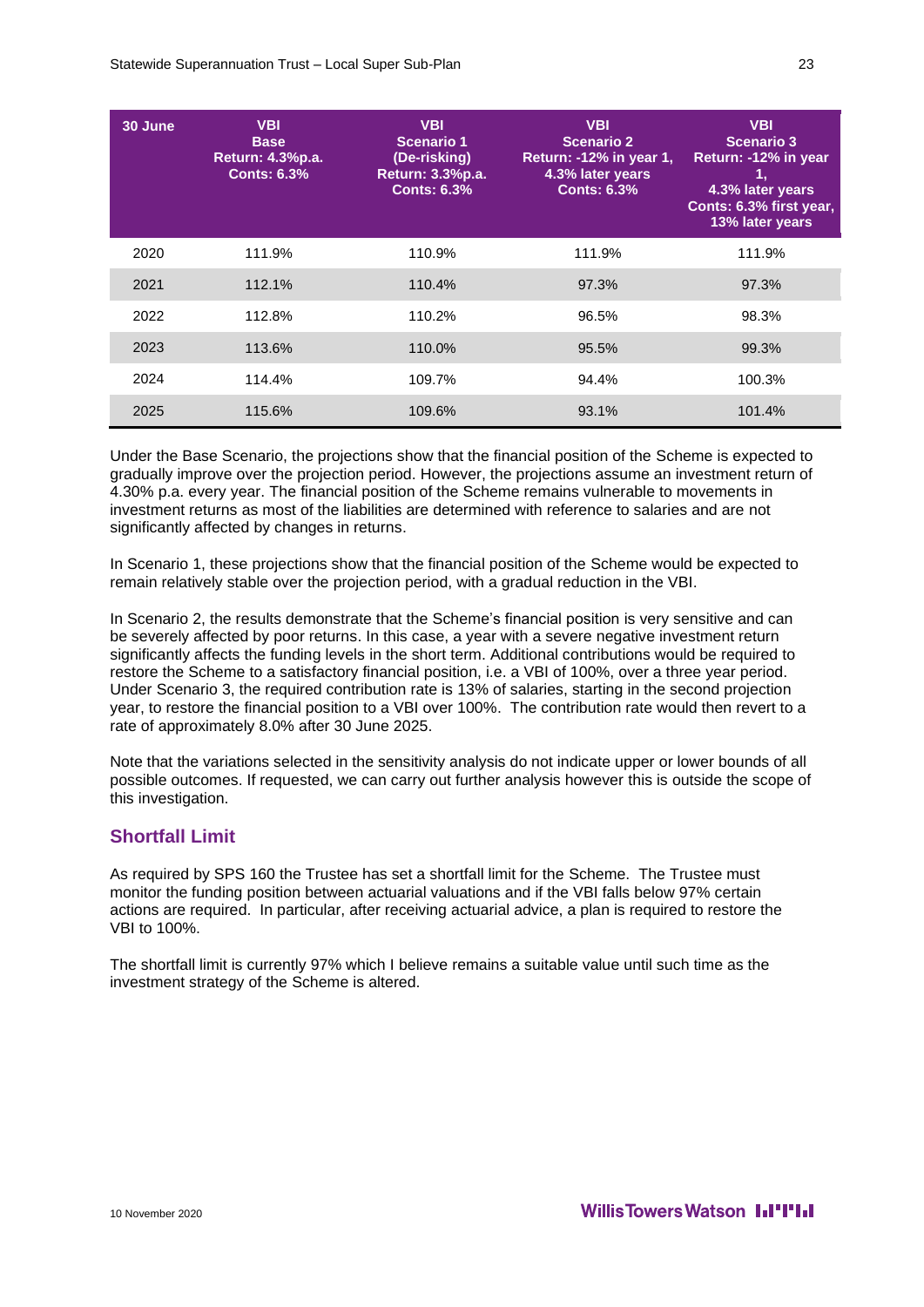# **Summary**

On all criteria of solvency examined, the assets are sufficient to meet the relevant solvency standard as at 30 June 2020. The position in the future is however highly dependent on future investment returns and shows that the rate of 6.3% is sufficient over the projection period whilst maintaining a reasonable buffer against adverse experience.

Given that stability in employer contribution rates is desirable, I therefore recommend that employer contributions continue at the rate of at least 6.3% of Salarylink members' salaries.

I do not recommend that any changes be made to benefits, given the above contribution recommendations and the long term nature of the benefits provided by the Scheme.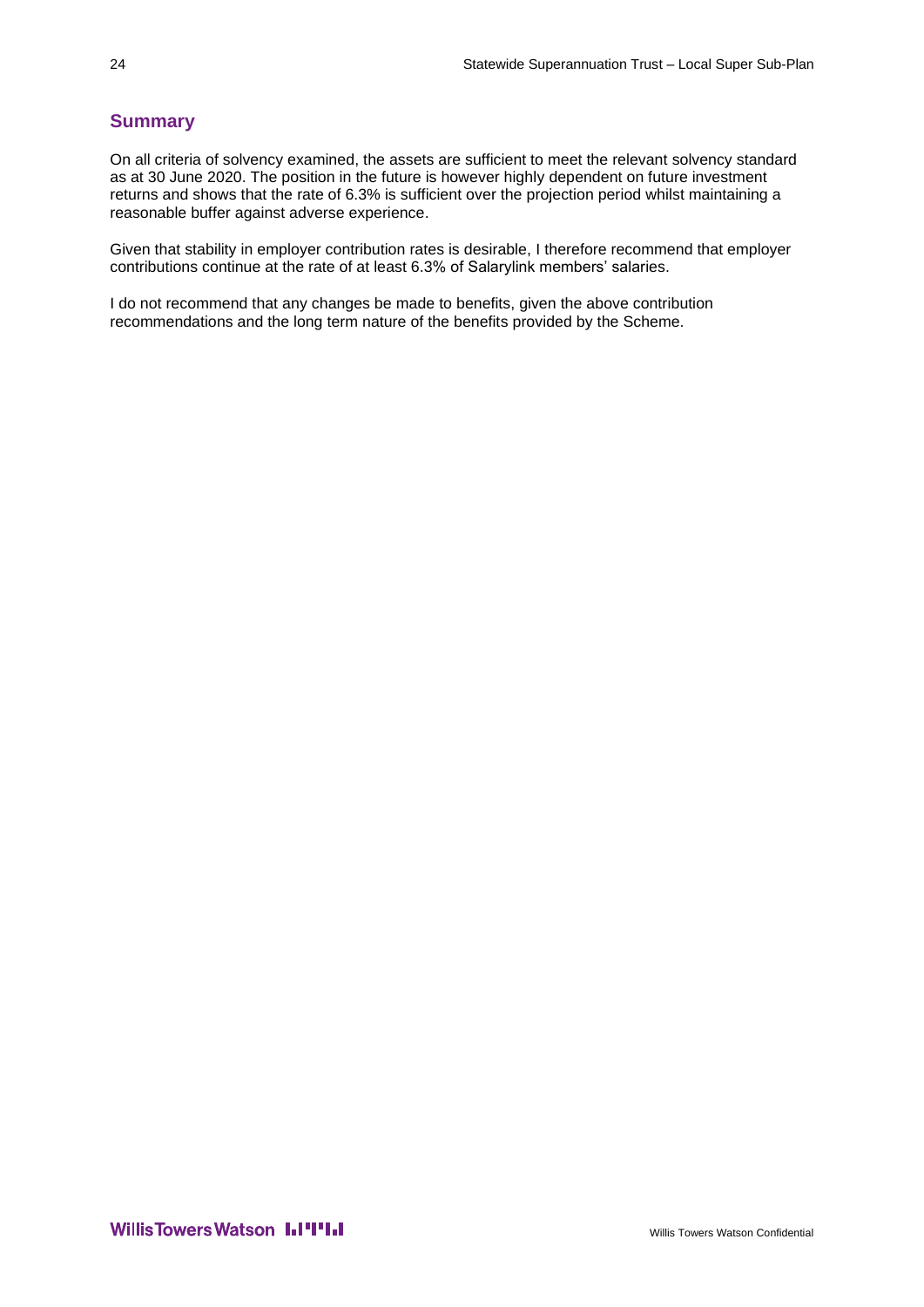# <span id="page-28-0"></span>Section 10: Insurance

# **Death and TPD insurance**

The Scheme currently insures the future service portion of death and disablement benefits with MetLife Insurance Limited. This is considered to be appropriate in order to protect the Scheme against adverse death or disability experience and to smooth out the inevitable fluctuations in such experience. The terms of the policy are the same as the provisions in the Scheme Rules.

The formula being used for insurance purposes for Salarylink members is:

*K% x Final Salary x Future Plan Membership to age 65 (in years and months)*

Where K is:

- 9% + 1.2 x member contribution rate, for members who, on 31 December 2004, had a contribution rate greater than 5% and have not changed contribution rate since that date;
- 15% for all other members.

The approximate impact on the formula of the Salarylink insurance cover can be summarised as follows:

|                                                            | \$ million |
|------------------------------------------------------------|------------|
| A. Total Death and Disablement Benefits (active members)   | 867        |
| B. Market Value of Assets (active members)                 | 579        |
| C. Death and Disablement Benefits at Risk $\{(A) - (B)\}\$ | 288        |
| D. Amount of Risk Insured                                  | 329        |
| E. Amount of over insurance $\{(C) - (D)\}\$               | 42         |

The table shows that the amount of assets and insured benefits is \$42 million more than the amount at risk should all members die or become disabled at the investigation date.

The use of external insurance and the formula for calculating the insured benefit are consistent with other funds of this size and appropriate for the Scheme. On this basis, I recommend that the current death and TPD insurance formula be maintained.

I have valued the future cost of death and TPD insurance as 1.56% of salaries. This rate incorporates the 9% increase in insurance premiums expected at 1 July 2021 as advised by Statewide.

### **Total and Temporary Disablement Insurance**

The Scheme currently insures Total and Temporary Disablement (TTD) benefits (75% of salary for a maximum period of 2 years) with MetLife Insurance Limited.

TTD insurance is automatically provided for all eligible Salarylink members and the cost is funded from the Employer contributions.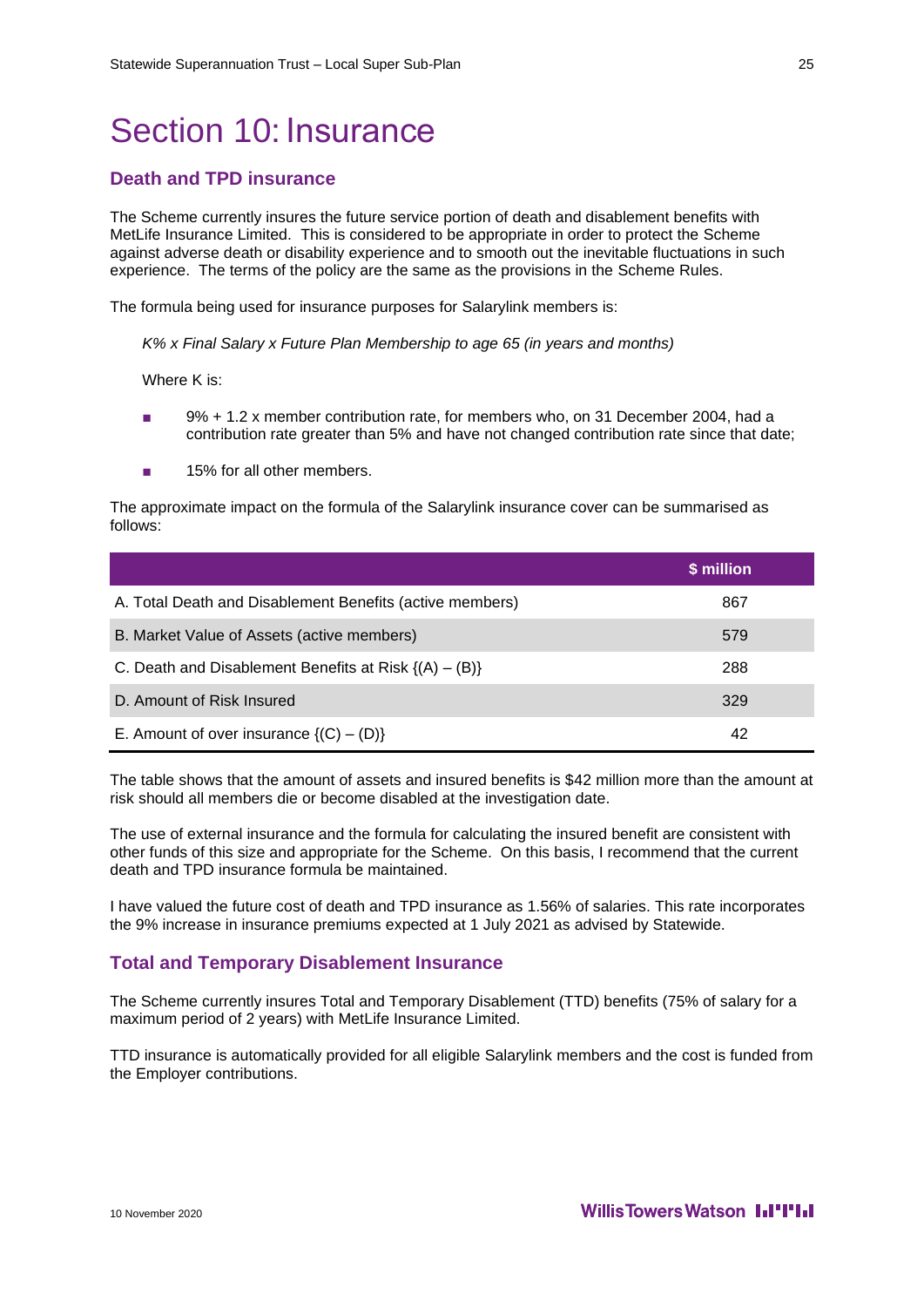Some fund members have external income protection insurance through the Local Government Income Protection Fund (IPF). Where a member has insurance cover through the IPF that member is covered under the MetLife Policy only for those events which are not covered by the IPF. As a result, the MetLife premium rates for these members are lower than the rates for members who do not have the external cover (by close to 60%). We received data as at 30 June 2020 for the members who were covered by the IPF, this was used to value the future cost of the TTD insurance.

Overall I have valued the future cost of TTD insurance as 0.31% of salaries.

# **Ill Health Retirement Benefit**

The Scheme provides an increased benefit to members who leave the Scheme due to ill health after age 50.

As the additional benefits amounts for each member are low and the number of members who receive an ill health retirement benefit is extremely low, I do not consider it necessary to hold any specific reserve or insurance in respect of these benefits which may be funded as they arise from the general assets of the Scheme.

Our valuation assumptions allow for a small number of members to be granted an ill health benefit each year. As such, the cost of funding these benefits is built into the employer contribution rate and we do not consider a separate reserve is needed.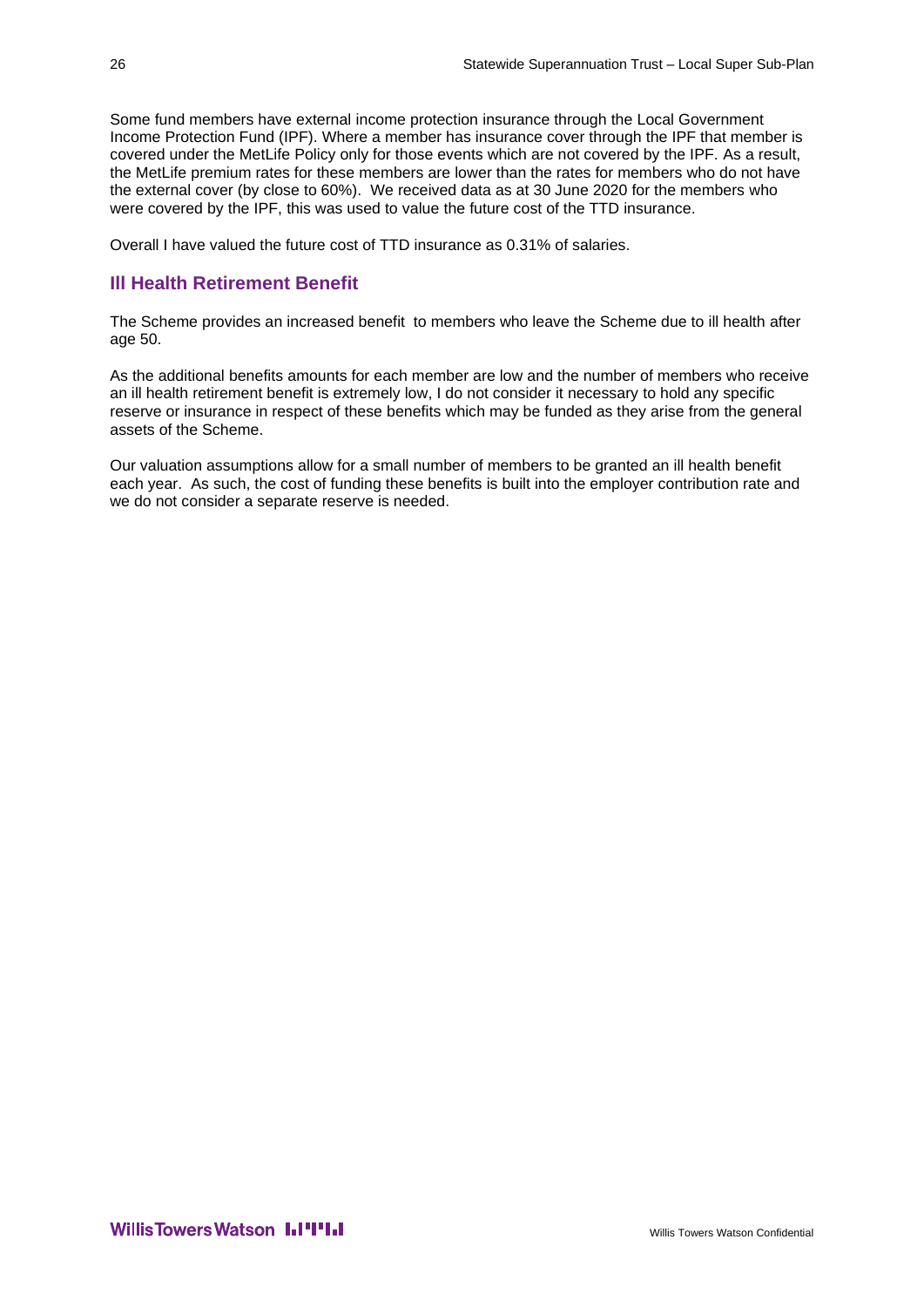# <span id="page-30-0"></span>Section 11: Material risks

The funding of the Scheme is dependent upon future experience. The purpose of this section of this report is to identify the material risks for the Scheme, which are associated with the actuarial assumptions or actuarial management of the Scheme, of which I am aware as Actuary. I also comment on the way in which the identified financial risks are being managed by the Trustee. The material risks are:

### **Investment risk**

As noted above a crucial risk affecting the financial position of the Scheme relates to investment performance. One risk faced by the Scheme is that the longer term investment returns earned on the assets will not be as high as expected. This means that the financial position of the Scheme will deteriorate and employer contributions may need to increase. The Trustee should continue to consider the liabilities and the funding position when determining the investment strategy.

A second risk is that a downturn in markets could lead to the VBI falling below 100% or even further, below the shortfall limit. Either event is likely to create a situation in which it may be necessary to significantly increase employer contributions, at least in the short term.

The above position means that investment strategies which seek to maximise returns within acceptable volatility risk will help to manage this position. One means to reduce volatility is reduce the general level of investment risk in the portfolio through a reduction in exposure to growth assets. However this strategy also has the effect of reducing expected longer term investment returns which in turn may require increased employer contributions.

As noted earlier in this report, we have considered the position if the Scheme assets earned a long term asset return of 3.3% p.a. as if the assets were invested in the Conservative Balanced option. The theoretical aggregate employer contribution rate required would increase from 2.08% to 5.7% of salary, which remains lower than the 6.3% of salaries recommended.

If considering changes to the investment strategy it must also be recognised that members' resignation benefits and SG benefits are directly dependent on the investment return earned on the assets. A move to a more defensive investment option with a lower expected return, while reducing investment risk for members and the employers, also has the potential to result in lower benefit outcomes for some members and the potential for a higher long term contribution rate for employers.

## **Inflation**

The Salarylink liabilities are linked to salary and therefore a higher than expected rate of salary growth could have a negative impact on the financial position. Salary increases should continue to be monitored at each triennial valuation, in order to determine if adjustments to the Employer contribution levels are required.

The CPI-linked deferred benefits, are indexed at the rate of All Groups CPI Adelaide + 2%, with no cap applying to the annual indexation. Therefore there is a risk that a period of high inflation, if not accompanied by high investment returns, could have a negative impact on the financial position.

The lifetime and term pension liabilities are also linked to the consumer price index. However increases are subject to a maximum of 5% in any year and the total value of these liabilities is low (relative to the whole Scheme), so this risk is not significant.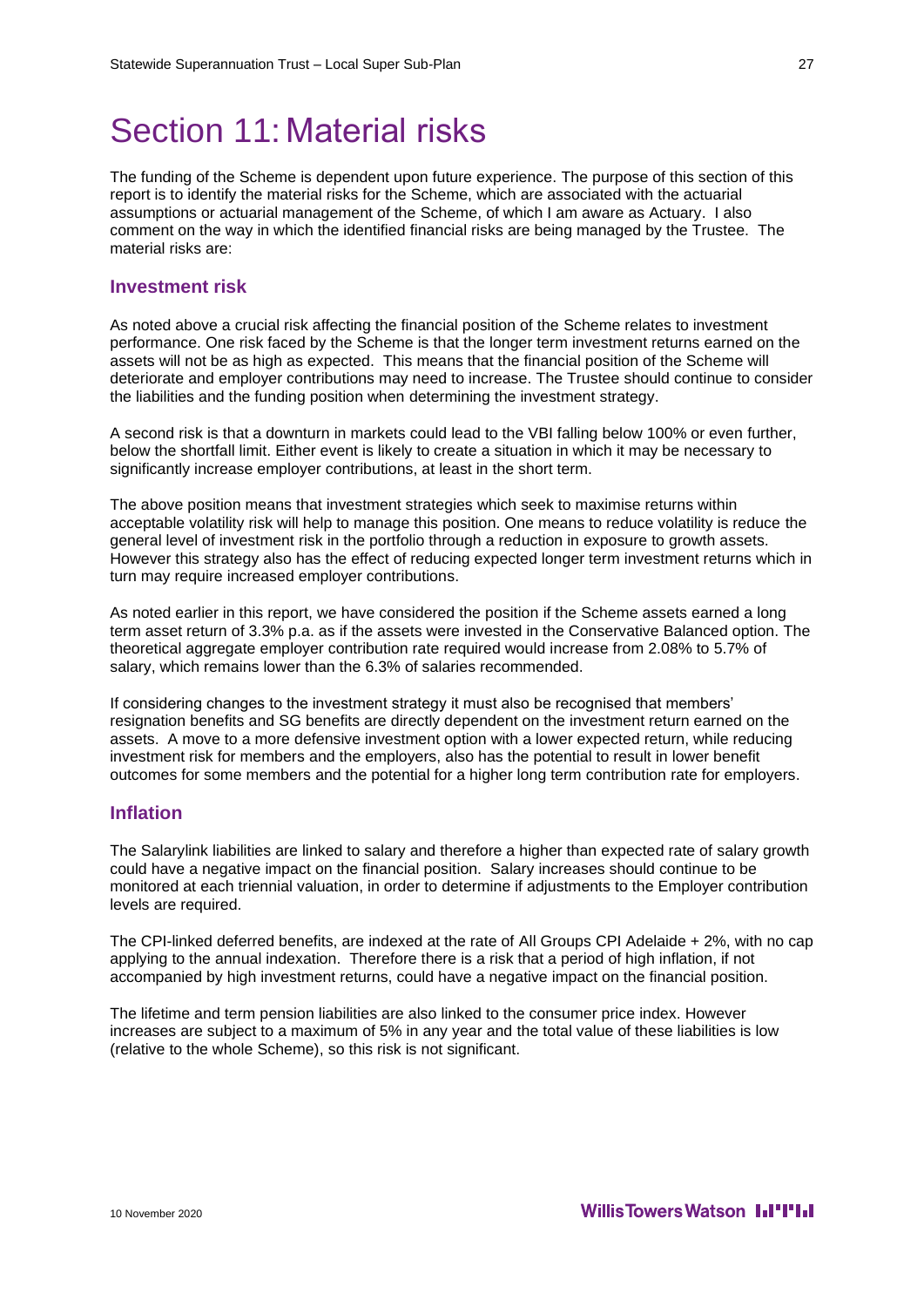# **Increasing Life Expectancy**

The Scheme has a liability for pensions of approximately \$0.4 million in respect of 11 lifetime pensioners as at 30 June 2020.

The assumptions regarding pensioner mortality that I have used for this valuation do not allow for future improvements in mortality. It is possible that a future breakthrough in medical diagnosis or treatment could lead to a significant increase in life expectancy, which would increase liabilities. However the pension liability is very small relative to the total Scheme and any such increase will not impact significantly on the financial position.

# **Deferred Resignation Option**

As members have the opportunity to elect a partially deferred resignation benefit option there is a risk that members will exercise this option in a way that will place a strain on the Scheme. Our modelling shows that, under the current financial assumptions, an increase in the proportion of members electing the deferred option from 30% to 100% would increase the required Employer contribution rate, but not by more than 0.5% of salaries.

It is possible that economic conditions could change in the future in a way that makes the deferred benefit more valuable, for example an increase in inflation or a long term reduction in overall investment returns. If this was to occur then the impact of members electing the deferred option could be more significant.

## **Other**

The Plan faces a variety of operational and other risks which may in some circumstances lead to cost increases. I understand that the Trustee monitors and takes action on such risks as part of its risk management framework.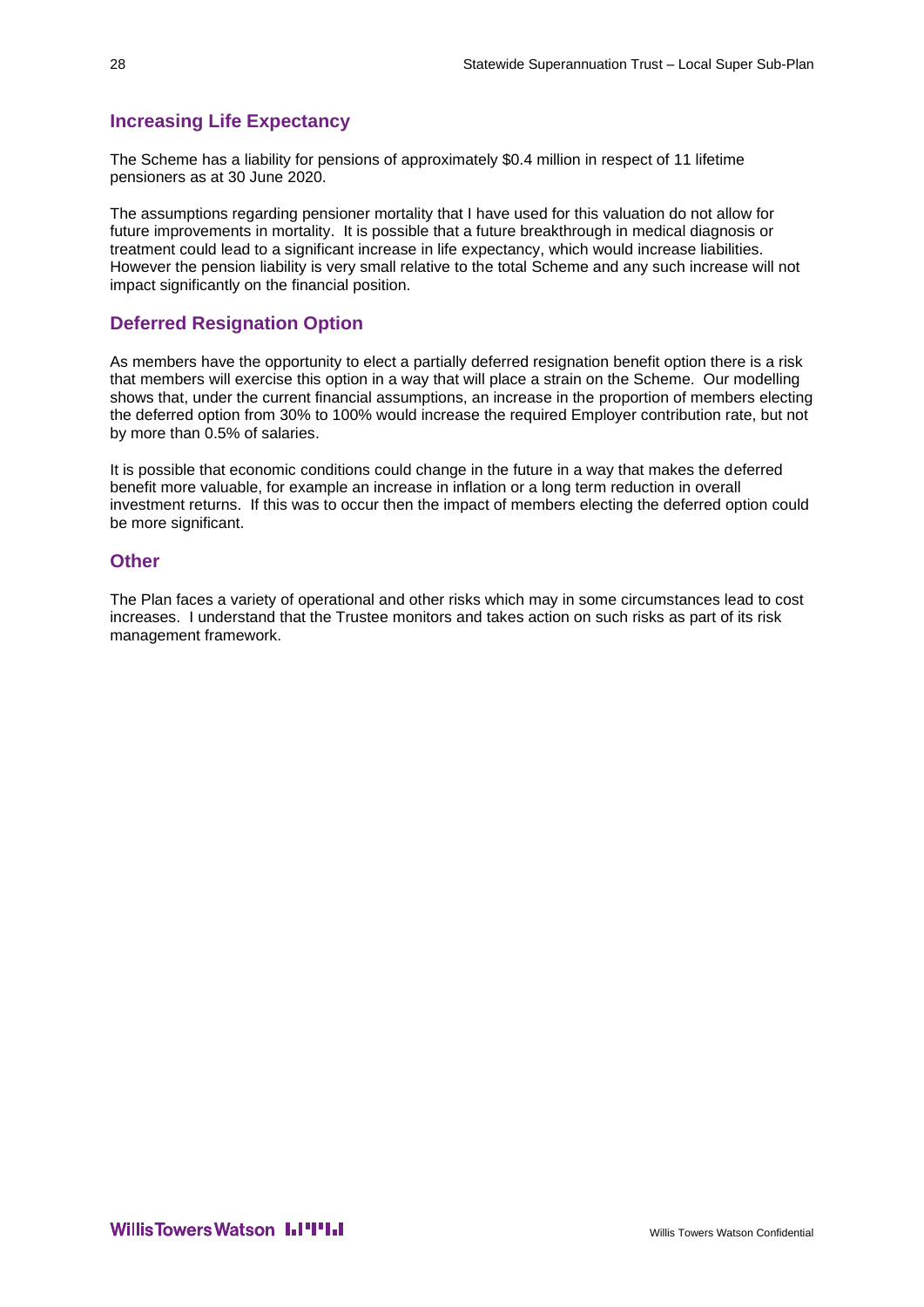# <span id="page-32-0"></span>Section 12:Other matters

# **Present Day Super Benefit**

The Present Day Super Benefit is defined in the rules as a Member's Accrued Salarylink benefit, discounted for the period from the Member's 55th birthday to the date of termination of service by an amount determined by the Actuary so that the resulting amount represents the present value of the benefit. At the previous actuarial investigation it was recommended that the discount rate used to determine this benefit be set at 3.0% p.a..

The method of setting the discount rate essentially represents a compromise between:

- a relatively stable rate over time designed to minimise fluctuations in member benefits,
- a potentially more volatile rate reflecting changing economic outlooks.

Historically, the discount rate has been set on a conservative basis, namely a rate that is 0.5% p.a. greater than the long term "valuation gap". The analysis has determined that my preferred long term valuation "gap" for this valuation is 2.3%. Hence there are grounds for setting the discount rate at 2.8% (i.e. 0.5% greater than the current valuation gap) which would have the effect of increasing the benefits by a modest amount for some members. This, in turn, would have minor funding implications for the Plan. However, on balance, I believe it is preferable for the discount rate to remain relatively stable and for changes only to occur when there are material changes (say at least 0.5%) in the valuation gap.

I therefore recommend that the discount rate remains at 3.0% p.a..

## **Notional SG Account**

A notional SG Account is maintained for each Salarylink member, in order to calculate the Minimum Requisite Benefit. A notional contribution of 6.5% of Ordinary Time Earnings (OTE) is credited to the account, adjusted for insurance, salary related administration expenses and tax. (The balance of a member's SG entitlement is met by a contribution of 3% of OTE being made to the Member's Statewide Super account.)

At the previous valuation the net SG rate of contribution was set at 4.0%. This rate was calculated as 6.5% less allowances for expenses and death, TPD and TTD insurance premiums and contributions tax. We have re-assessed the net SG contribution rate based on the current expenses and premiums, and recommend that the rate of 4.0% be continued while the SG rate is 9.5%.

The 4.0% should then be increased by 85% of the change in SG rate for all future legislated SG rate increases.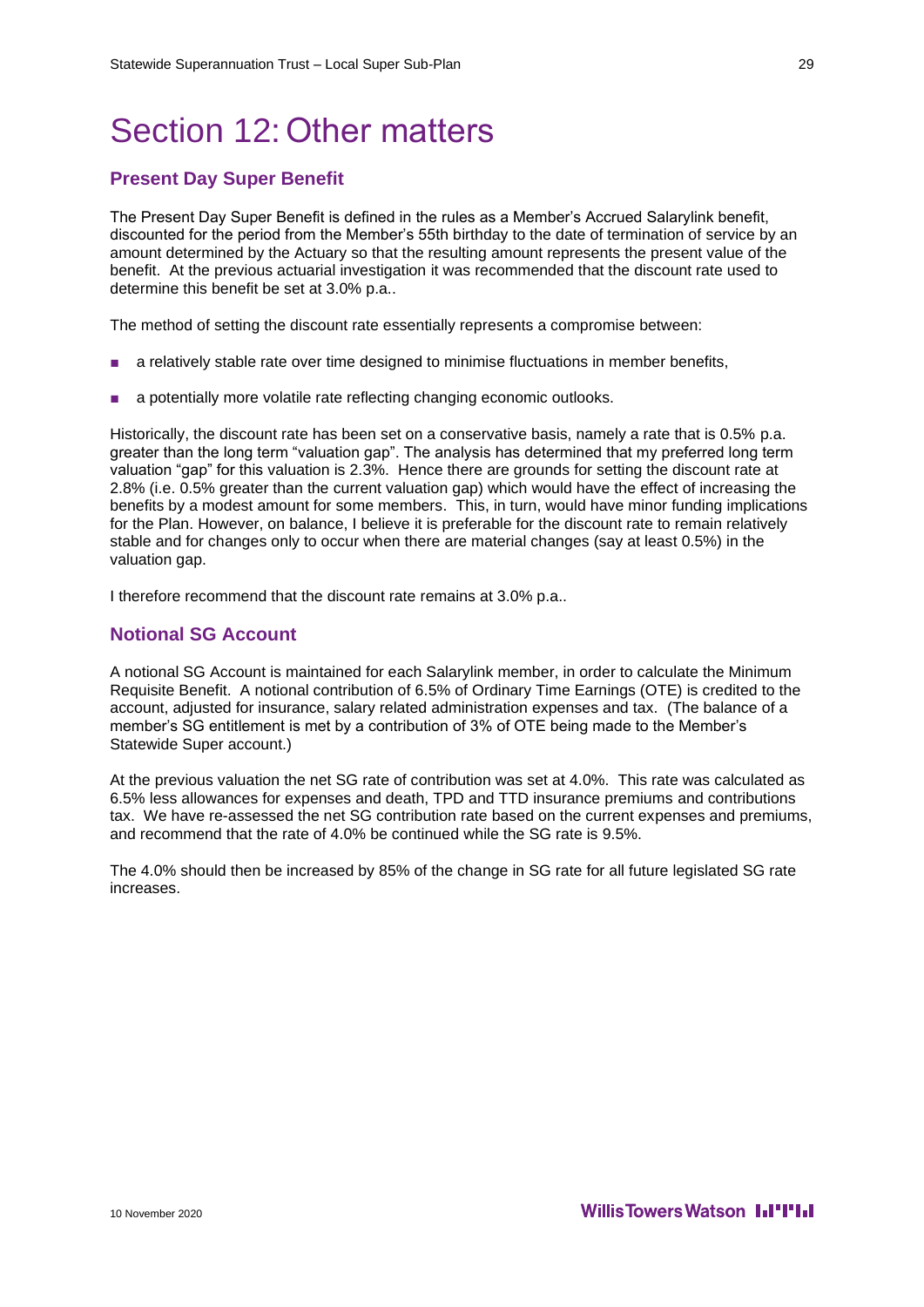# <span id="page-33-0"></span>Appendix A: Summary of Benefits and Conditions

Full details of the benefit provisions of the Local Super Sub-Plan (the Scheme) are contained in the Trust Deed of the Statewide Superannuation Trust and the Local Super Sub-Plan Rules. A summary of these is set out below.

Active defined benefit member Salarylink benefits refer to benefits determined by the rate of and period for which the member has made Salarylink contributions. These benefits are defined in terms of salary and membership and the member's contribution rate.

Statewide Super Accumulation benefits refer to benefits of an accumulation nature, which are provided through the Statewide Super Benefit Division of the Plan.

# **Eligibility**

Permanent employees of South Australian Councils, or of other Salarylink Employers as listed in the Trust Deed, who have made a Salarylink contribution prior to 24 November 2009, may elect to make Salarylink and/or Statewide Super Account contributions. Other members, including all members who join after 24 November 2009, members employed by a Northern Territory Council or Hospitals and Health Employers, are eligible only for Statewide Super Account membership.

The following classes of Member are also described in the Rules:

- **Transferred Member:** a member of this Scheme who was a member of a previous local government authority superannuation scheme and who elected to transfer to the benefits provided by this Scheme, including seven members of the Alice Springs Council whose past service benefits for service prior to 1 June 1990 are their defined benefits under the Previous Plan.
- **Old Benefit Member** a member of this Scheme who was a member of a previous local government authority superannuation scheme and who has not elected to transfer to the benefits provided by this Scheme. This class of member retains entitlement to the benefits which applied under the member's previous scheme, and pays contributions in accordance with the rules of the member's previous scheme

## **SALARYLINK BENEFITS**

The following summary describes the benefits of members who elect to make Salarylink contributions.

#### **Earning Rate**

The earning rate for Salarylink is the rate of return (after tax and investment management fees) earned on money held in respect of the Scheme.

#### **Final Average Salary**

Final average salary is generally the average annual salary over the three years immediately preceding cessation of service. For Transferred Members in respect of service prior to the transfer date, the final average salary is specified by the Board based on the rules of the member's previous scheme.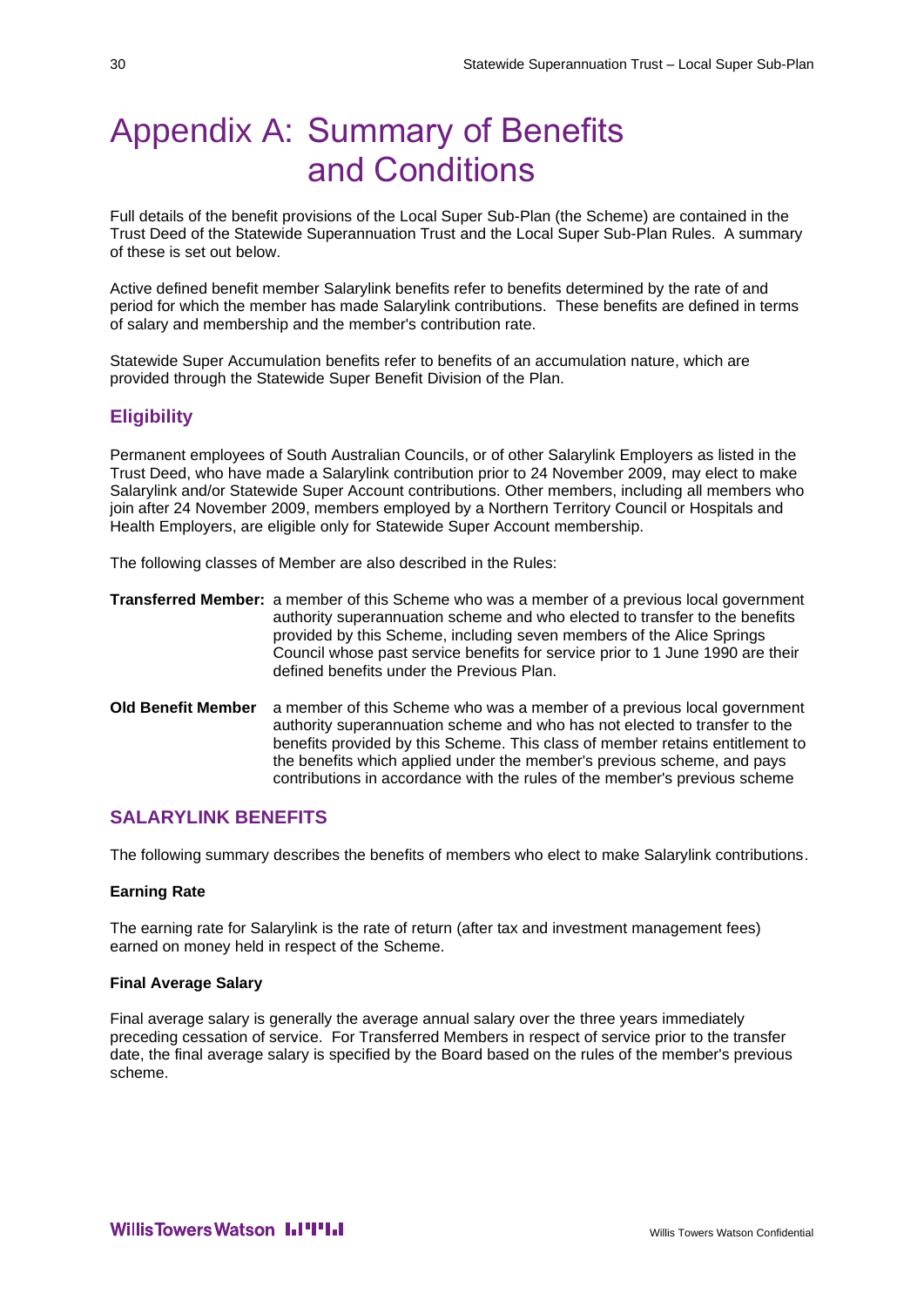#### **Contributions**

Members may choose to make Salarylink contributions of 1%, 2%, 3 %, 4%, 5%, 6%, 7%, 8%, 9% or 10% of their salaries. Members who joined prior to 1 April 2001 and were contributing at the rate of 2.5% of salaries may maintain that contribution rate.

The choice of the contribution can be varied at any time. However, a member electing not to make Salarylink contributions will receive accumulation benefits only.

#### **Normal Retirement Benefit**

If a member retires from service between ages 55 and 65, a normal retirement benefit is payable which is a lump sum expressed as a percentage of the member's final average salary.

The percentage depends upon the levels at which the member contributes towards Salarylink benefits. The following table shows the percentage for each year of Membership resulting from a year's contributions to Salarylink benefits at the various levels:

| <b>Benefit accrual rate %</b>                          |                      |                            |                             |
|--------------------------------------------------------|----------------------|----------------------------|-----------------------------|
| <b>Member's Salarylink</b><br><b>Contribution Rate</b> | Up to<br>1 July 1994 | <b>From</b><br>2 July 1994 | <b>From</b><br>1 April 2001 |
| 1.0                                                    | N/A                  | N/A                        | 10.2                        |
| 2.0                                                    | N/A                  | N/A                        | 11.4                        |
| 2.5                                                    | 12.0                 | 12.0                       | 12.0                        |
| 3.0                                                    | 12.6                 | 12.6                       | 12.6                        |
| 4.0                                                    | 13.8                 | 13.8                       | 13.8                        |
| 5.0                                                    | 15.0                 | 15.0                       | 15.0                        |
| 6.0                                                    | 16.1                 | 16.2                       | 16.2                        |
| 7.0                                                    | 17.2                 | 17.4                       | 17.4                        |
| 8.0                                                    | 18.2                 | 18.6                       | 18.6                        |
| 9.0                                                    | 19.2                 | 19.8                       | 19.8                        |
| 10.0                                                   | 20.2                 | 21.0                       | 21.0                        |

Percentages in respect of membership of previous plans are based on the rules of those plans.

#### **Bonus Multiples**

Bonus multiples have been credited to all members of the Scheme who were members at certain dates. The bonus multiples were 10% of the accrued benefit percentages at 2 July 1994, 16.25% of the accrued benefit percentage at 1 July 1997 and 22.2% of the accrued benefit percentage at 1 July 2000. These bonus multiples are included in any benefit described below which is calculated as a multiple of salary or final average salary.

#### **Late Retirement Benefit**

If a member remains in the service after his 65th birthday, the member's normal retirement benefit is transferred to the accumulation section of the Plan and attracts investment earnings at the respective returns of the selected investment choice options.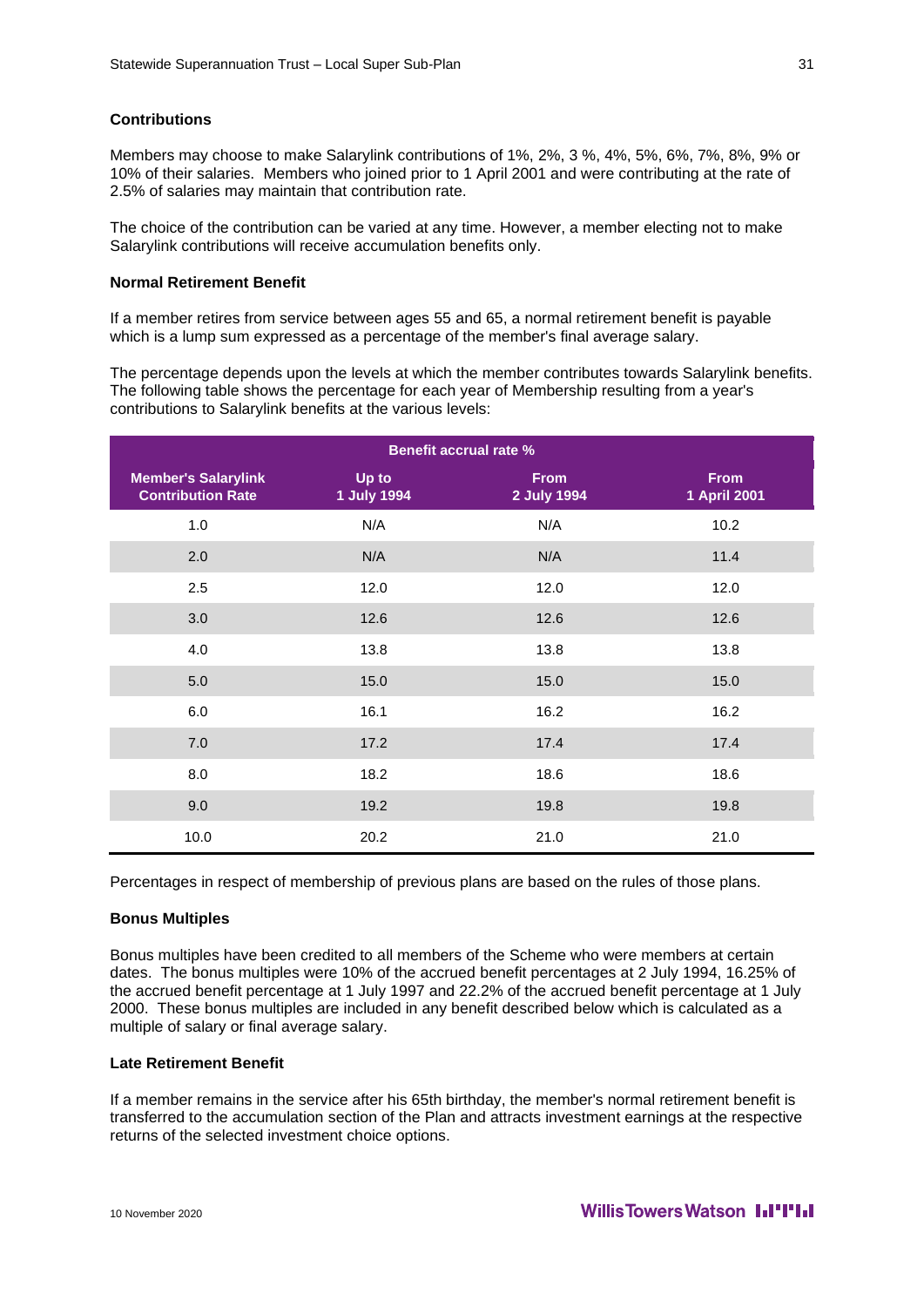### **Ill Health Benefit**

If a member retires before age 50, with the consent of the Board, on account of ill health the member will receive the accrued Salarylink benefit determined as if the member retired on the date of termination of service.

### **Ill Health Retirement Benefit**

If a member retires after age 50 and before age 65, with the consent of the Board, on account of illhealth, the benefit described above under Ill Health Benefit will be increased by 50% of the difference between that benefit and the benefit the member would have been entitled to had the member remained in service until age 65 on the same salary and continued to contribute at the same Salarylink contribution rate as the member was contributing at the date of cessation of service.

### **Death in Service Benefit**

The death in service benefit is equal to the benefit the member would have received at 65 had the member continued in service until that date on the same salary and made Salarylink contributions at 5% of salary until that date. That is, the future service scale is 15% p.a. for all members except those detailed below.

For members who had a Salarylink contribution rate at 1 January 2005 of greater than 5% and who do not alter their contribution rate, the benefit is the benefit the member would have received at age 65 had the member continued in service until that date on the same salary and the same Salarylink contribution rate as applied at the date of the member's death.

### **Total and Permanent Disablement Benefit**

On total and permanent disablement, the benefit payable is an amount equal to the member's death benefit.

#### **Total and Temporary Disability Benefit**

On total and temporary disablement a disability income benefit is payable equal to 75% of salary to a member whilst totally disabled for up to a period of two years after an initial waiting period of three months.

### **Termination of Service Benefit - Cash Option**

The benefit payable on resignation is calculated as:  $2 \times (a) + (b) + (c)$ 

Where:

- (a) is the accumulation with investment earnings of contributions paid by the member (excluding any contributions in excess of 5%),
- (b) is the accumulation with investment earnings of any contributions paid by the member in excess of 5%,
- (c) is any transferred amount which was used to purchase an additional benefit percentage. This amount is accumulated with investment earnings.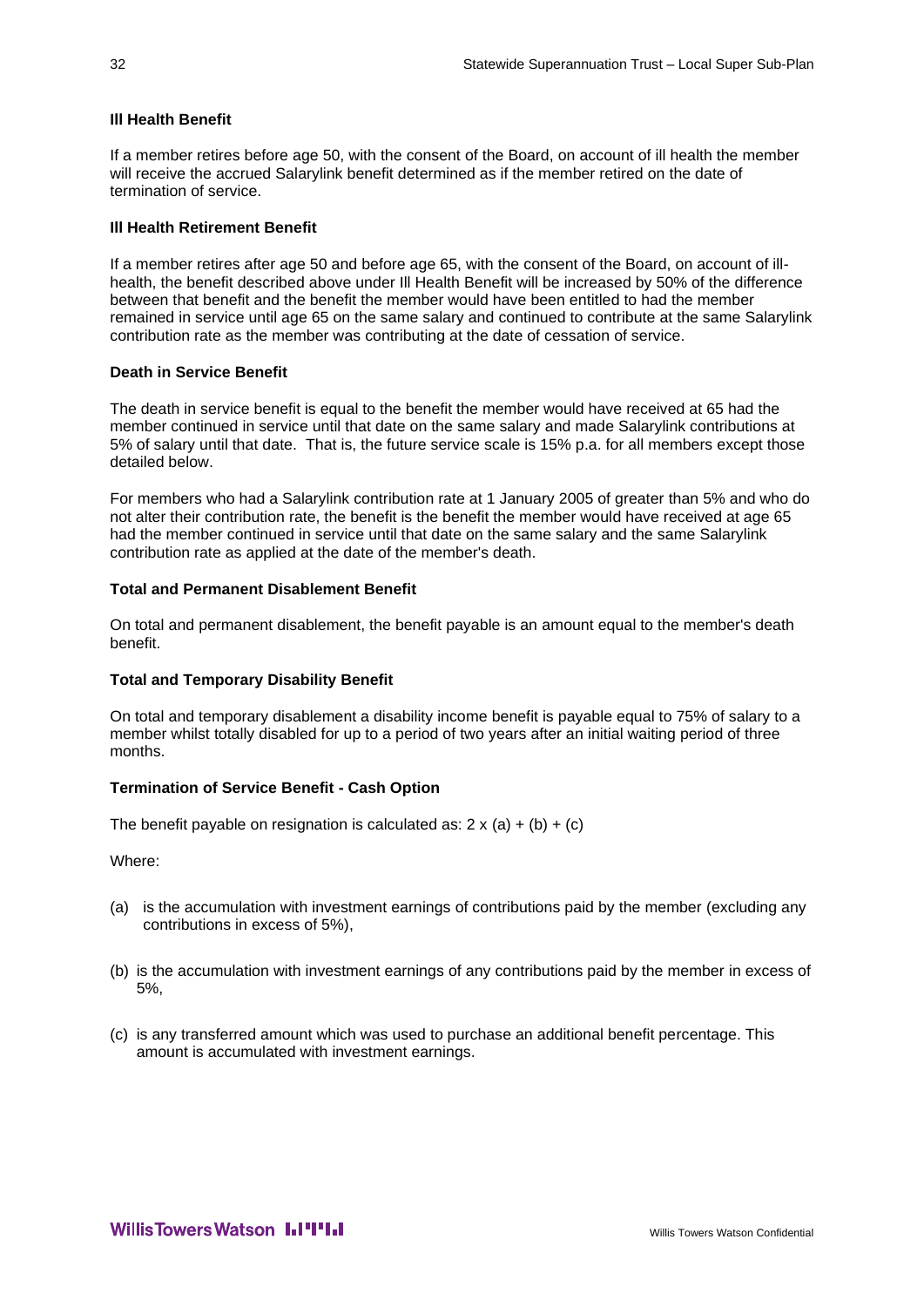The benefit is subject to a minimum of the Present Day Super Benefit which is the present value of the Member's Accrued Retirement Benefit. The Accrued Retirement Benefit is calculated in a similar manner to the normal retirement benefit, with service counting up to the date of resignation. The present value is calculated by discounting the Accrued Retirement Benefit at the rate determined by the actuary for the period from the date of termination of service to the member's 55th birthday. The discount rate was 3.0% p.a. at 30 June 2020.

## **Termination of Service – Partial Deferred Option**

As an alternative to the cash option, the member may elect to receive a benefit which is partially deferred to retirement. The amount of this benefit is calculated as the sum of parts (a), (b) and (c), of the cash option resignation benefit described above, payable in cash, plus the difference between this benefit and the Members Accrued Retirement Benefit, described above. This differential is deferred and indexed according to movements in the Consumer Price Index (All Adelaide Group) + 2% (or, if the movement in the Consumer Price Index is negative, by such greater rate of indexation as the Trustee may determine). This indexation applies until the member's 55th birthday. From age 55, the deferred benefit is transferred to the Statewide Super Account and accumulates with investment earnings.

This deferred benefit is payable, subject to preservation rules, on retirement after age 55, death, disablement or on ill-health.

#### **Retrenchment Benefit**

If a member is retrenched after age 55 the benefit payable is the retirement benefit. On retrenchment prior to age 55 the benefit payable is the Resignation Benefit, where the member may choose either of the options described under the Resignation Benefit above.

#### **Superannuation Guarantee**

A minimum benefit to comply with the Superannuation Guarantee also applies. This benefit is described in the Benefit Certificate for the Scheme. We have allowed for the legislated gradual increase in the Superannuation Guarantee rate from 9.5% to 12%, commencing from 1 July 2021.

#### **Minimum Guaranteed Benefit**

A member with a Minimum Guaranteed Benefit (MGB member) may receive their Resignation Benefit (Cash Option) on leaving the Scheme for any reason if such a benefit exceeds the benefit otherwise payable under the Rules. Members are MGB members where their Resignation Benefit Cash Option is greater than their retirement benefit when they reach age 55.

#### **Family Law Offset Accounts**

Standard Salarylink benefits are reduced by the balance, if any, of a Member's Family Law Offset Account. The Family Law Offset Account is increased either by Average Weekly Ordinary Time Earnings plus 2.5% or in line with investment returns of the Local Super assets.

#### **Superannuation Surcharge**

Any surcharge tax payable by the Scheme in respect of an individual member is debited to a Surcharge Payment Account which accumulates with interest at the Declared Rate until 30 September 2001 and thereafter in line with movements in unit. Members' benefits will be reduced by the debit balance of the Surcharge Payment Account.

### **Ceasing Service**

On termination from the Plan, all members receive their Statewide Super Accumulation benefits in addition to their Salarylink benefits.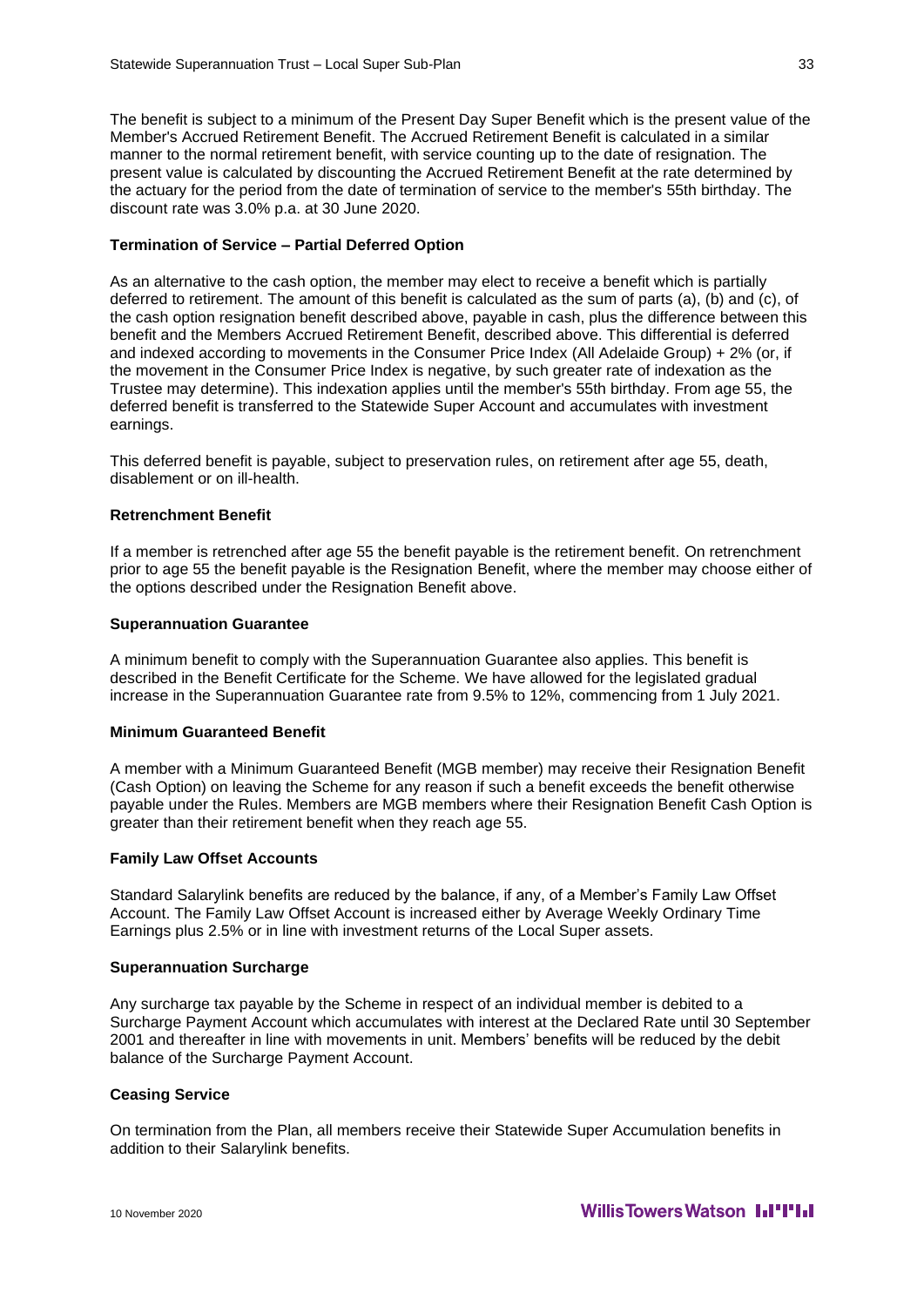# <span id="page-37-0"></span>Appendix B: Summary of Membership data

# **Salarylink Membership**

|                            | <b>Number of members</b> |
|----------------------------|--------------------------|
| Members as at 30 June 2017 | 2,974                    |
| Pending exits*             | (55)                     |
| <b>Retirements</b>         | (472)                    |
| <b>Withdrawals</b>         | (143)                    |
| Deaths                     | (11)                     |
| <b>Disablements</b>        | (18)                     |
| Members as at 30 June 2020 | 2,275                    |

\* There were 55 members that exited on or before 30 June 2017 but were paid after 30 June 2017.

# **Pension Membership**

|                                       | Lifetime pensions <b>b</b> | <b>Term pensions</b> |  |
|---------------------------------------|----------------------------|----------------------|--|
| Number of Pensioners at 30 June 2017  | 12                         | 44                   |  |
| Number of Pensioners at 30 June 2020  | 11                         | 17                   |  |
| Total annual pensions at 30 June 2020 | \$46,852                   | \$211,740            |  |

# **Other defined benefit members**

At 30 June 2020 the following were also members of the defined benefit section of the Scheme:

- 600 members with CPI linked deferred benefits, with balances totalling \$42.4 million (and with a present value of \$41.8m) at 30 June 2020, and
- Four Old Benefit members.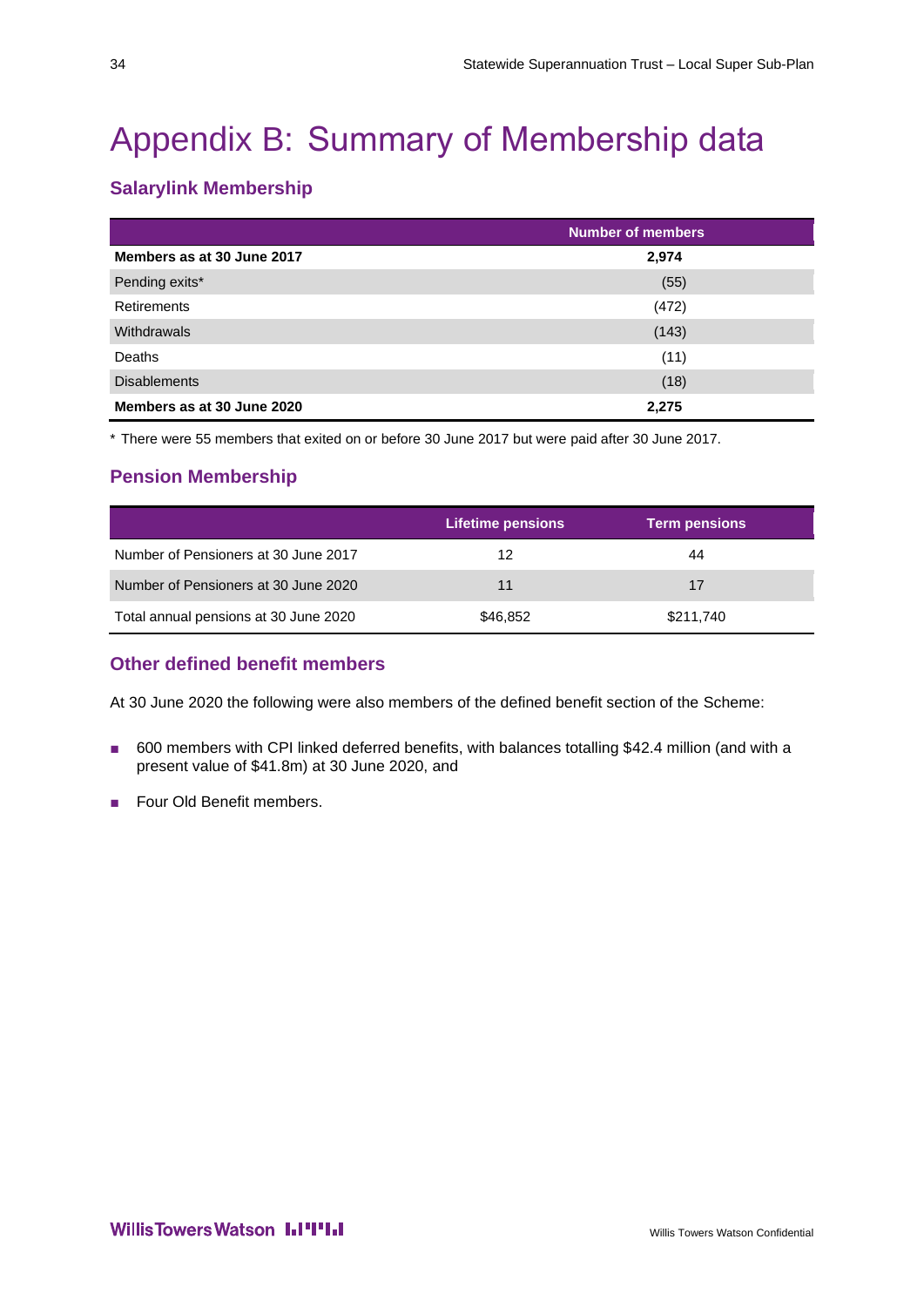# <span id="page-38-0"></span>Appendix C: Valuation Assumptions

# **Rate of Investment Return, Salary Inflation and Pension Increases**

The following assumptions were used for the long term projections of the liabilities.

|                                                  | 2017 Basis   | 2020 Basis   |
|--------------------------------------------------|--------------|--------------|
| Rate of Investment Return (net of tax)           | 4.75% p.a.   | 4.3% p.a.    |
| Rate of Investment Return (gross of tax)         | $5.0\%$ p.a. | 4.9% p.a.    |
| Salary increase rate                             | $2.5%$ p.a.  | $2.0\%$ p.a. |
| Indexation of Pensions and CPI deferred benefits | $2.0\%$ p.a. | $2.0\%$ p.a. |

# **Promotional Salary scales**

The following scales give a sample of the promotional salary increase assumptions.

| Age | <b>Scale</b> |
|-----|--------------|
| 20  | 8.0%         |
| 30  | 0.9%         |
| 40  | 0.6%         |
| 50  | 0.3%         |
| 60  | nil          |

### **Other assumptions**

Salarylink members are assumed to contribute at the following rates, dependent on age.

| Age        | <b>Contribution rate</b> |
|------------|--------------------------|
| 41 or less | 2%                       |
| 42 to 46   | 3%                       |
| 47 to 51   | 4%                       |
| 52 to 56   | 5%                       |
| 57 to 61   | 6%                       |
| 62 to 65   | 7%                       |

It is assumed that 30% of members who resign will elect to take the deferred resignation benefit, where this has a higher present value than the cash resignation benefit.

# **Mortality in Service, Disablement, Withdrawal and Early Retirements**

The tables below illustrate a sample of the decrement rates. The decrement rates represent the percentage of members leaving the Plan each year by each cause.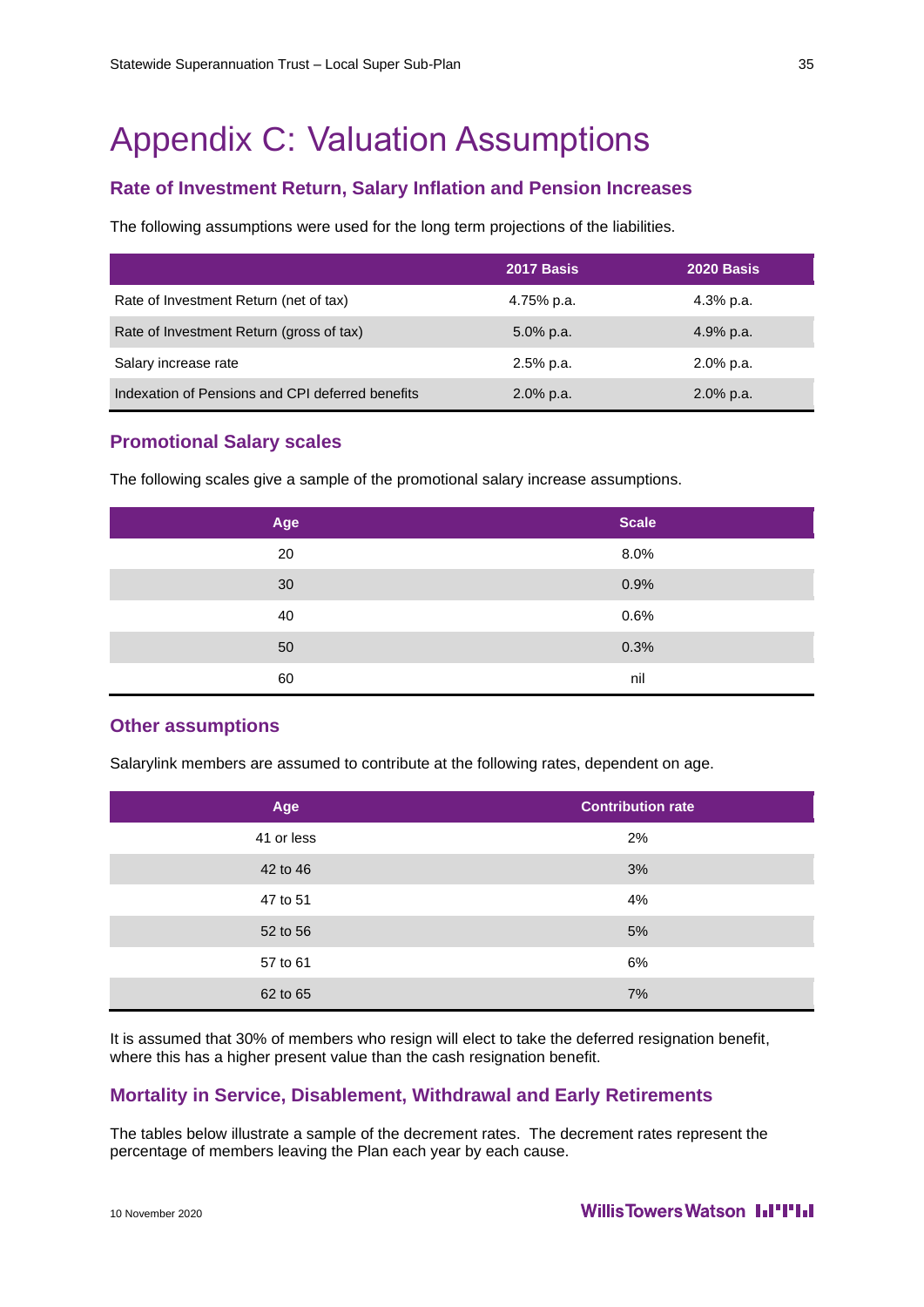| Age | <b>Deaths and permanent</b><br>disablement<br>% | <b>III Health</b><br>$\%$ | <b>Resignations</b><br>% |
|-----|-------------------------------------------------|---------------------------|--------------------------|
| 25  | 0.027                                           | 0.027                     | 8.6                      |
| 30  | 0.031                                           | 0.017                     | 6.7                      |
| 35  | 0.047                                           | 0.017                     | 6.1                      |
| 40  | 0.076                                           | 0.017                     | 4.2                      |
| 45  | 0.127                                           | 0.017                     | 3.7                      |
| 50  | 0.233                                           | 0.042                     | 3.2                      |
| 55  | 0.420                                           | 0.042                     | ٠                        |
| 60  | 0.941                                           | 0.067                     |                          |

| Age | <b>Retirements</b><br>$\%$ |
|-----|----------------------------|
| 55  | $5.0\,$                    |
| 56  | $5.0\,$                    |
| 57  | $5.0\,$                    |
| 58  | $5.0\,$                    |
| 59  | $5.0\,$                    |
| 60  | 12.5                       |
| 61  | 12.5                       |
| 62  | 12.5                       |
| 63  | 12.5                       |
| 64  | 12.5                       |

# **Pensioner Mortality**

The pensioner mortality rates have been updated to be based on the latest Australian Life Table (ALT 2015-17). No adjustments have been made to the rates. Of every 10,000 pensioners of each type shown below, the following numbers were assumed to die each year:

| Age | <b>Males</b> | <b>Females</b> |
|-----|--------------|----------------|
| 60  | 65           | 37             |
| 70  | 155          | 96             |
| 80  | 469          | 316            |
| 90  | 1,519        | 1,221          |
| 100 | 3,027        | 3,083          |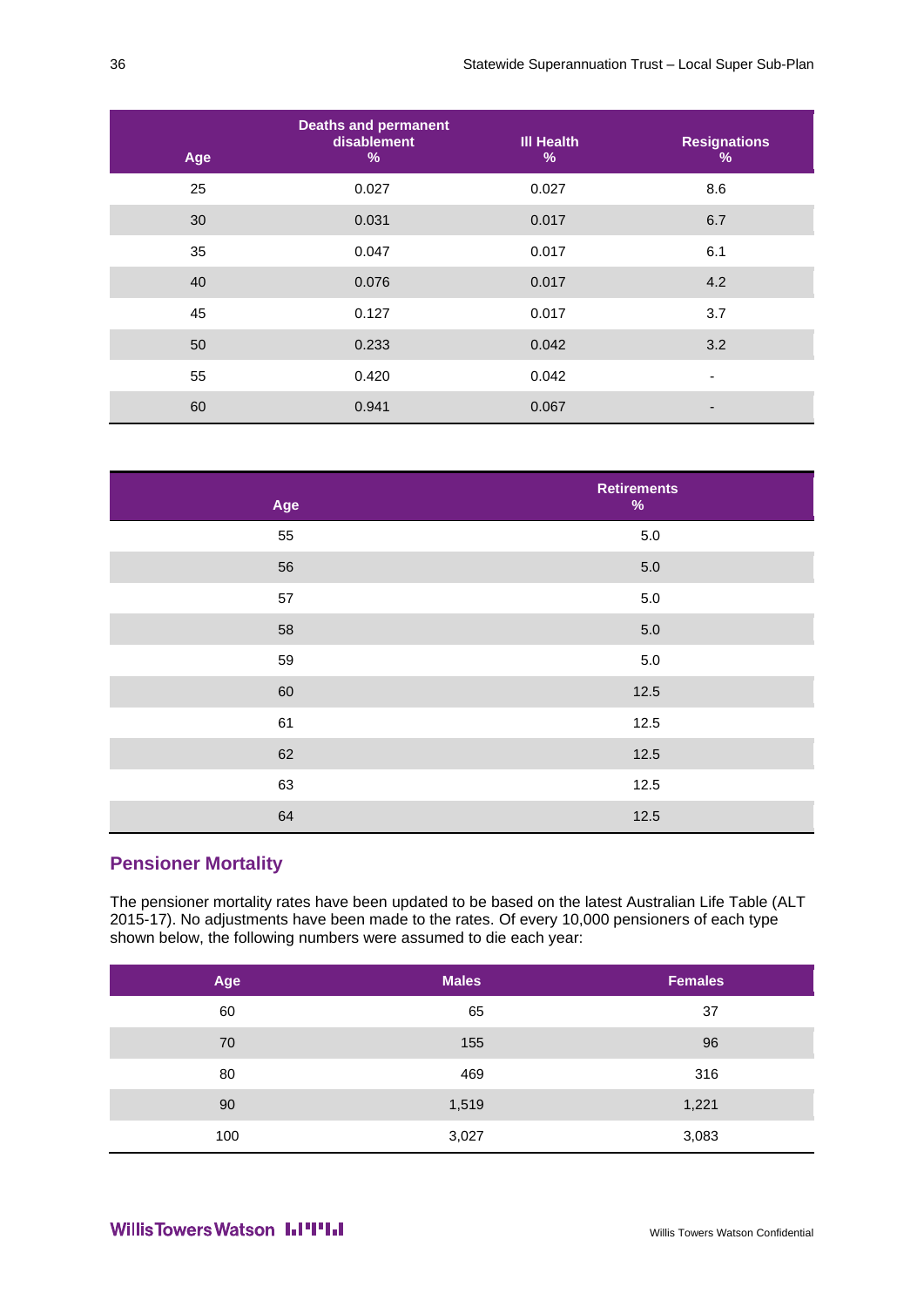# **Age of Pensioner's Spouses**

Wives were assumed to be three years younger than their husbands.

# **Expenses**

The rate of investment return referred to above is assumed to be net of investment expenses.

Administration expenses are assumed to be 1.0% of Salarylink members' salaries.

# **Taxation**

It has been assumed that the current taxation regime will continue and that the Statewide Plan will remain a "complying superannuation fund" for taxation purposes. Hence, a concessional tax rate of 15% has been assumed to apply to net deductible contributions and investment earnings.

Any tax surcharge levied on the Plan would be deducted from the accounts of the Member concerned. Similarly, any excess contributions tax or tax levied on members who have not provided their TFN would be deducted from the accounts of the Member concerned. For the purposes of this actuarial investigation, further allowance for the imposition of these taxes was not required.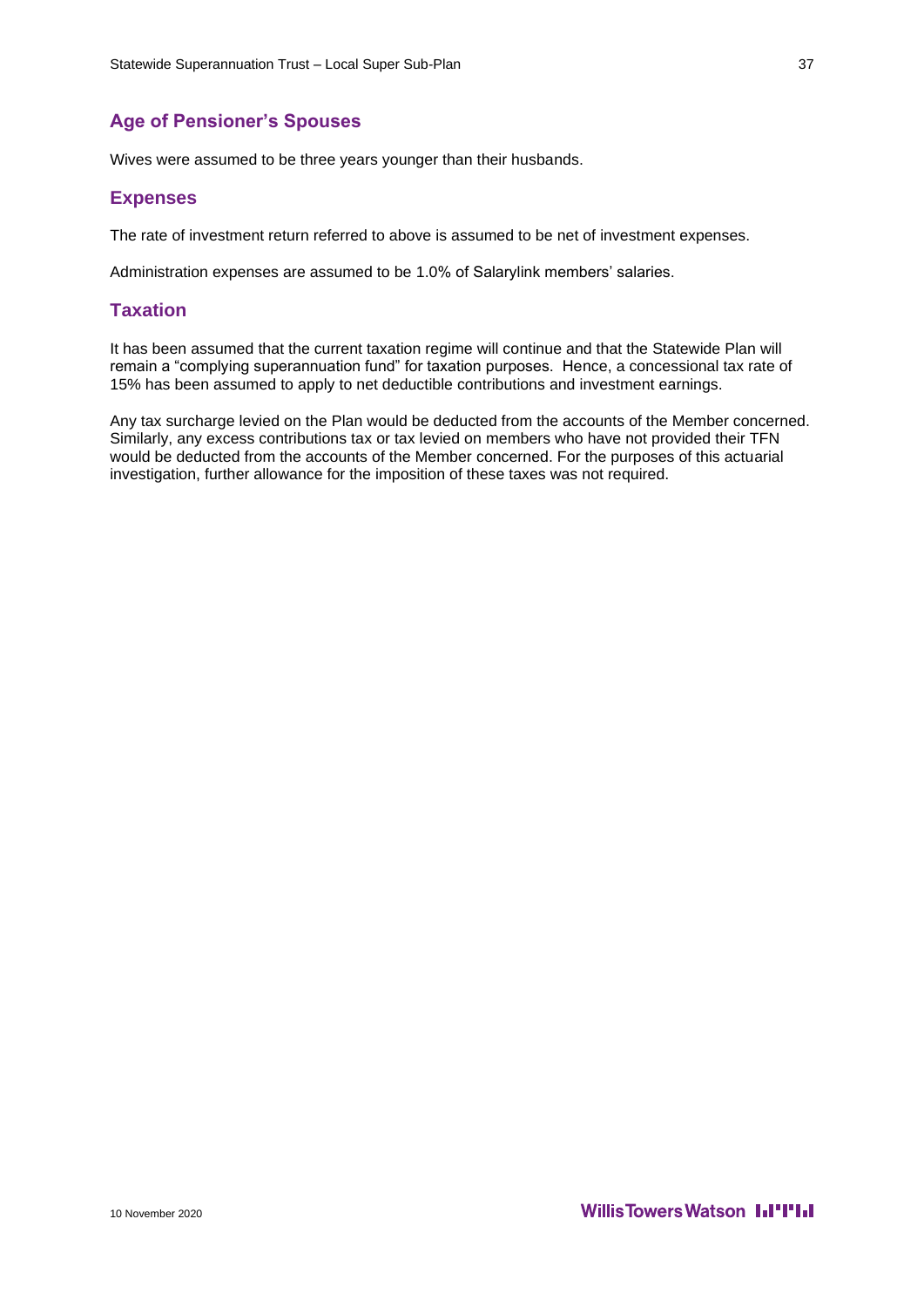# <span id="page-41-0"></span>Appendix D: Details required under Prudential Standard SPS160

# **STATEWIDE SUPERANNUATION TRUST – LOCAL SUPER SUB-PLAN ACTUARIAL INVESTIGATION AS AT 30 JUNE 2020**

This summary provides the information which must be contained in the report of a regular actuarial investigation, in accordance with paragraph 23 of Prudential Standard SP 160.

- a) At 30 June 2020 the value of the assets of the Local Super Sub-Plan ("the Scheme") for the purposes of the actuarial valuation were \$622.7 million.
- b) The projected likely future financial position of the Salarylink and CPI deferred members of the Scheme during the three years following the valuation date, based on my best estimate assumptions is as follows.

| <b>Date</b>  | <b>Assets</b><br>$\mathsf{Sm}$ | <b>Vested Benefits</b><br>$\mathsf{Sm}$ | <b>Vested Benefits Index</b><br>$(\%)$ |
|--------------|--------------------------------|-----------------------------------------|----------------------------------------|
| 30 June 2020 | 621.3                          | 555.3                                   | 111.9%                                 |
| 30 June 2021 | 608.9                          | 543.1                                   | 112.1%                                 |
| 30 June 2022 | 578.7                          | 512.9                                   | 112.8%                                 |
| 30 June 2023 | 549.1                          | 483.3                                   | 113.6%                                 |

Note this projection excludes the term pensioners and Old Benefit members which do not have a material impact on the results.

- c) In my opinion, the value of the assets of the Scheme as at 30 June 2020 was adequate to meet the liabilities in respect of the accrued benefits of members of the Plan (measured as the value of members' accrued entitlements using the valuation assumptions). I consider that the assumptions and valuation methods set out in this report are appropriate for determining the accrued benefit liability.
- d) At 30 June 2020 the Scheme was in a satisfactory financial position, as defined in SPS 160. In my opinion the Scheme does not need to be treated as being in an unsatisfactory financial position. The shortfall limit (currently 97%) does not need to be reviewed.
- e) At 30 June 2020 the value of the liabilities of the Scheme in respect of minimum benefits of the members was \$438 million. Minimum benefits are as defined in Regulation 5.04 of the Superannuation Industry (Supervision) Regulations.
- f) Funding and Solvency Certificates for the Scheme covering the period from 30 June 2017 to 30 June 2020 have been obtained. The Scheme was solvent, as defined in the Superannuation Industry (Supervision) Regulations, at 30 June 2020. In my opinion, the solvency of the Scheme will be able to be certified in any other Funding and Solvency Certificate required under the Regulations during the three year period to 30 June 2023.